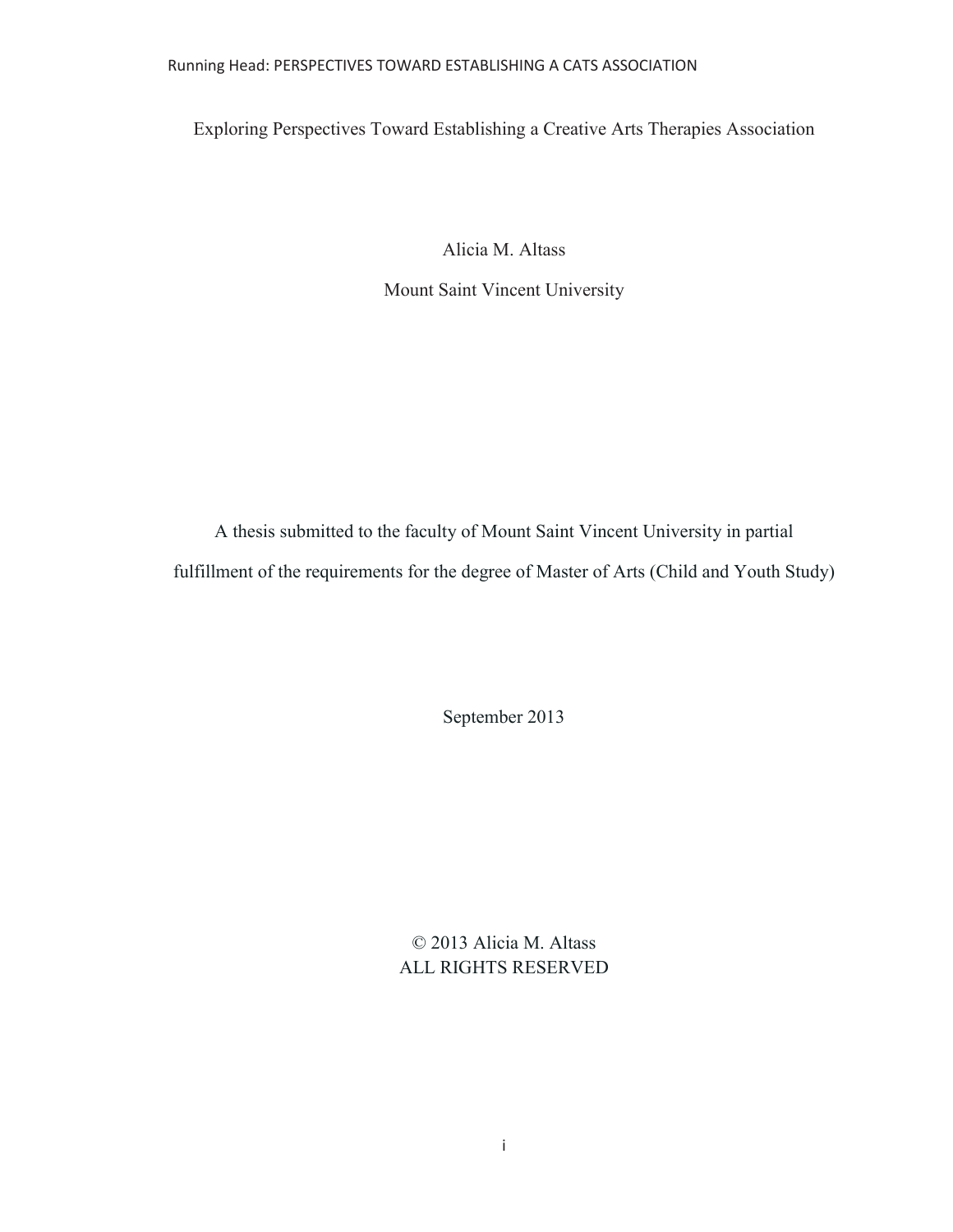## **Abstract**

 Creative arts therapies [CATs] represent a collection of techniques utilizing one or several elements of creative arts as the main tool within the therapy and are becoming a popular alternative to traditional therapies and medications for a variety of conditions. This thesis examines the awareness of creative arts therapies within a community, and the interest level in the establishment of a practitioner association by gathering data from practitioners in related fields. Sixteen practitioners in the community of focus completed an interview or survey. Two sets of questions were designed; one set for participants specifically engaging in creative arts therapies for their work, and one set for those who utilize elements of the creative arts in their work without therapeutic intent. Participants answered between 16 and19 questions about their work-based affiliation to CATs, their knowledge of creative arts therapies, and their potential interest in an association for practitioners. Results indicated the majority of participants were unaware of services available in the community, and were unable to fully define the term creative arts therapies. All but one participant indicated some level of interest in a practitioner association, yet most expressed concerns or conditions to accompany their interest.

ii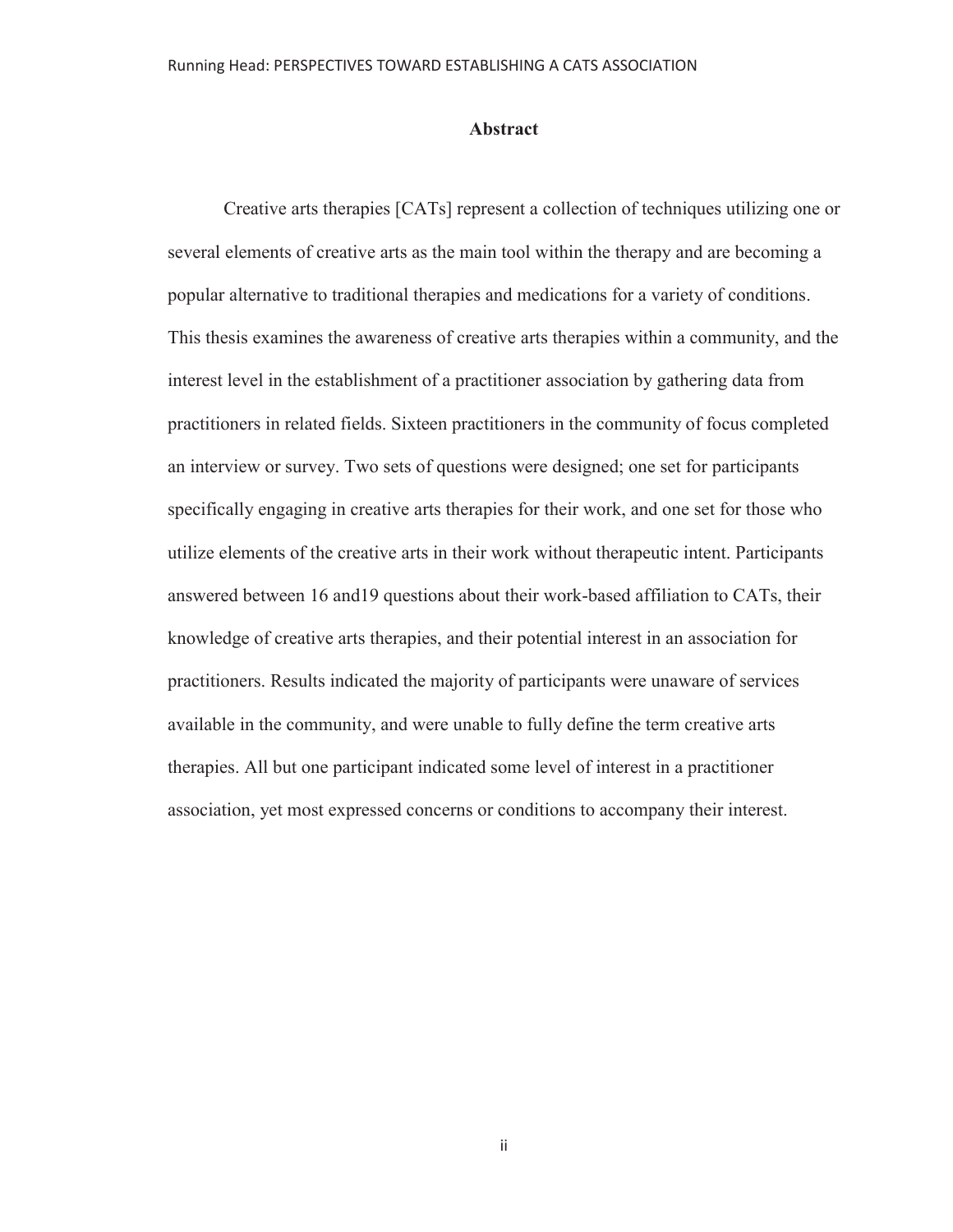## Acknowledgements

 The topic of creative arts therapies is not only an interesting one for me, but an important one. I would like to graciously thank those participants who took the time to fill out surveys and to those who met with me for interviews. Research participation is integral in the development of every field but particularly so in a young field such as this.

 I would also like to thank my family and friends, who have been a constant source of support through this process. Their support and encouragement have been immeasurably important to me.

 Finally, I would like to give many, many thanks to Dr. Donna Varga, my thesis supervisor. From her interest in my research topic to her endless encouragement (and also her endless corrections), Donna has been the driving force behind the completion of this thesis. My sincerest, and deepest thanks go to Donna for her help, and for her humour along the way.

-Alicia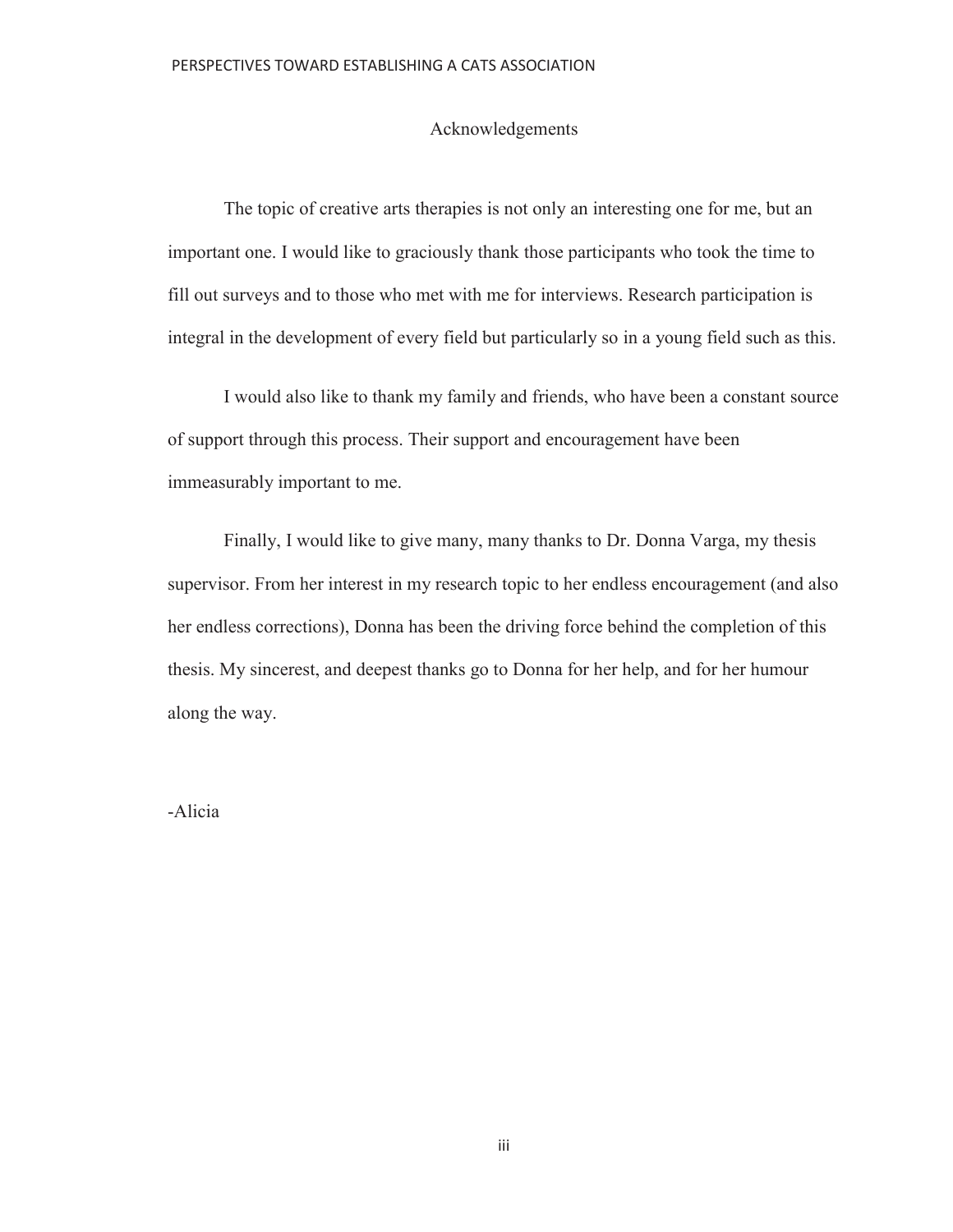# **Table of Contents**

| 1              |
|----------------|
| $\overline{4}$ |
| 11             |
| 11             |
| 12             |
| 14             |
| 14             |
| 14             |
| 17             |
| 17             |
| 19             |
| 21             |
| 22             |
| 24             |
| 25             |
| 27             |
| 28             |
| 29             |
| 31             |
| 34             |
| 38             |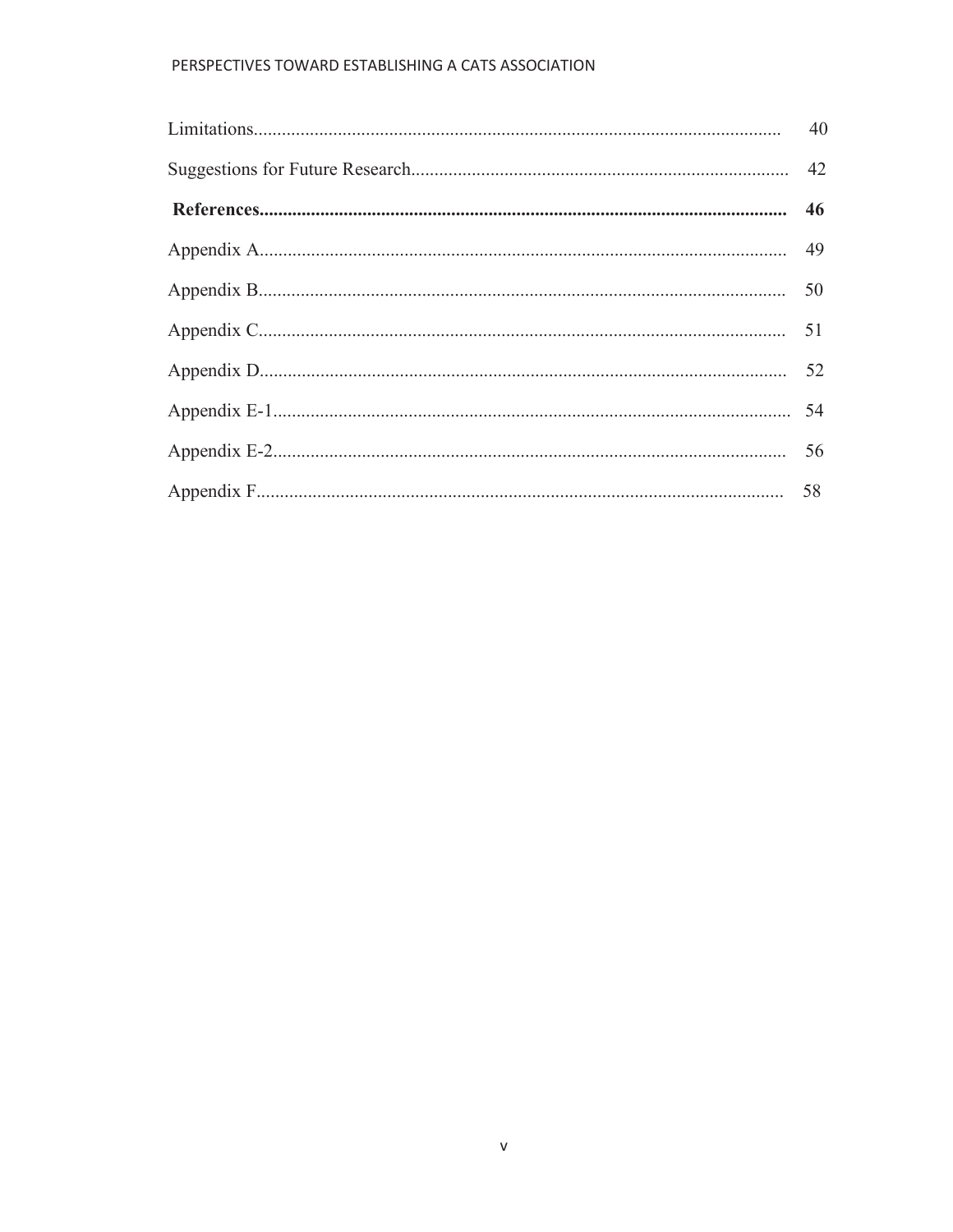### **Chapter 1**

### **Introduction**

Creative arts therapies [CATs] have become an increasingly popular means of improving quality of life for individuals by bolstering the communication and socialization skills of those who have cognitive and social deficits and for those who struggle with a variety of mental, physical and emotional conditions. Creative arts therapies in general represent a collection of techniques utilizing one or more elements of the creative arts as the main tool of intervention. Four of the primary elements are music, art, drama and dance/movement. The aims of creative arts therapies tend to be wideranging. Ultimately the goal is to improve the quality of life for individuals (Dileo  $\&$ Bradt, 2009). Therapy endeavours can involve working with persons who have developmental delays such as autism, a terminal illness, depression, ADHD; are victims of sexual abuse; are recent immigrants; are troubled youth; or are prison inmates. Quality of life may be improved through alleviating symptoms, increasing communicative abilities, and expanding social networks, or providing an outlet for individuals to express emotions (Dileo & Bradt, 2009; Donnell, 2007). CATs are effective for a variety of conditions due to their ability to foster social growth and communication through a structured, yet flexible, medium and without relying on verbal skills (Aldridge, Gustorff, & Neugebauer, 1995; Lu, Petersen, Lacroix, & Rousseau, 2009).

All domains of creative arts therapies utilize non-verbal communication to encourage skills that are the building blocks of verbal communication. For example,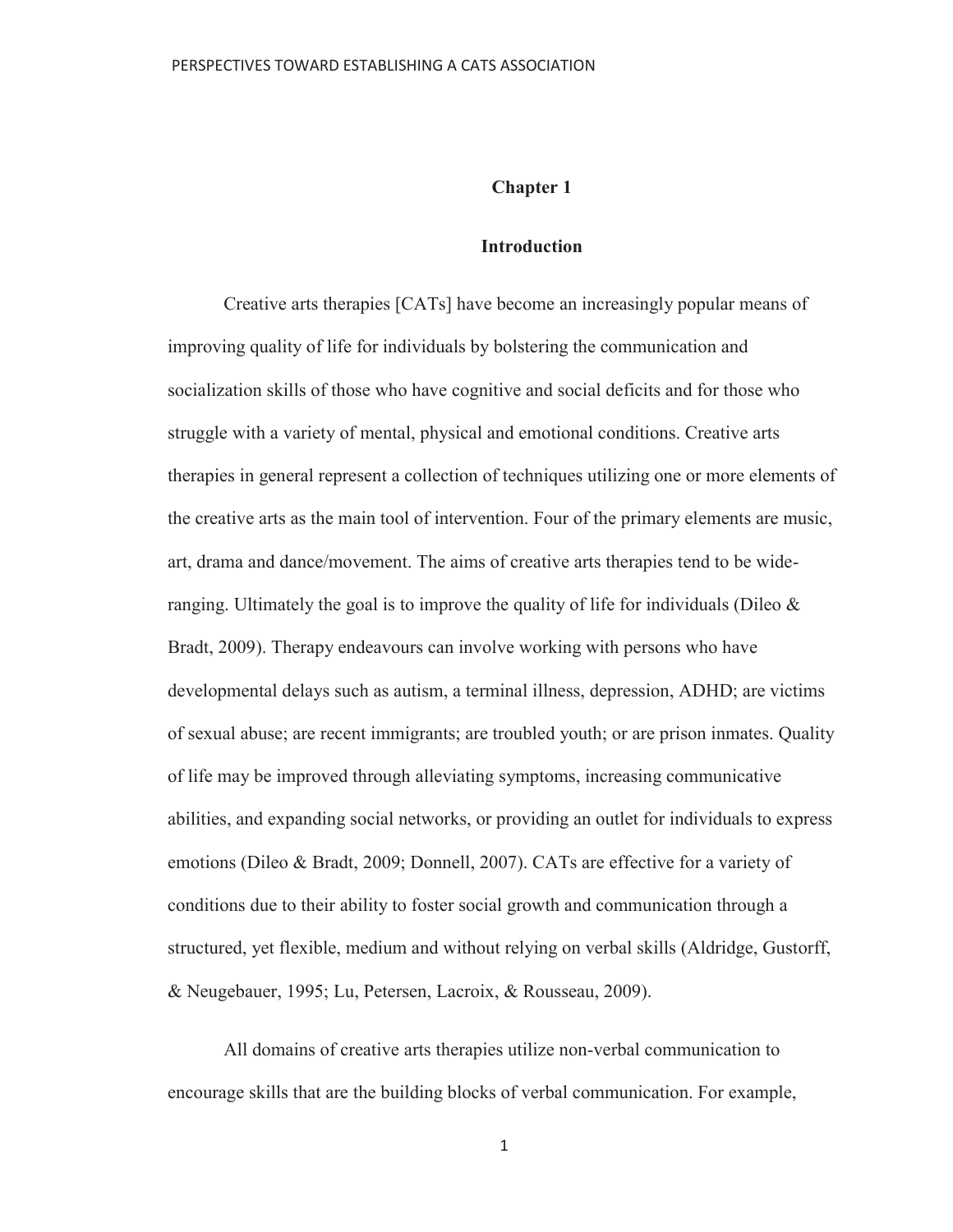music therapy encourages children to develop and enhance their communicative abilities through instrumentation (Donnell, 2007). Verbal skills may be underdeveloped or even nonexistent but a child can communicate with the therapist by banging on drums, or taking turns on the piano. The reciprocity between therapist and child mirrors every day verbal interactions except that the interactions are between a drum and a piano, or other instrument pairings. The therapist is observant of the child's musical tone and patterns and responds similarly. The child feels understood and is thus willing to continue the interaction. When these interventions are effective these patterns begin to emerge outside of the clinical setting (Donnell, 2007). Mirroring, a common term in dance/movement therapy, refers to non-verbal "dialogue" between clinician and child (Meekums, 2008). The therapist observes a child's movements, interprets them and engages in the same motions. The therapist will also initiate a movement in attempt to have the child observe and interpret their contributions (Meekums, 2008). Crayon conversations, which are shared and reciprocal pieces of artwork, are an art therapy version of this concept (Elkis-Abuhoff, 2008).

The need for CATs programs often exceeds available resources. This highlights the necessity of a CATs association for practitioners. An association would serve to bring interested parties together, showcase the types of services available and facilitate information sharing and knowledge exchange. In the region of this study, it appears that there may be a significant amount of undocumented CAT work happening in a variety of settings. Very little is established in terms of formal, CAT specific organizations. Despite this, there are activities encompassing the fundamental principles of CATs happening within communities. Based on informal discussions with community members and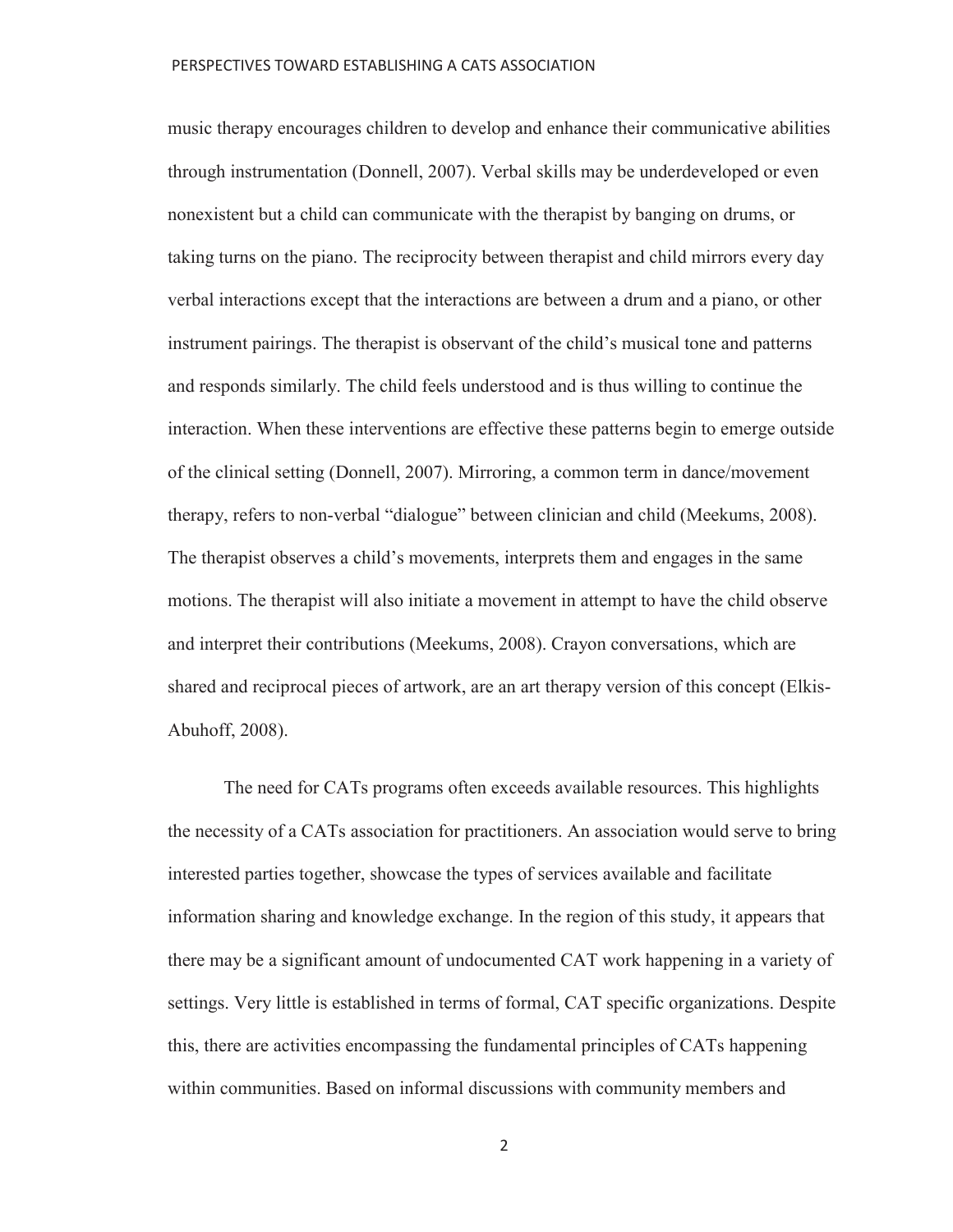preliminary research, there are yoga classes for children with special needs, nurse practitioners engaging in creative activities with their elderly patients, and guidance counsellors and speech language pathologists encompassing a broad range of techniques including the use of art, music and drama in their practices. Beyond reviewing the influence and importance of CATs, an essential element of this research has been identifying individuals engaging in CATs and determining whether or not a CATs association for the region would be a useful tool for further developing and engaging the community in these endeavours.

In addition, developing an understanding of established community practitioners and programs from gathered survey and interview data inform a set of recommendations within my thesis. These participants will provide input on what is happening, where it is happening, how their programs and services benefit individuals, and their particular areas of need. It was anticipated that the majority of programs and services would be operating outside the title of "creative arts therapies," and that it would be important to note the differences in how labelled and "un-labelled" services offered, who they are offered by, and whom are the primary users. Based on preliminary research and personal experience within these fields health care and education have been selected as major areas of investigation. There appeared to be a wealth of activity in these areas operating without a formal label, but still achieving important and noteworthy results.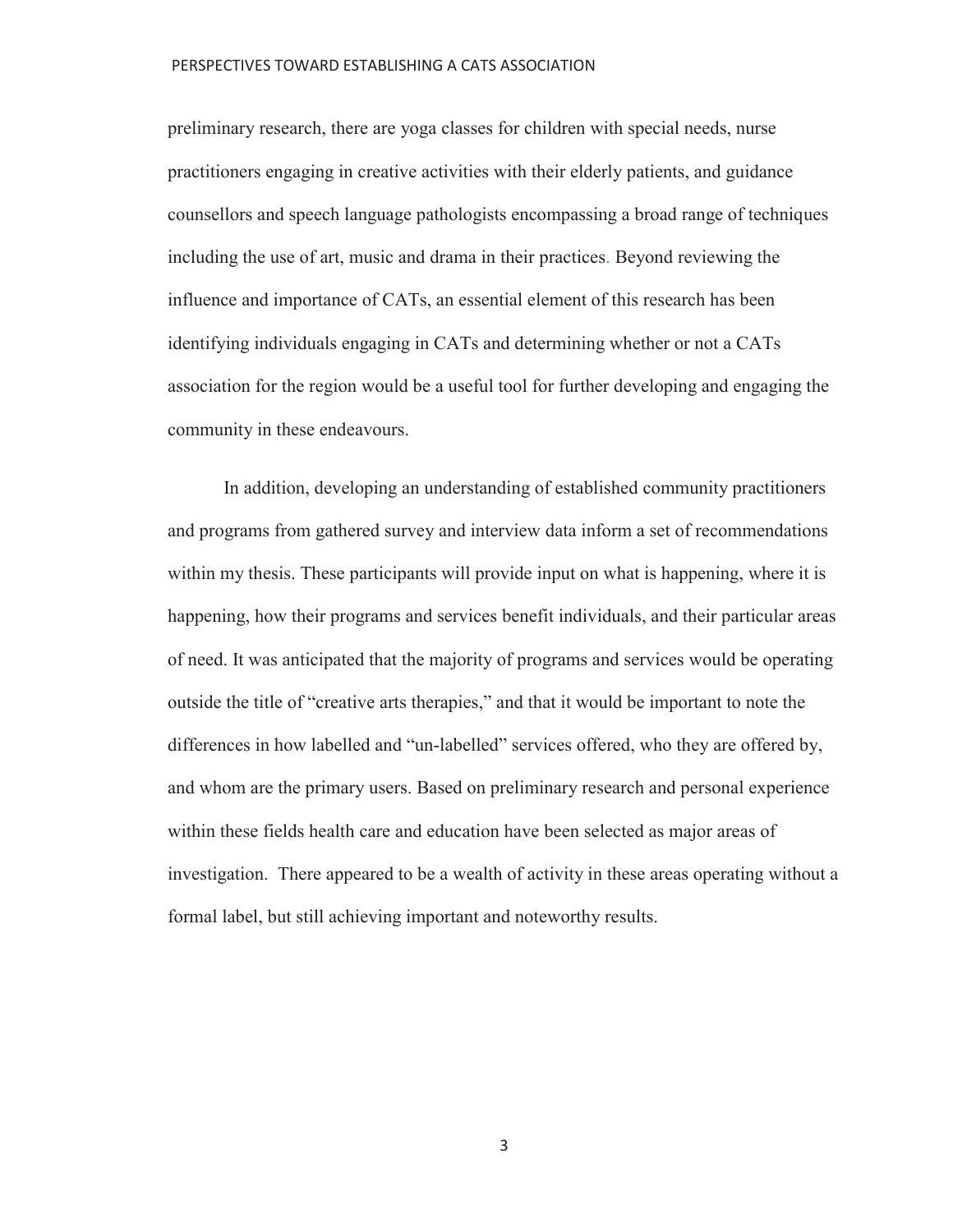## **Chapter 2**

### **Literature Review**

 Given the range of areas in which CATs are used, it is helpful to review research from several of its domains to develop a clear perspective on how CATs operate. Concepts of music, art, dance, and drama therapy have been around for decades (Stoll, 2005; www.thesah.org) with their formal emergence into the field of intervention noted as early as the 1940s (Lu et al., 2009). There has been a relatively slow development of CATs research. Research that is being conducted is promising and is being implemented in many larger cities (www.kidscancentre.com). The ways in which CATs have been studied vary, but ultimately they utilize qualitative methodologies that rely heavily on researcher observations. The data collected is often interesting, but the results can be case-specific, and this often means non-generalizable. The flexibility and responsiveness that characterizes CATs interventions makes each session unique and as a result impossible to replicate measure-by-measure. The researcher often doubles as the therapist, which eliminates the possibility of reporting truly unbiased research.

 The basic principle of drama therapy is the systematic use of drama processes to achieve therapeutic goals of symptom relief and emotional and physical integration (www.nadt.org). The processes used, and underlying goals, vary depending on the needs and skills of each client but the overarching theme of drama as a vehicle through which to achieve change remains constant. It is this vehicle that has been praised by interventionists, parents and participants alike as being the reason for its success. For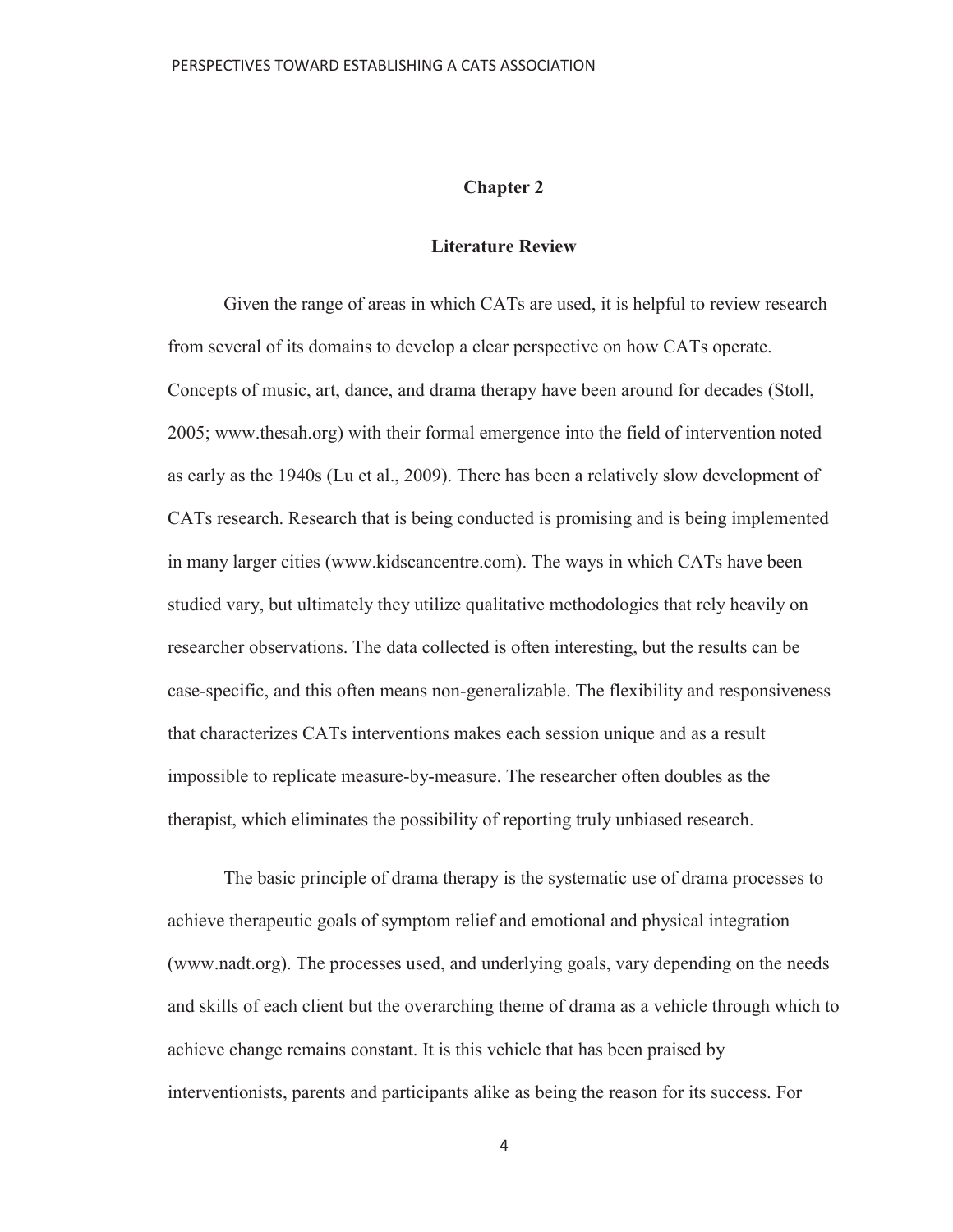example; a mother of an adolescent with Asperger's syndrome happily reports that her daughter's involvement in a drama group was instrumental in evoking aspects of her personality they rarely saw elsewhere (www.nadt.org, 09/11/2009).

Peter (2003) has introduced the notion of play-drama intervention [PDI] through which children with complex needs are engaged in a structured approach designed to motivate them to participate more fully in their world. PDI allows participants to develop their social awareness and their symbolic competencies. Typically, those with severe learning needs lack the motivation to actively find opportunities for interactions with others, and within their environments (Peter, 2003). Peter suggests that the definitive structure of PDI play situations creates a sense of security in which children feel liberated to make creative decisions; a security that may not be as readily available in a free-play context. This combination of structure and freedom is an ideal balance between the rigidity of many traditional socio-behavioural interventions and the complete freedom in a standard free-play scenario.

 Rousseau et al. (2007) examined the use of drama therapy with a group of immigrant and refugee adolescents as a means of aiding their transition into Canadian culture, a new community and the school system. Nine weekly sessions of 75 minutes each included group storytelling and re-enacting real-life events that were particularly challenging or traumatic for the adolescents in order to find positive connections between past events and present circumstances, and to empower the adolescents with enhanced communication skills and confidence in their past and in their new world. Each session was conducted by a team of six persons with a variety of psychology and creative arts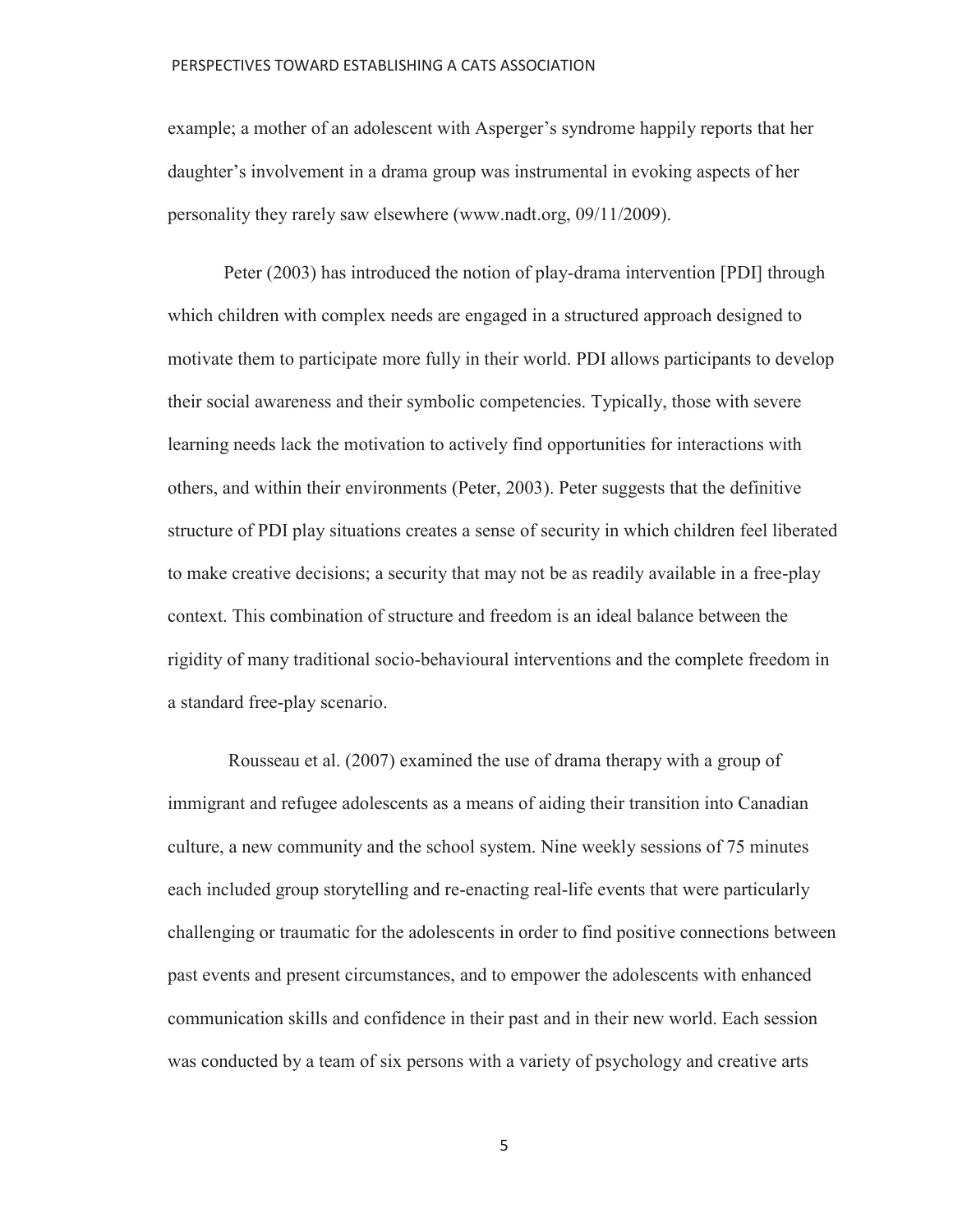therapies backgrounds. There were 136 participants between the ages of 12 and 18 involved in the workshops.

Several pre and post tests were conducted to determine the efficacy of the sessions. The Strengths and Difficulties Questionnaire [SDQ] was completed by the adolescents and their teachers. The adolescents also completed the Self-Esteem Questionnaire. Grades from first and last report cards of the school year were analyzed. The focus of this intervention was to prevent emotional and behavioural problems related to immigration and to enhance school performance. The researchers found no statistical evidence of the drama workshops enhancing the students' well-being. However, according to the adolescents' results from the SDQ Impact Supplement section there was a general perception of decreased impairment after the completion of the workshops. The researchers noted that traditional trauma study research focuses on the number of symptoms rather than on how symptoms affect everyday life. This observation is interesting as it highlights a major consideration when reviewing the ways CATs are studied. Specifically, the effect of symptoms on everyday life is an important topic for research, one that is often overlooked in quantitative studies. CATs research is beginning to seek answers to such qualitatively rooted questions. The research by Rousseau et al. is important because it was able to capture CATs in action using a large sample size, and generate quantitative data to support efficacy. As will be highlighted in some of the following examples, these research conditions in CATs studies are often difficult to arrange.

Aldridge, et al. (1995) posit that communication is one of the core concepts within music therapy, and that it aids in developing successful interpersonal skills because it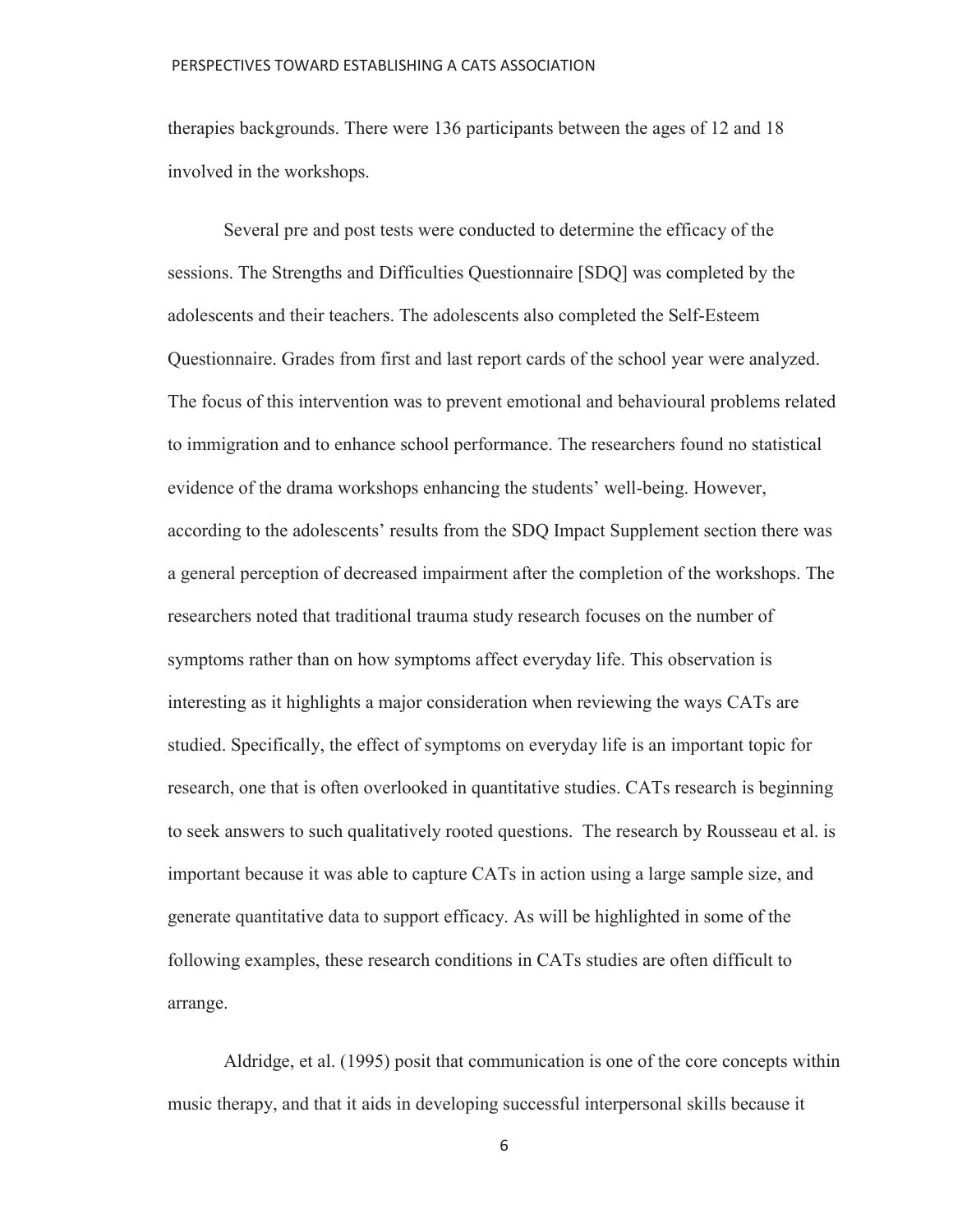fosters important conversational characteristics through musical concepts like turn-taking, call and response, rhythm, articulation and pitch. They also argue music therapy sessions are not necessarily designed to evoke a particular response, or to work on a target behaviour. Rather, the point is to engage in shared music making, and there can be a number of positive developmental outcomes. Musical improvisation is the primary method of interaction between the therapist and the child. Donnell (2007) argues that this improvisation is essential because clinical goals are encased within this musical dialogue.

Donnell (2007) gathered case studies to investigate her work as a creative arts therapist. The research involved observing and recording the sessions of three children with autism spectrum disorder. Donnell utilized phenomenological, naturalistic and collective case study methods and presented her research in a narrative style. Acting as both therapist and researcher, Donnell took audio and video recordings of several sessions with clients in her music therapy practice. She condensed similar data, and coded the behaviours, vocalizations, and interactive movements. The methods within each music therapy session remained flexible to properly suit the needs and dispositions of each client, as Donnell explained that following a strict therapeutic session disregards the client's individuality and their varying needs on a day-to-day basis. The results of the study were presented in vignettes, and successes of the therapy are found within these episodic descriptions. Donnell begins her discussion of the results section by explaining how she engages clients in a dialogue, and how this varies depending on the child's developmental and communicative abilities. In the case of Jonathan, the therapist sang a simple, repetitive and rhythmic song with his name to encourage engagement. During the process, she paused to wait for a response, and he entered the musical dialogue by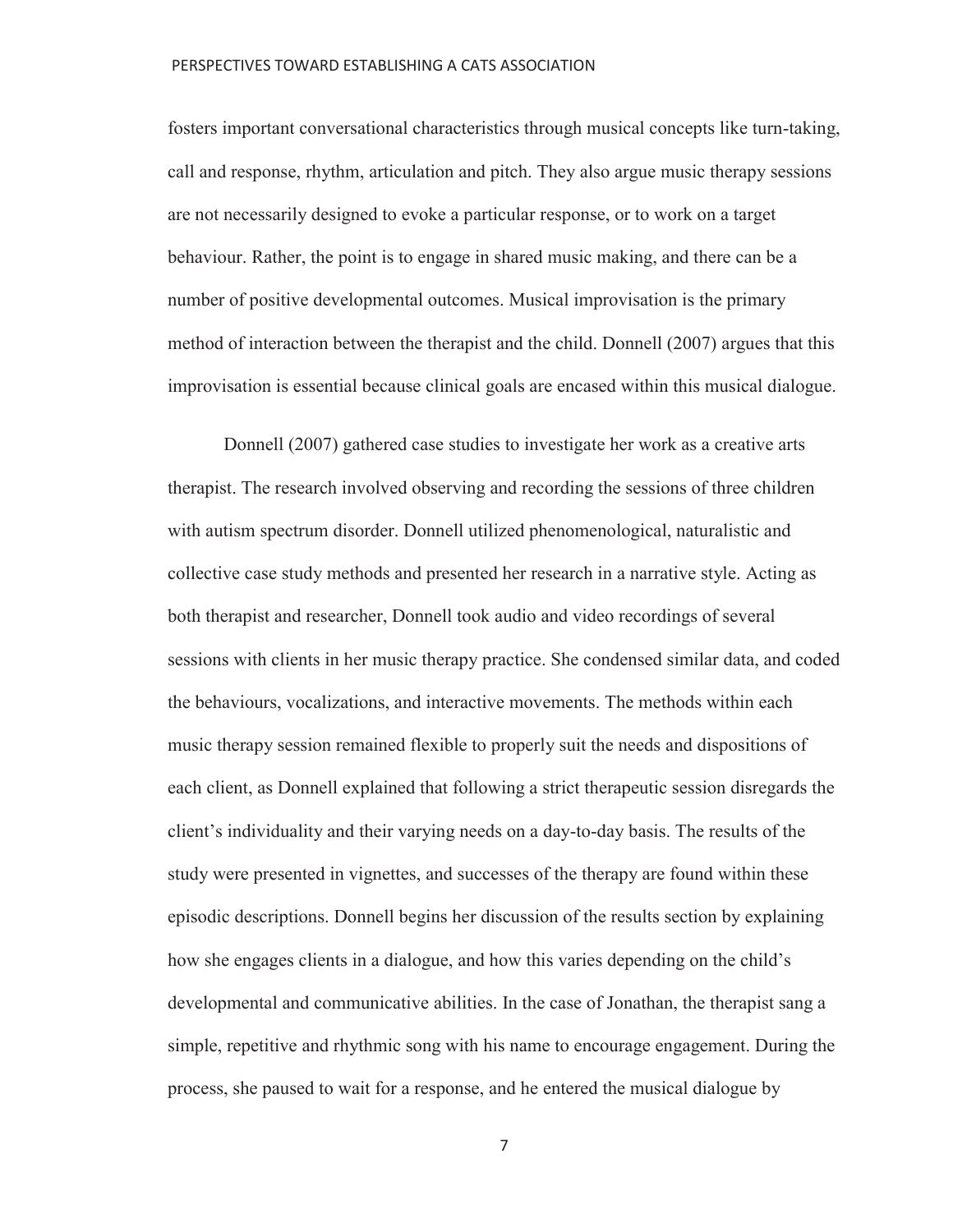striking a drum. The therapist then altered her rhythm to match his, and they continued the dialogue together. Donnell indicates in her narration of the event, that she believes success with Jonathan was achieved the longer he stayed engaged in their dialogue.

In another description, Donnell recounts an episode where she began to sing a song based on a particular toy a child had chosen from a box. As she sang, the child appeared relatively uninterested, so upon its completion Donnell began a new song and activity. The child then quietly vocalized a phrase from the first song, so Donnell incorporated the first into the second song. In apparent recognition and appreciation of this adaptation, the child laughed.

 As Donnell discovered various ways to connect with clients and encourage their participation and involvement, success was assessed as having been achieved. No hard data was presented to prove or disprove the influence of music therapy. Results are to be interpreted based on the case studies, which are based on Donnell's interpretation of the sessions.

Dance/Movement therapy [DMT] utilizes the body as a form of communication. Reciprocity is a primary feature within DMT and, similar to music therapy, allows the therapist and child to observe and interact without verbal communication. Caf, Kroflic and Tancig, (1997) investigated the influence of systematic movement activities on the classroom behaviours and creativity of students who had a variety of learning difficulties, many related to speech and overall communication impairment. The researchers found that after four months of weekly movement sessions all hypoactive subjects became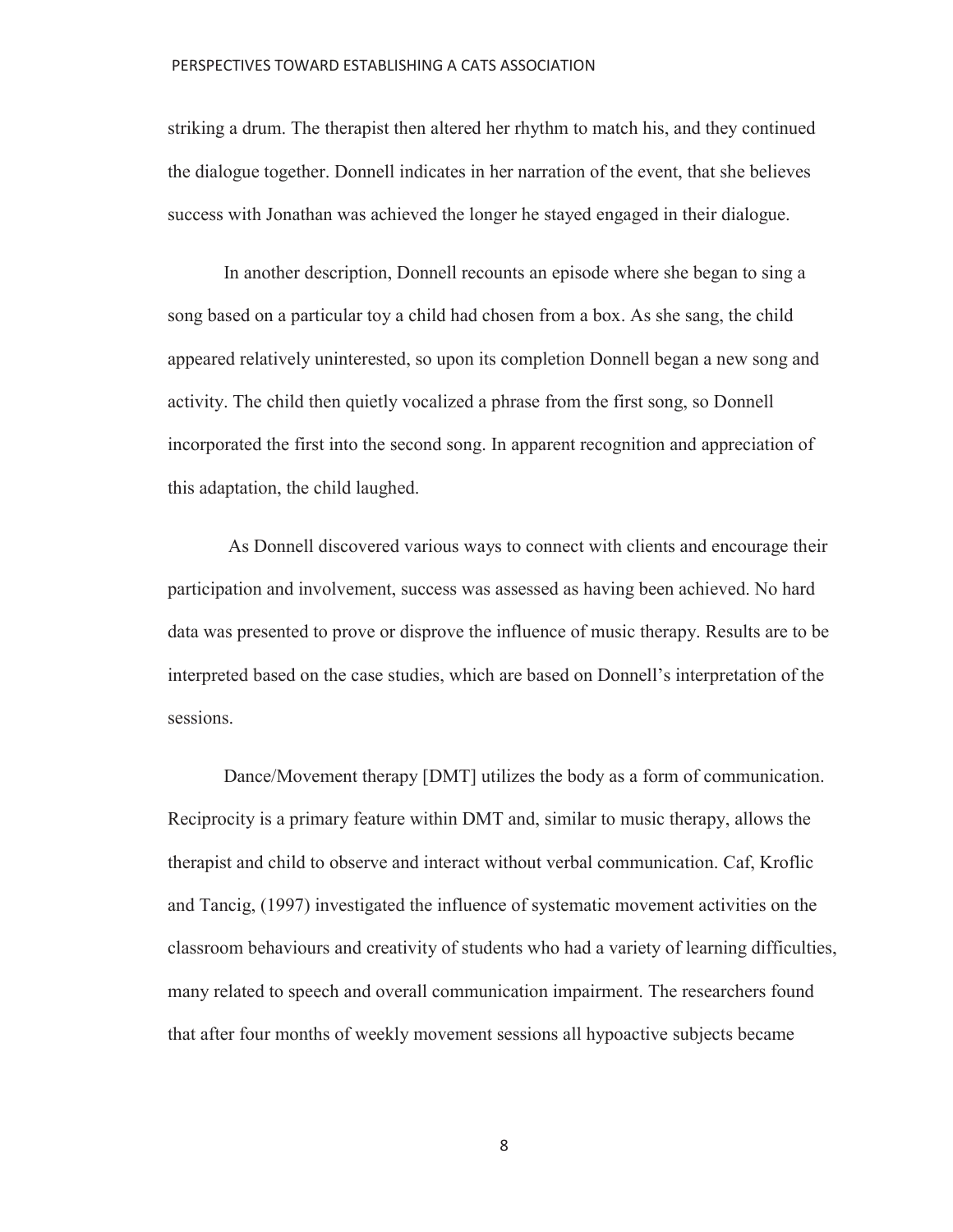increasingly active and showed communication improvements as assessed by their classroom teachers.

Meekums (2008) also employed DMT in her study of six children with a range of behavioural and emotional issues who were referred by teachers for participation in the study. These issues included being withdrawn, self-harming, or aggressive. The length and specific type of therapy (group vs. individual) varied depending on when the child was referred. All children were between the ages of four and seven years old. As in the majority of creative arts therapy scenarios, the sessions were child-centered. In Meekum's study, she mirrored the movements of each child and occasionally initiated a new movement to see if the child would reciprocate. Assessment of change was based on observational data gathered from her notes, teacher feedback, a focus-group session and a teacher-rated child behaviour score sheet gathered before, during and after therapy. Meekums found that all the children involved in the study showed an increase in one or more of the following: general social function, self-esteem and expression of emotions. Teachers were also asked to identify specific goals for the children depending on individual needs. These goals were grouped into the categories of: self-esteem, emotional expression and social function. Teachers and therapists jointly assessed the children's progress and the achievement of outlined goals. The achievement of these goals indicated therapeutic success, and from the entire group all but one of the goals were met.

Of the studies investigated for this literature review, the most comprehensive research is that by Lu, et al. (2009), who investigated the benefits of sandplay for children with autism. This 25-week project involved twenty-five children between the ages of 7 and 12 years old and of various ethnicities who were diagnosed with having autism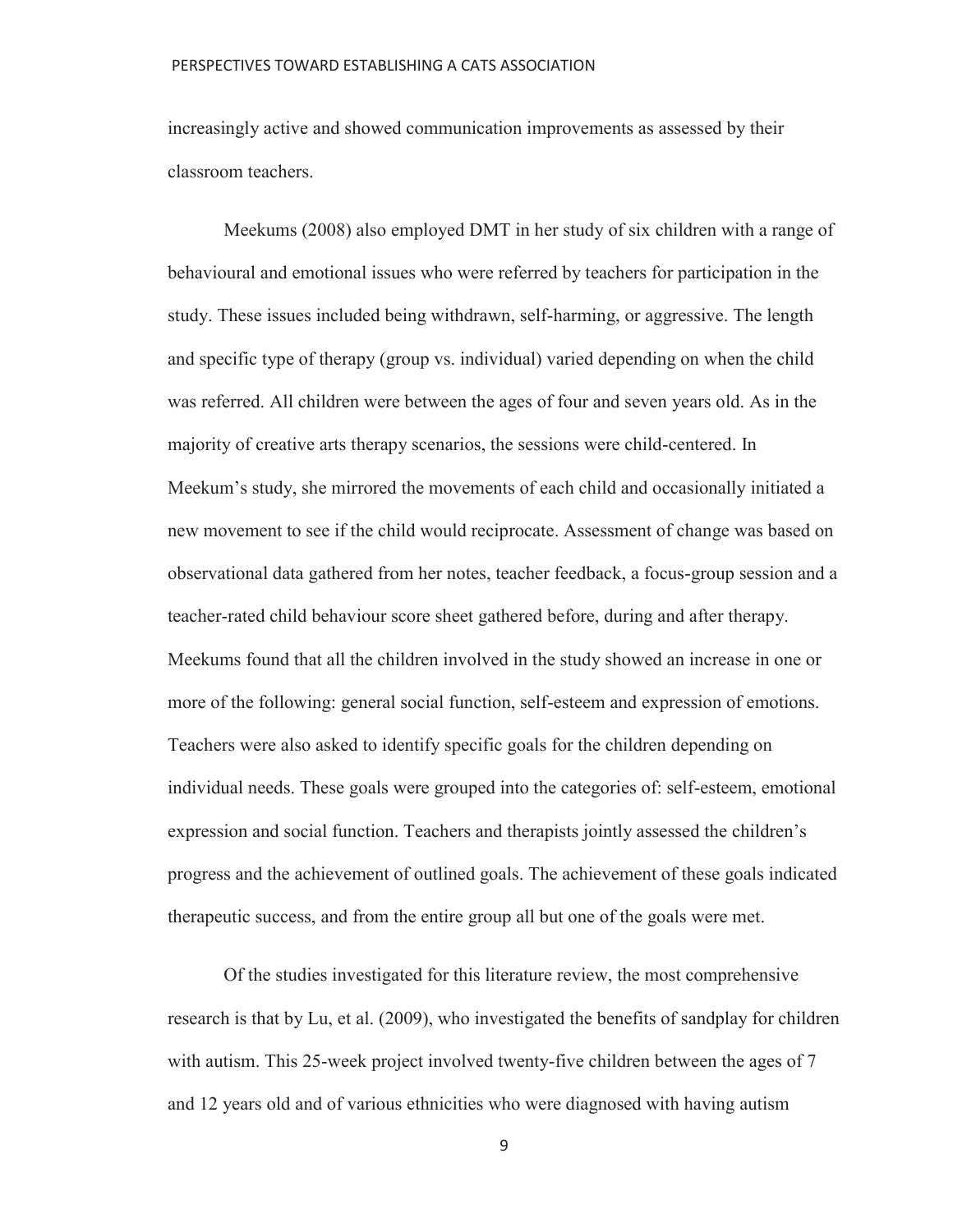spectrum disorder. The need levels of the children varied with some children being highly communicative, some using mainly echolalia for communication, and some with no verbal ability. Each child was provided with a personal sand tray and materials. Toys and figurines were added throughout the sessions to build complexity of play scenarios. The process incorporated the gradual inclusion of interaction between teachers, therapists and other children after establishing comfort and familiarity with the play program. One child who had been completely nonverbal throughout initial sessions eventually said "bye-bye" to his sand tray at the end of later sessions. Some more verbal children engaged in symbolic play, and unprompted joint-attention in a creative activity with their peers.

 As indicated previously, it is important to note all of the places in which elements of creative arts therapies are utilized in the community of interest. Being aware of how and when these interventions are utilized and beginning a dialogue between practitioners will aid in the regional growth and development of the field. Information sharing amongst close-knit community members is essential for business and program success, and step one of that process is being aware of what other work is happening.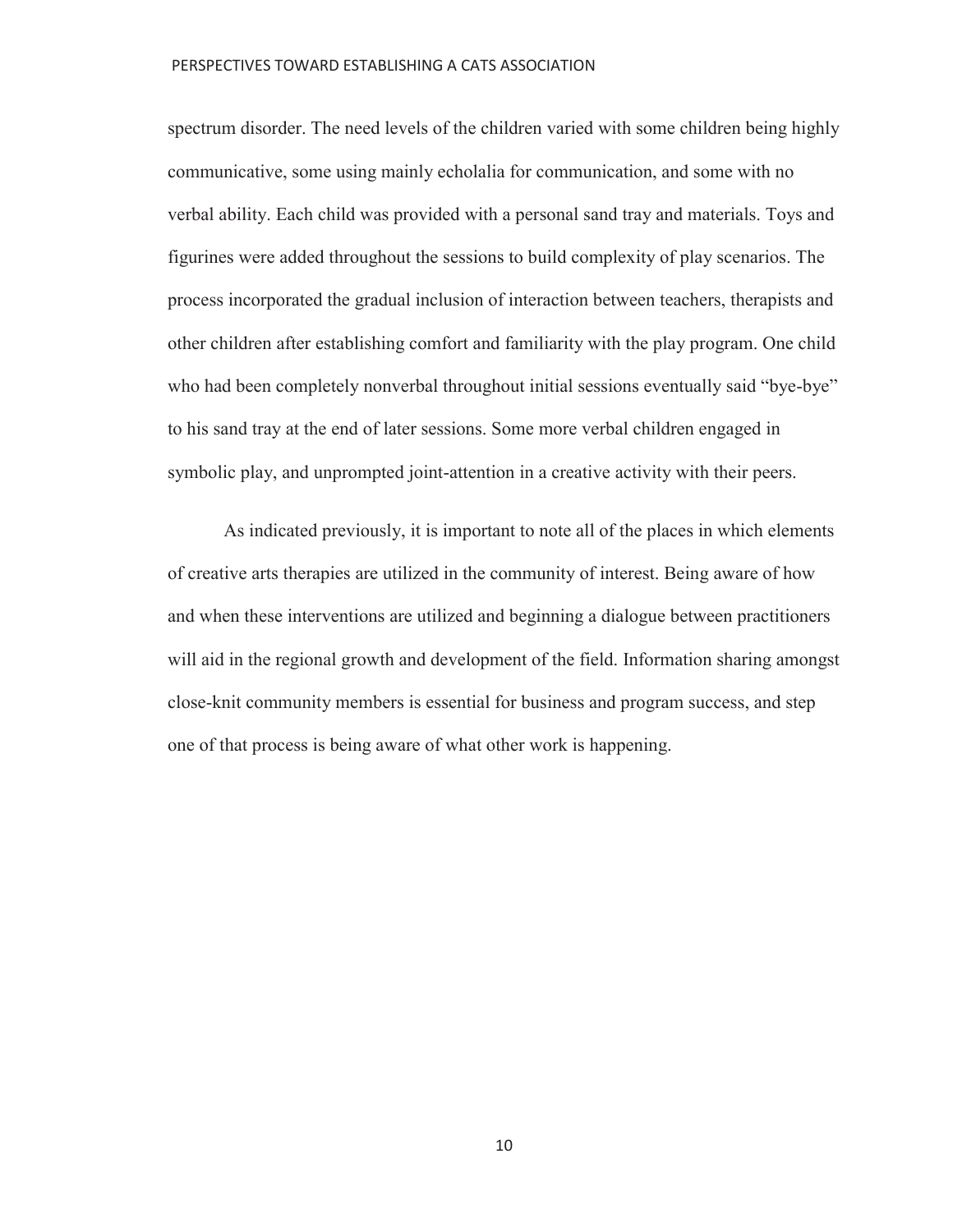## **Chapter 3**

## **Methodology**

The intention of my research is to help provide an understanding of the current capacities of CATs in Atlantic Canadian communities, where there is need for, and interest in, a comprehensive, practitioner-based organization. An organization such as this would streamline the efforts of many practitioners in different fields working towards the same goal. It is an important building block in the establishment of creative arts therapies to assess the nature of work currently conducted as well as the remaining need in smaller, rural communities.

## **Participants**

### *Recruitment*

Persons recruited for this research study were those in an Atlantic Canada region who were identified as either (a) explicitly engaging in creative arts therapies with children/youth, or (b) whose educational and/or therapeutic engagement may contain elements of the creative arts, but not necessarily as defined by the principles of CATS. It was intended that the latter group could include teachers, speech language pathologists, dance/yoga/art/music/drama teachers, play therapists, psychologists, nurses, elderly-care workers and early childhood educators.

Data from this range of persons was intended to support the research objective by identifying the potential practitioner interests, ideas, and concerns of both those who are specifically engaged in creative arts therapies as well as those who are peripherally engaged. In addition, information would be revealed regarding the level of CATs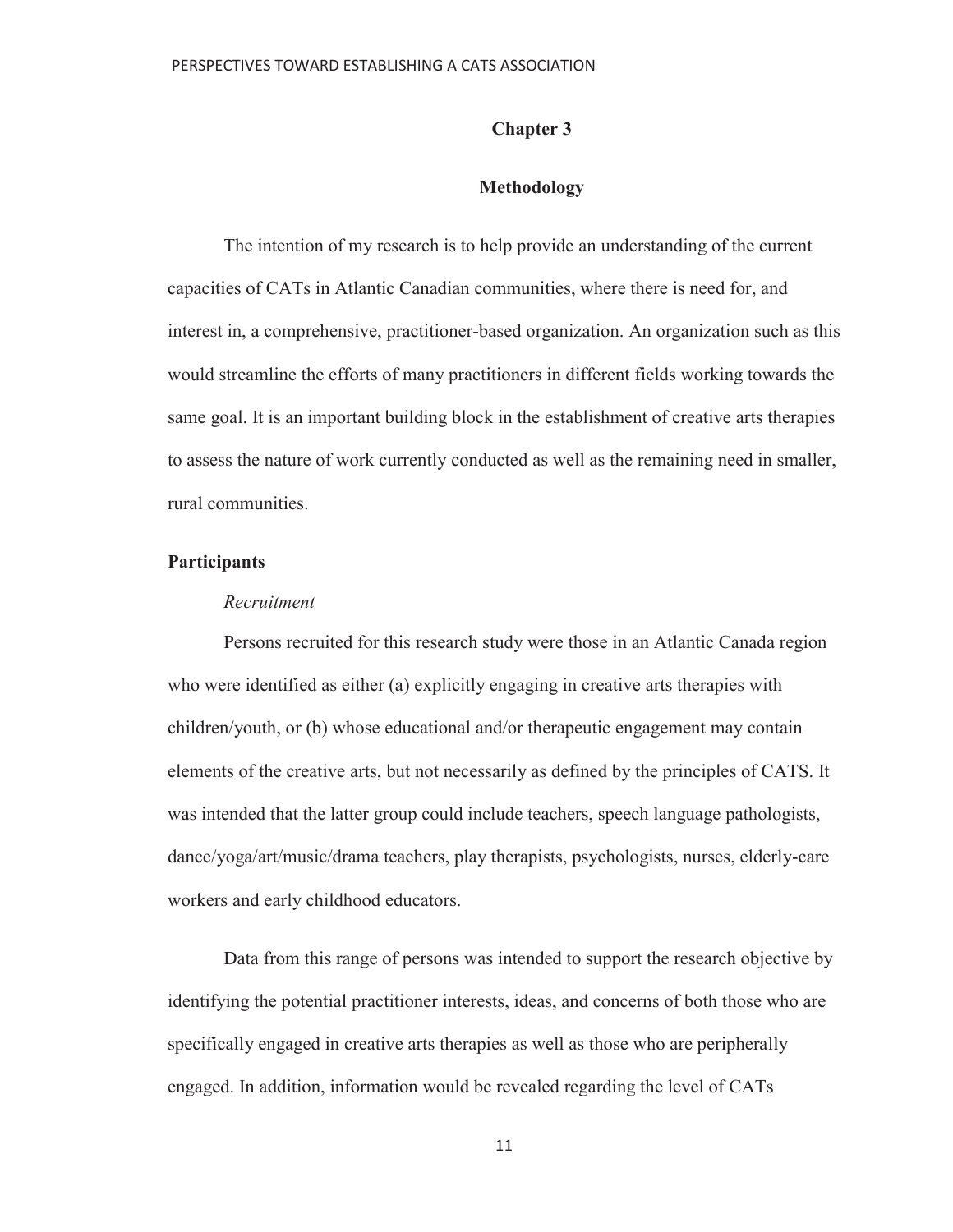practice, the diversity of such practice, and where it is occurring. This information is necessary for determining the interest level and need for an association of practitioners. A comprehensive list of 32 potential participants was created through the researcher's own knowledge of the field, and from public listings of practitioners. All potential participants were contacted by telephone to request their participation and to determine whether their preference was for an interview or to complete a survey. After contacting each via telephone, a follow up email was sent two weeks after the initial contact to remind participants of the study, of their rights as participants, and an invitation to contact the researcher should they have any questions or hesitations regarding their participation.

## **Method of Data Collection**

Two sets of questions were created for data collection. Set "A" was developed for those utilizing creative arts in their work but not specifically following CATs principles (see Appendix A). Set "B" was designed for those explicitly engaging in CATs (see Appendix B). Interview questions were the same as those on the surveys (See Appendices C and D). Data was collected from individual participants through the completion of either a qualitative survey, or participation in a semi-structured interview.

Two participants identified as creative arts therapists, one of whom responded to the survey questions set out in Appendix "B" and the other answered the interview questions set out in Appendix "D". Of the other 14 participants, ten completed the survey questions set out in Appendix "A" and four answered interview questions set out in Appendix "C". Those who selected an interview were provided with the letter of consent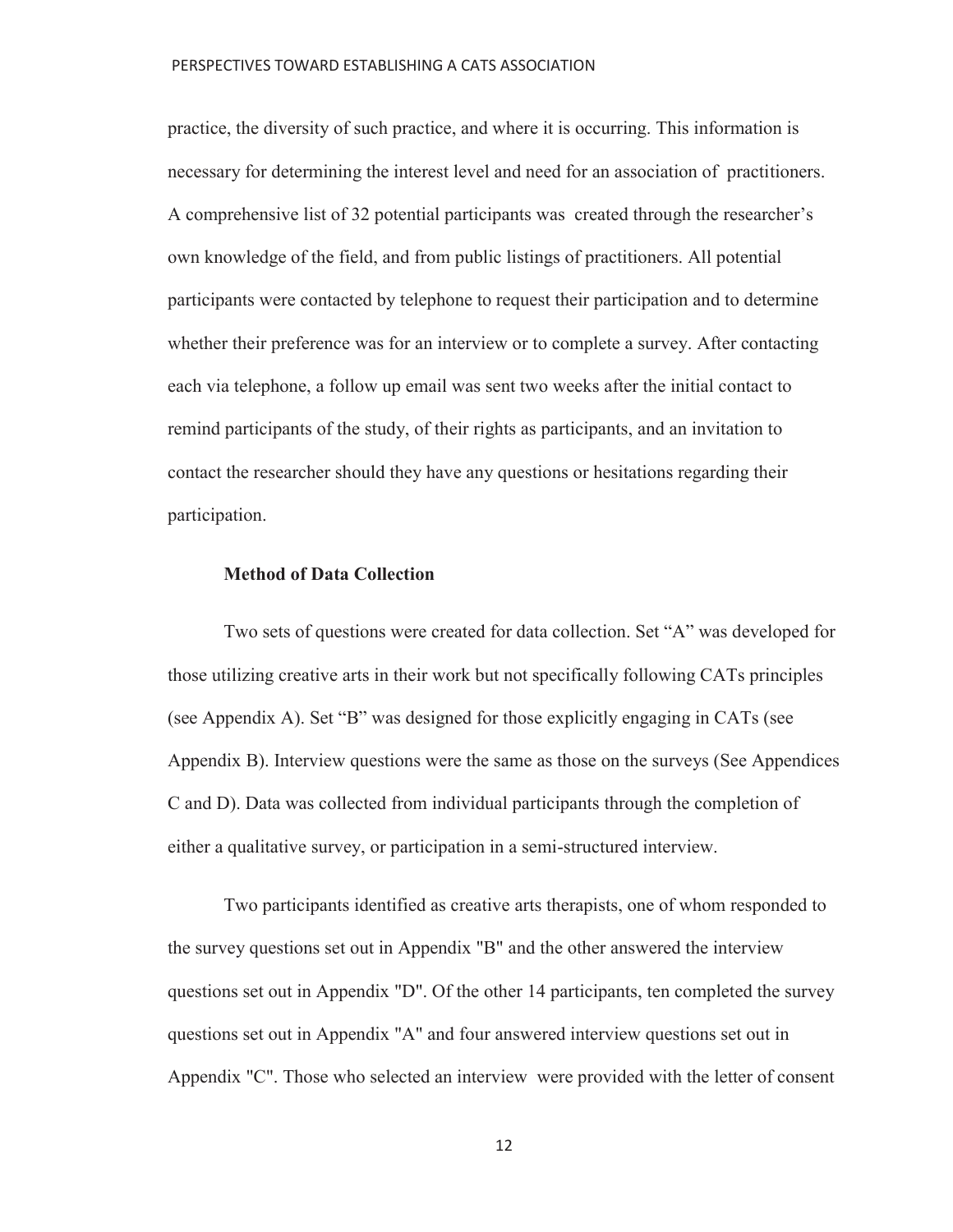upon meeting. The letter set out the intentions of the research, the methodology for information collection, outlined potential benefits and any perceived risks anticipated with involvement in the research. Finally, the letter outlined the participant's right to withdraw from the research at any point should they change their mind regarding participation and provided contact information should they have any questions throughout their involvement (see Appendix E). Participants first read the letter; it was then reviewed with the researcher and signed after any questions or concerns were clarified. Each interview participant signed the consent form. The majority of interviews took between 45 minutes and one hour; two took 2 hours. All interviews were conducted in a setting of the participant's choice. Where consent was given, for three of the five interviews, the interviews were recorded onto mp3 files using a digital recorder, and later transcribed. For the other two interviews written notes were made. A transcript of each individual's interview was provided to those who wished to review it and make changes before the analysis was undertaken.

Participants who selected the survey were electronically mailed packages that included a letter of consent identifying the nature of the research, participant's rights, and contact information (see Appendix F) and the applicable survey questions. Return of the completed survey indicated participatory consent in place of a signature. Two weeks from the time the material was emailed, participants were contacted to ensure the packages arrived and that there were no troubles with file attachments, and to answer any questions. Surveys were returned to the researcher's email address from which the electronic packages were initially sent.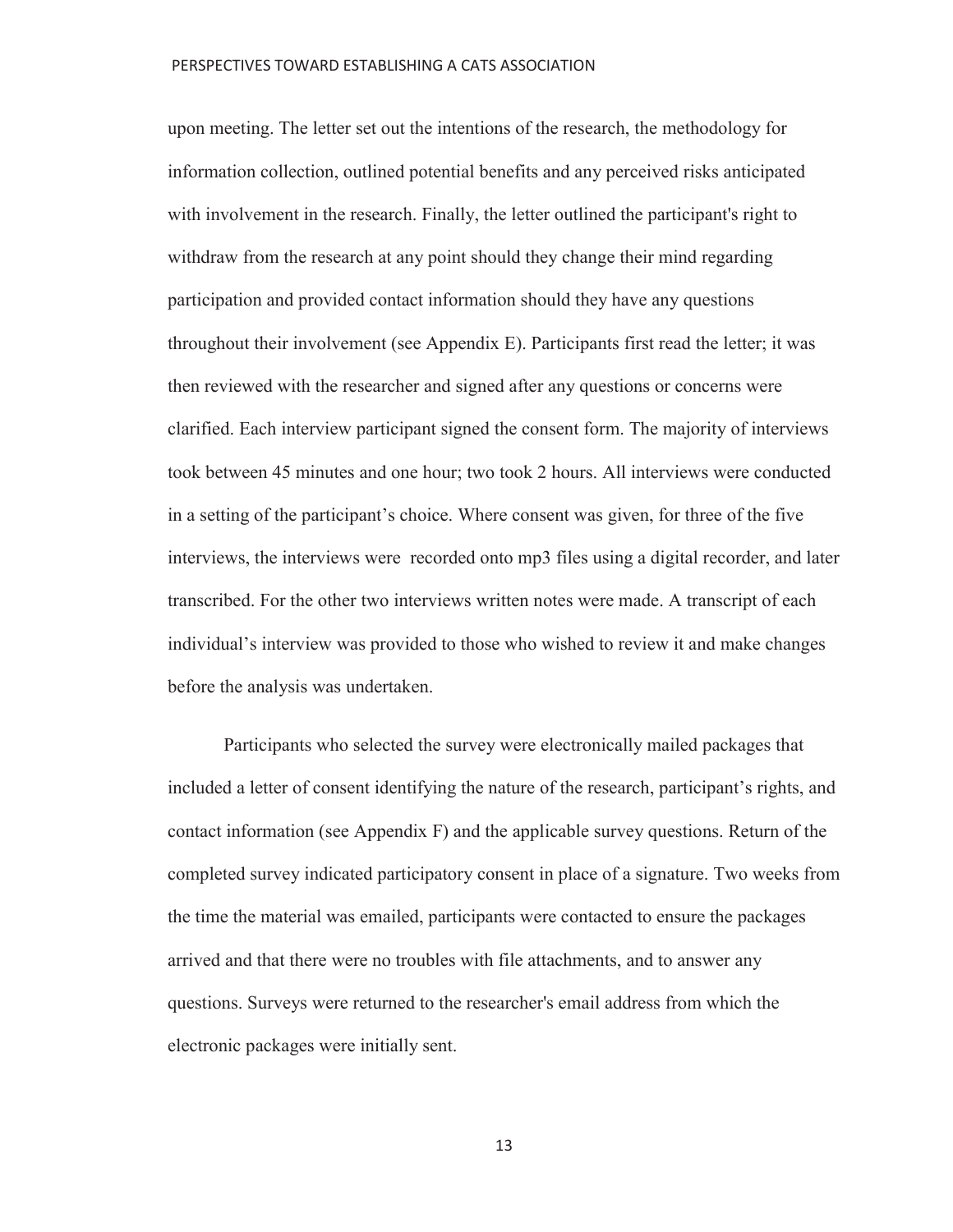## **Privacy and Confidentiality**

Participants were made aware that they would not be identified in the thesis or resulting publications or presentations by name or any description that could identify individuals or the specific community where they reside. All hard and electronic data was been coded for identification purposes with the code maintained in a secure place apart from participant's names, and the information will remain confidential. Electronic data that is pertinent to the study has been stored on flash drive. Hard data and digital storage mechanisms have been kept in locked areas accessible only to the researcher and thesis supervisor. Five years after the thesis is completed all hard data and flash drive with the data will be destroyed.

## **Dissemination of Results**

Participants were given the option to request a written and oral summary of the findings should they have interest in the results, and advised that the completed thesis will be available through digital library access.

### **Method of Analysis**

 The data was investigated using qualitative analysis. All interview data and survey responses were reviewed thoroughly and divided into four general themes or codes:

- CATs definitions.
- Primary/Secondary benefits to clients of participants work.
- Thoughts on an organization.
- $\bullet$  Funding.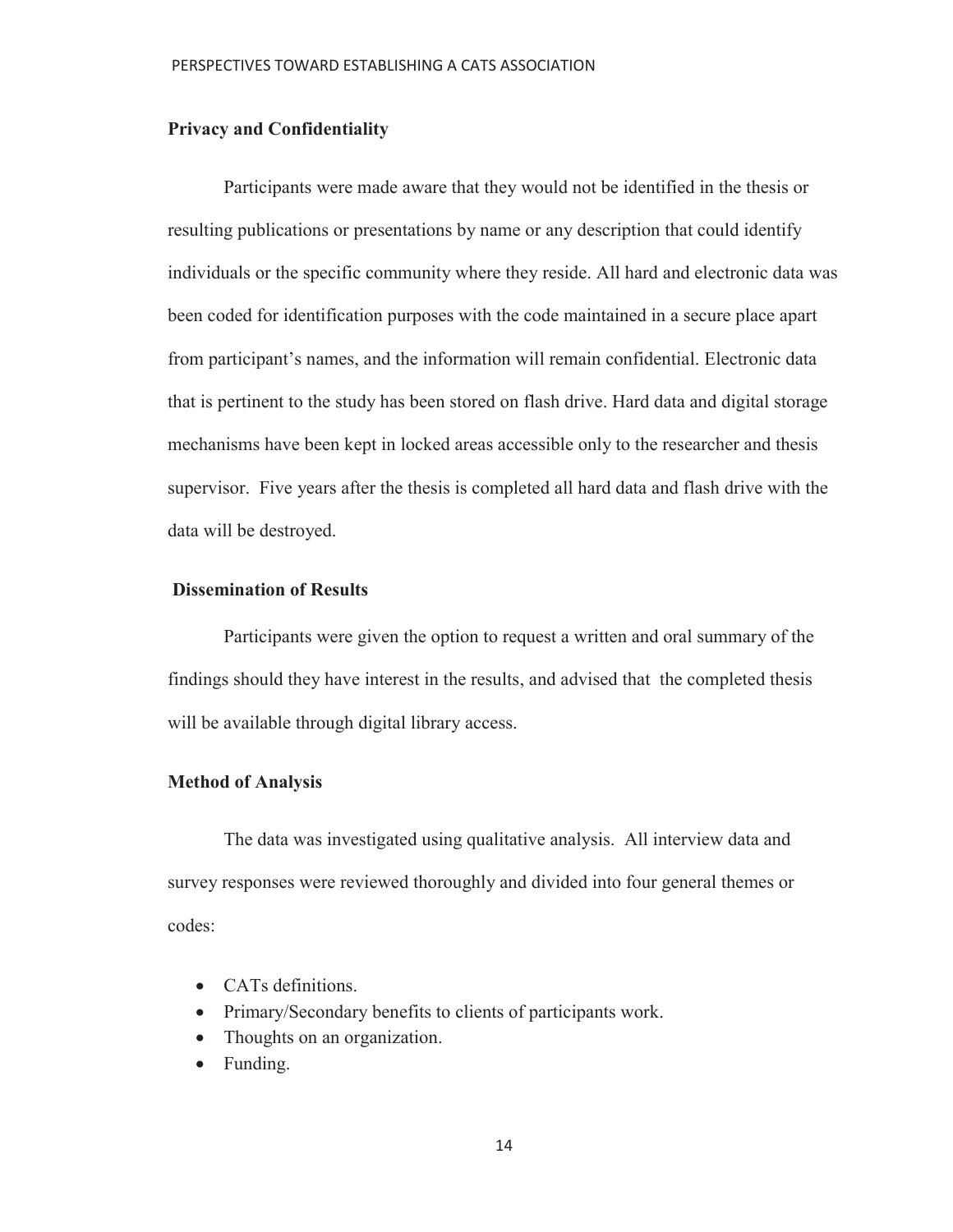Following this initial division, data was reviewed again and subdivided for deeper thematic analysis. CATs definitions were separated into one of three categories: complete, partial or incomplete. Data covering thoughts on an organization were separated into "for" and "against". Similarly, any data on funding issues was organized into positive and negative groupings.

CATs serve as a vehicle through which to elicit developmental progress or change as well as a way to increase personal communication and social growth. We often see the added benefit of the creative art itself becoming an important feature in the lives of developmentally challenged children and youth. Research repeatedly highlights the merits of creative arts therapy programs (Aldridge, et al., 1995; Christon, et al., 2010; Elkis-Abuhoff, 2008; Lu et al., 2009). These programs are considered an effective intervention tool for children with developmental challenges because of their ability to foster social, emotional, and intellectual growth. Additionally they provide a safe environment for exploration into the creative arts that simultaneously aids in achieving important developmental milestones. Children and youth of all ability levels and varying strengths can benefit from exposure to the creative arts, and having a trained professional willing to meet the child in a safe creative space allows communication and rapport to build together. Families, practitioners and researchers are experiencing the benefits of CATs, particularly in larger city centers with access to more programming and resources. A key component to further developing CATs in smaller regions is exploring what is currently known among practitioners in these regions regarding CATs. The survey and interview questions included were designed to gather practitioner perspectives on their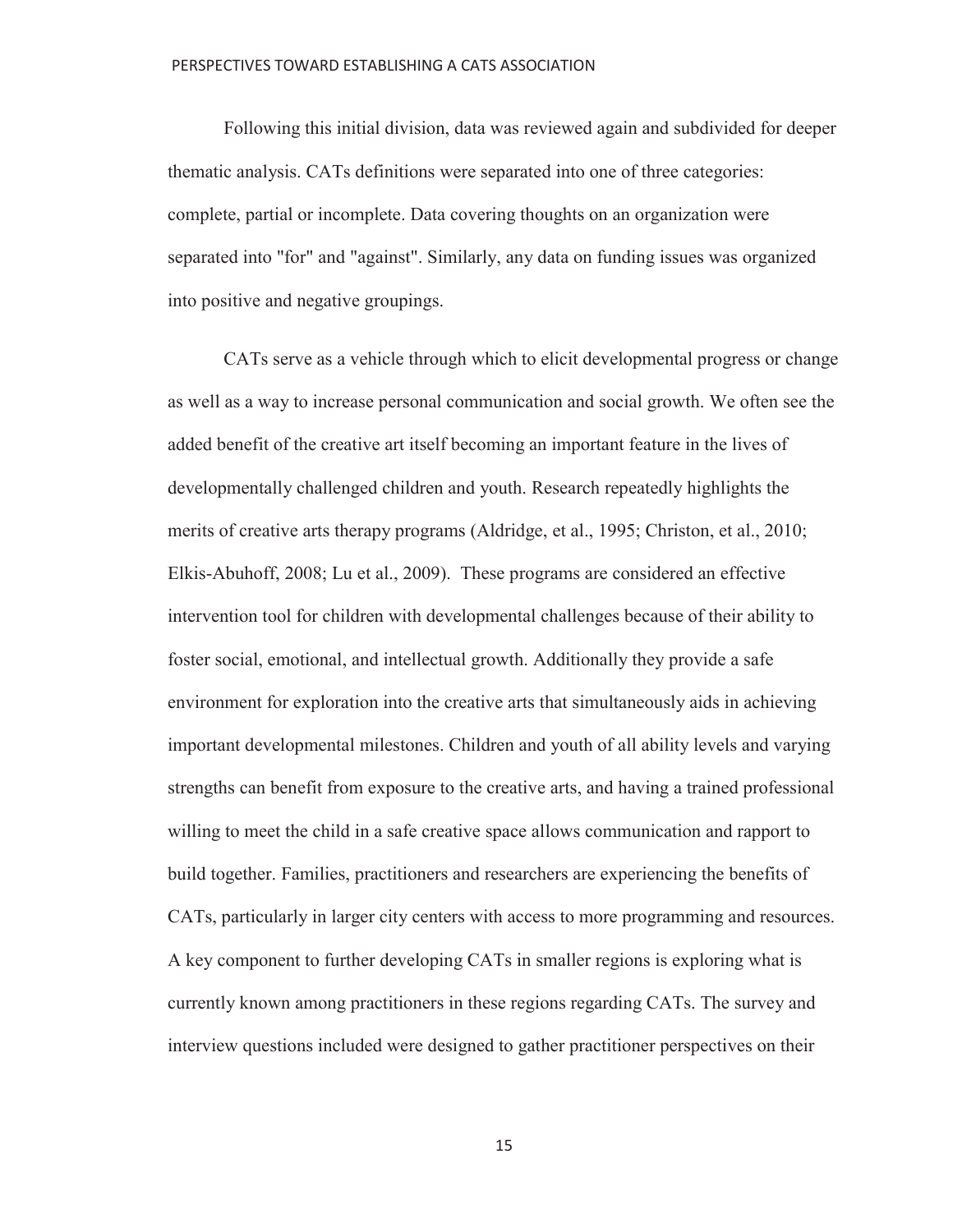fields, their networks and their thoughts on the potential development of a practitioner association.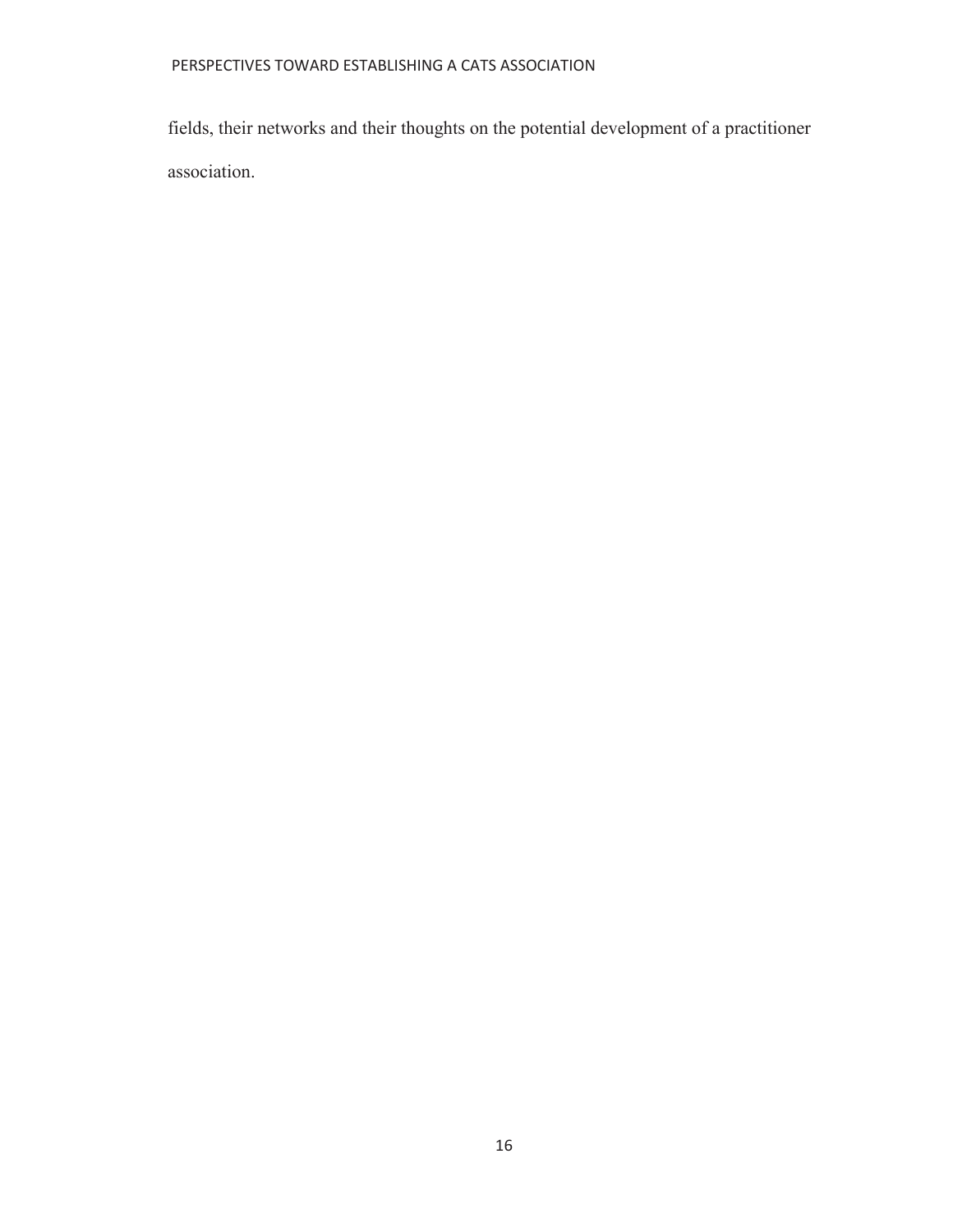## **Chapter 4**

## **Results**

The term "creative arts therapies" generally represents a collection of techniques utilizing one or more elements of the creative arts as the main tool of intervention. In this field creative arts are used intentionally as a therapeutic tool in the same way talking and playing are utilized in talk and play therapy. It is understood that involvement in, or exposure to, the creative arts generally and without therapeutic intent can sometimes result in positive psychological effects even when that is not the purpose for the arts involvement (Camic, 2008; Nicholson, et al., 2008). It was for this reason that practitioners outside of the CATs profession were invited to participate in this research. For my research, determining whether or not practitioners had witnessed unintentional, or secondary benefits of arts exposure and exploring the awareness of CATs among practitioners in periphery fields were important goals. Awareness of CATs is the first and most integral step in determining whether or not there is interest in, and need for, a practitioner association.

## **Participant characteristics**

Sixteen individuals participated, two of whom identified as creative arts therapists. The remaining 14 were comprised of teachers, early childhood educators, nurses, and community group leaders. Three of the 16 participants were male and 13 were female. This male to female ratio is reflective of the larger group of individuals asked to participate. This difference could be a result of the types of occupations to which individuals of each gender tend to be drawn.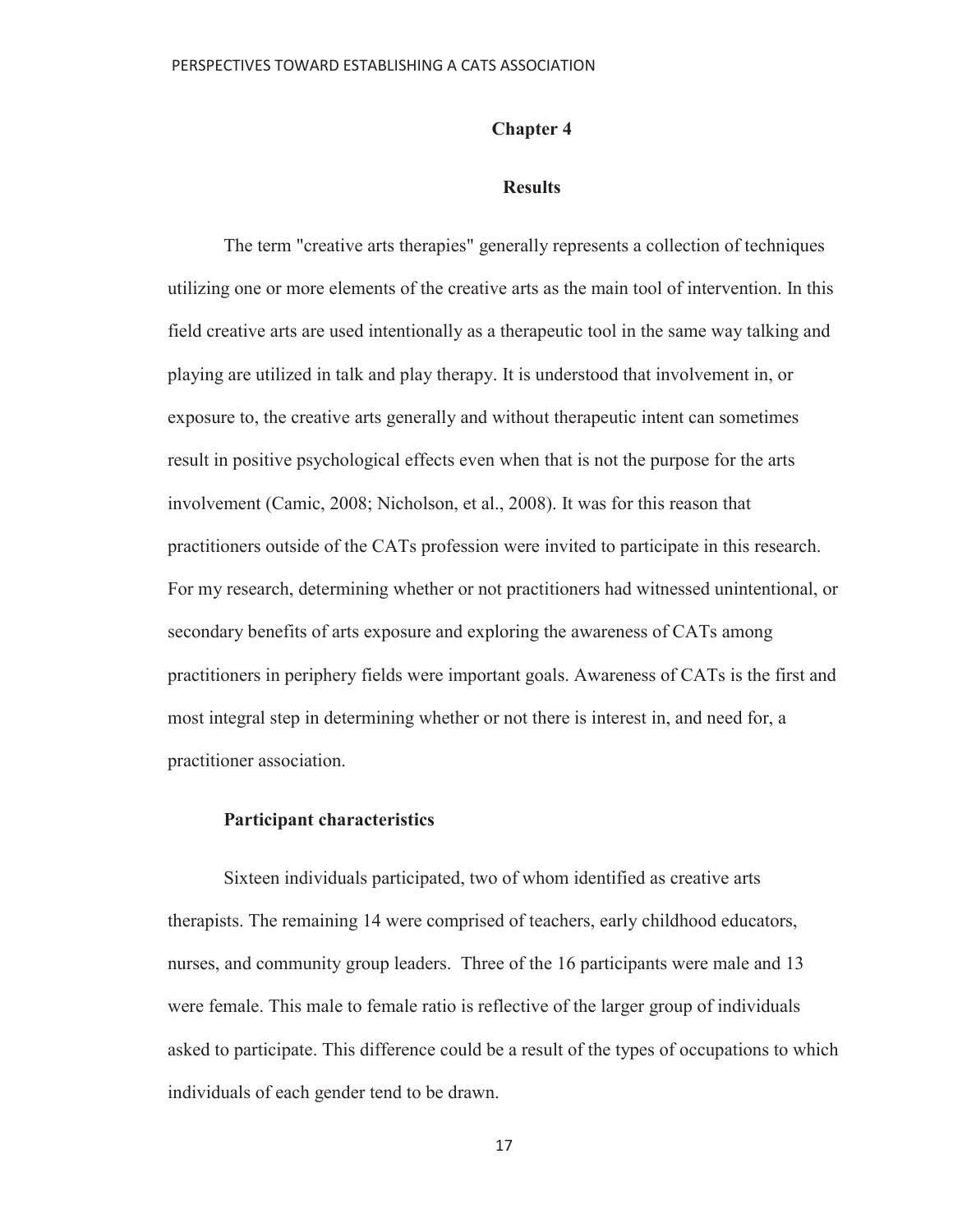Teachers and nurses made up the majority of participants.

 Twelve of the 16 participants work as nurses in mental health settings or as educators within the public school system. Six were nurses, five were public school teachers and one was a school psychologist. Participants had been involved in their line of work between one and 30+ years. Five identified as having been in their field for over 30 years, while another five identified being involved for less than five years. The remaining participants fall somewhere in between this range.

 Of the two participants who identified as creative arts therapists, both had been in their field of work for between five and 10 years. They identified the typical population they work with as being any age. One responded by saying, "there is no typical population in my line of work", the other explained clients can be anywhere between the ages of "0-100". This broad range was not typical of any other participants, all of whom identified as working with a specific age group. These age groups ranged from prekindergarten to senior citizens.

 Work settings tended overwhelmingly to be office-based; the two early-childhood educators were the only participants who indicated using the outdoor space regularly.

 In order to protect anonymity within such a small sample, any potentially identifying information such as gender, number of years worked and field of practice have been mentioned with discretion throughout the results. In the case of gender there were no clear parallels between it and other responses therefore it has not been necessary to identify such in the following discussions. Similarly, the number of years worked was not closely connected with other responses. Field of practice aligned more closely with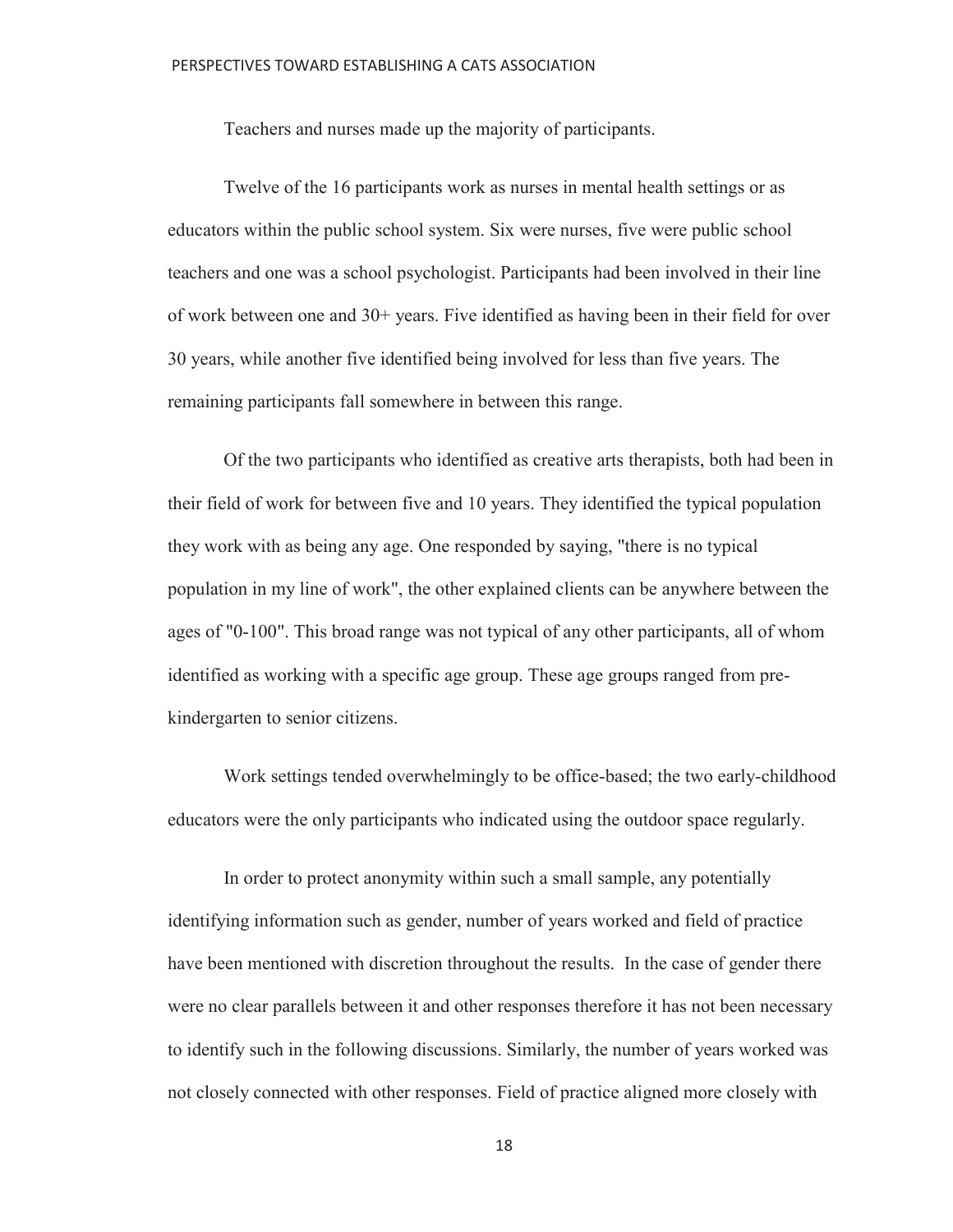responses to other questions so was used when differentiating responses but without other revealing information.

### **Defining creative arts therapies**

Participants were asked the question, "What does the term creative arts therapies mean to you?" in order to assess level of knowledge. Generally, the spectrum of definitions provided for the term was broad. The two who explicitly engage in CATs, answered most succinctly. The five who were either peripherally, or directly involved in the arts though not for their line of work, had a good understanding of the term, however their definitions tended to be less concise than those of the creative arts therapists. Eight participants who were mental health nurses or early childhood educators had no, or very limited understandings of the term. This difference in knowledge provides evidence of the need for communication about creative arts therapies to those outside the arts therapy disciplines.

 The two creative arts therapists gave definitions that described the approach as being an "untraditional" therapeutic process. One stated "It's using untraditional therapeutic tools that will benefit therapeutic process. It's safe. It doesn't just work on mental and emotional states, but also physical and spiritual. It focuses on the whole self." The other responded, "CATs mean to me that we are working with a client in a different manner than the 'traditional' therapies. We are using the inner creativity of the client (and therapist) to explore deeper meaning, issues, and bring out the best in the client."

 A response from an Early Childhood Educator was that CATs entails "using activities to stimulate both the mind and body without predetermining the results." This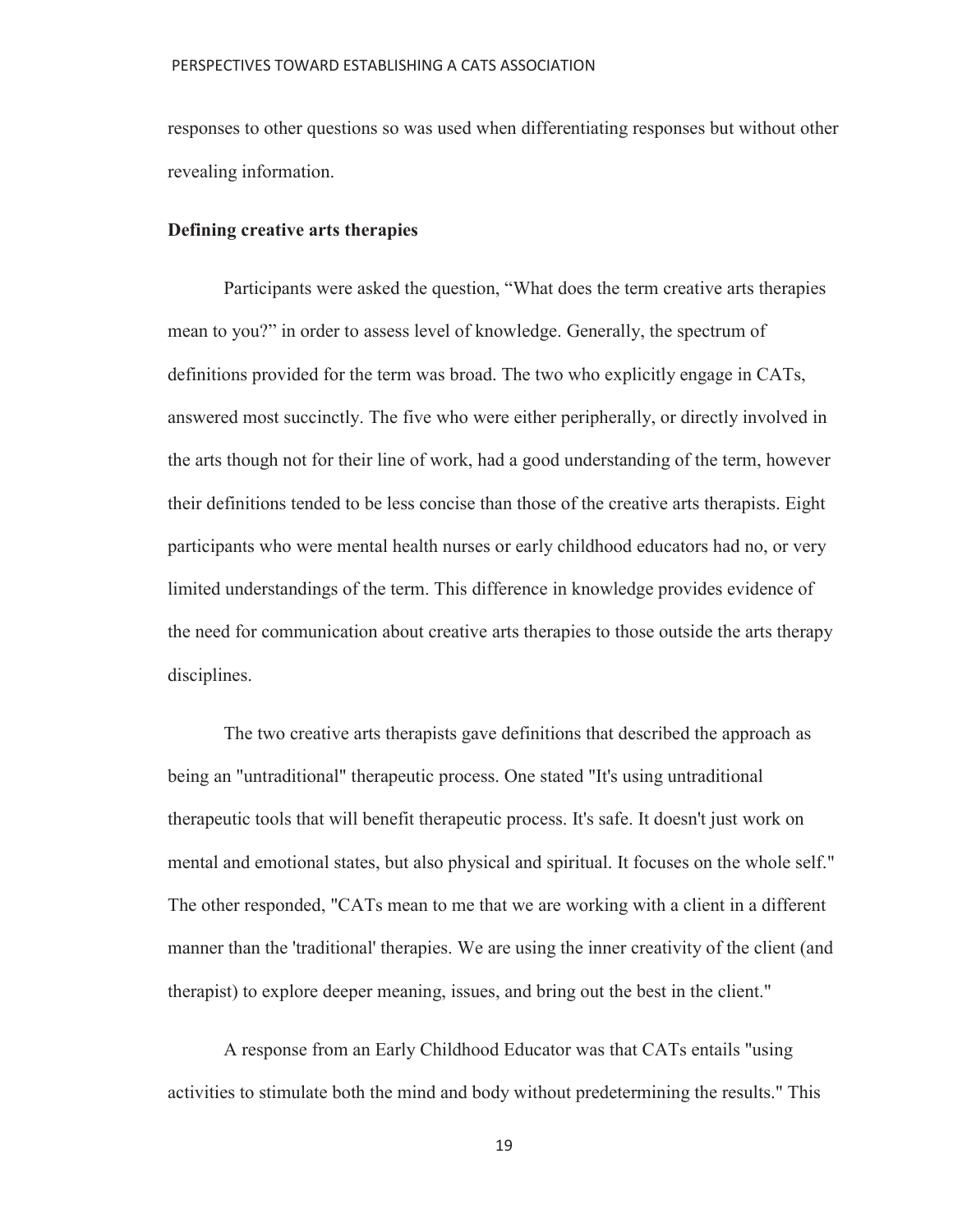participant gave an example of CATs being, "A craft that is not done the 'proper' way, but the methods of making the craft, such as cutting and gluing, are developed." The example posits that CATs is about developing skills in the creative arts rather than highlighting the process of utilizing the creative arts to aid with non-arts related concerns and issues.

One mental health nurse believed that it entailed, "using drama or artistic approaches to confront psychological issues".

 These responses demonstrate that there are limited understandings of creative arts therapies and their function. They indicate that outside of CATs practitioners, opportunities for utilizing CATs and the ability to see when and where they would be applicable and useful are likely to be overlooked.

 Four participants who were from the nursing field indicated they had no idea what CATs meant. Of these, two stated simply, "Not sure"; two others stated that they had never heard of it before and looked it up on the Internet. A fifth respondent who is a facilitator for an arts-based rehabilitative community program, stated, "I don't know" but then also replied, "It's not what I do." The belief that CATs was not something the participant engaged in, despite being unable to provide a meaning for the term, indicated having a preconceived idea of creative arts therapies. Interestingly the community program for which this participant worked fits very well into a creative arts therapy mandate, because of its focus on improving quality of life through creative, non-verbal interactions. This serves as an example as to how there is still much work to be done in terms of CATs advocacy and knowledge dissemination, even among those practitioners so closely aligned with the field it could be assumed they already know about the CATs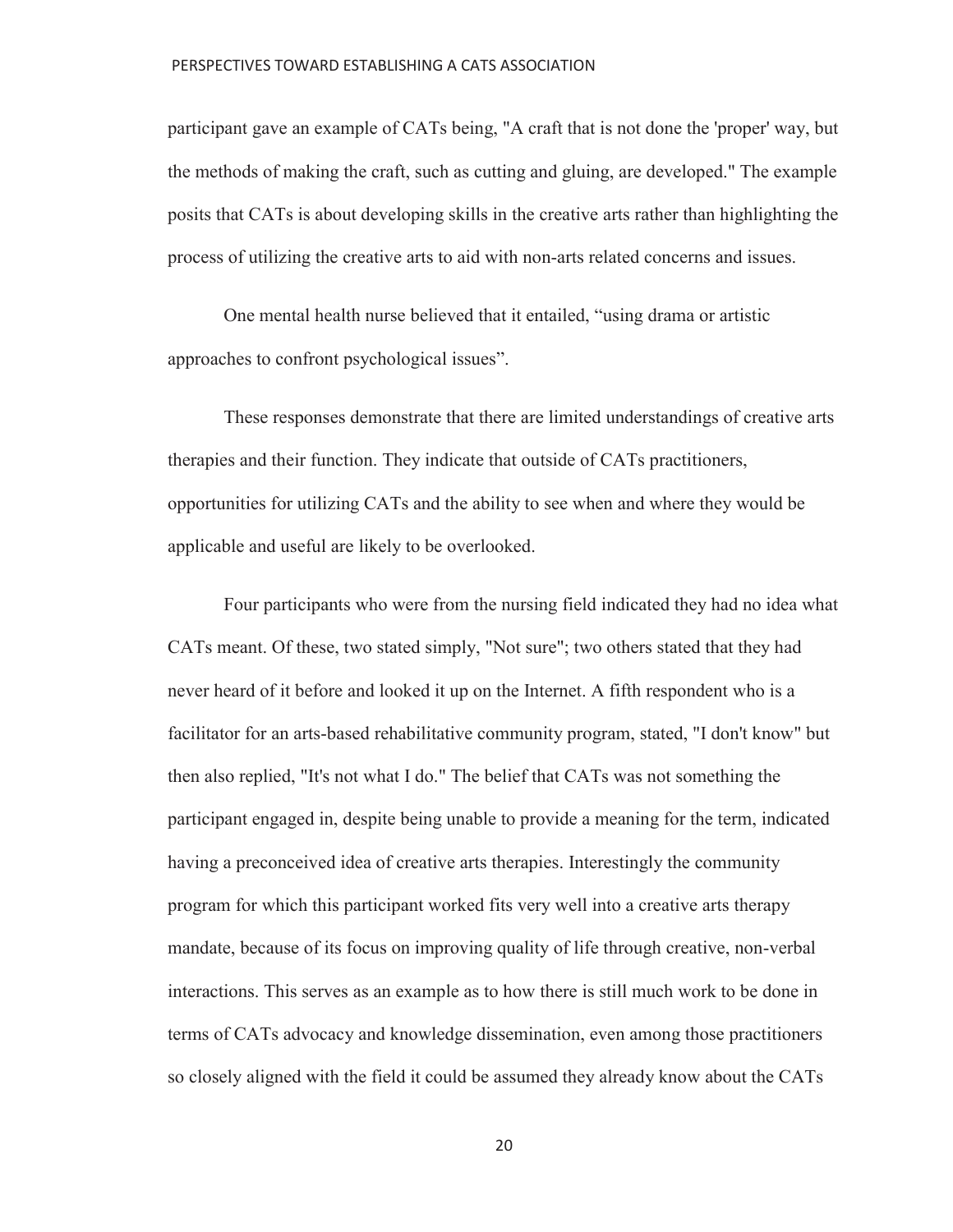field and spectrum of benefits. The limited awareness of CATs is demonstrated further by the frequency of arts use by practitioners and awareness of arts use as noted in participant responses.

## **The Creative Arts in Practice**

 The original participant recruitment list was developed to include individuals whose backgrounds and work were in fields that directly and potentially indirectly utilized elements of creative arts therapies. Although teachers, nurses and early childhood educators are not explicitly practicing creative arts therapies, they were identified as a subgroup that might use elements of the creative arts in their work, who might notice the benefits to students involved in their programs, and who could benefit from a practitioner association designed to provide background information and applicable resources to a variety of practitioners as well as a vehicle for networking within and between groups. The majority of participants (nine) did not identify the creative arts as being an intentional, primary focus of their work. This could be the same reason that half of the individuals approached for participation declined, as they did not see a connection between their work and the topic of creative arts.

 While seven of the16 participants identified elements of the creative arts as present in their lives and work, only two explicitly identified themselves as being creative arts therapists. They described the nature of their work as utilizing one specific modality of the creative arts to elicit increased communication, self-confidence and quality of life for younger clients and pain-reduction, memory-building and improving quality of life for elderly clients.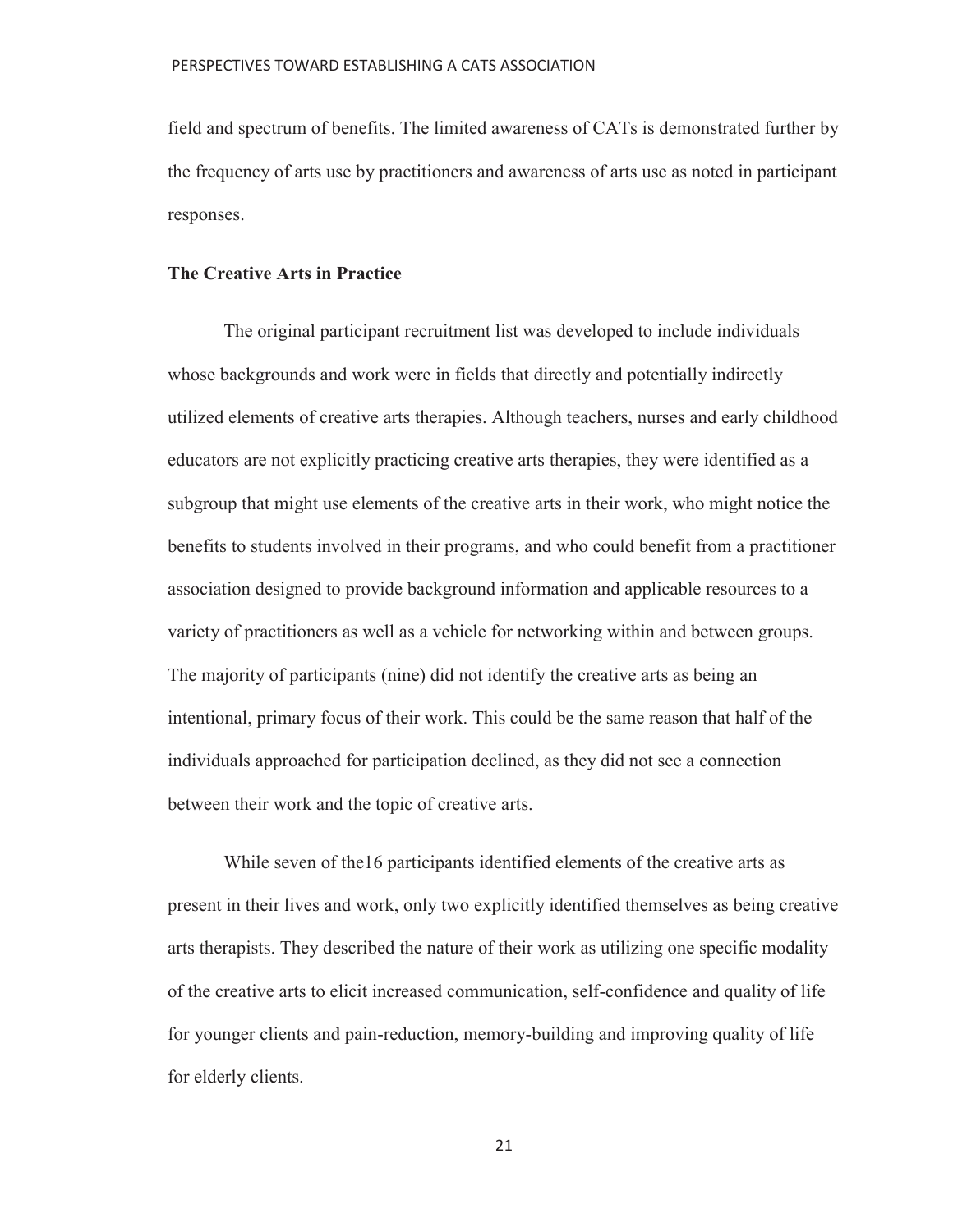Five participants who identified elements of creative arts in their lives and work were primarily teachers of, or community group leaders for, arts-focussed programs. They identified the creative arts as often the primary focus of their work, but without a therapeutic intent. Two of these who were teachers shared stories of moments when they observed secondary, or unintentional therapeutic benefits of their work, such as the increased self-esteem of a student involved in music, and of renewed confidence, accomplishment and healthy living in a student involved in dance.

 While I had anticipated that elements of creative arts would be present in the fields of early childhood education, and even in nursing, those participants did not report utilizing these approaches. While it could be that no elements of the arts were used in their practices, it could also be that CATs type approaches were indeed used by them, though not recognized as such. Examples of this could include imaginative play, role play, music for calming effect, or art work for stimulating healing, or relaxation. It might be the case that these practitioners are not defining what they do as within the creative arts therapy realm.

 The spectrum of definitions provided for creative arts therapies raises interesting questions regarding community readiness for a practitioner association in this field as well as the development of the field itself. These questions will be considered further in the discussion section.

## **Thoughts About a Practitioner Association**

 A primary aim of this research was to investigate the interest level amongst practitioners in creative arts therapies and related fields in a regional association.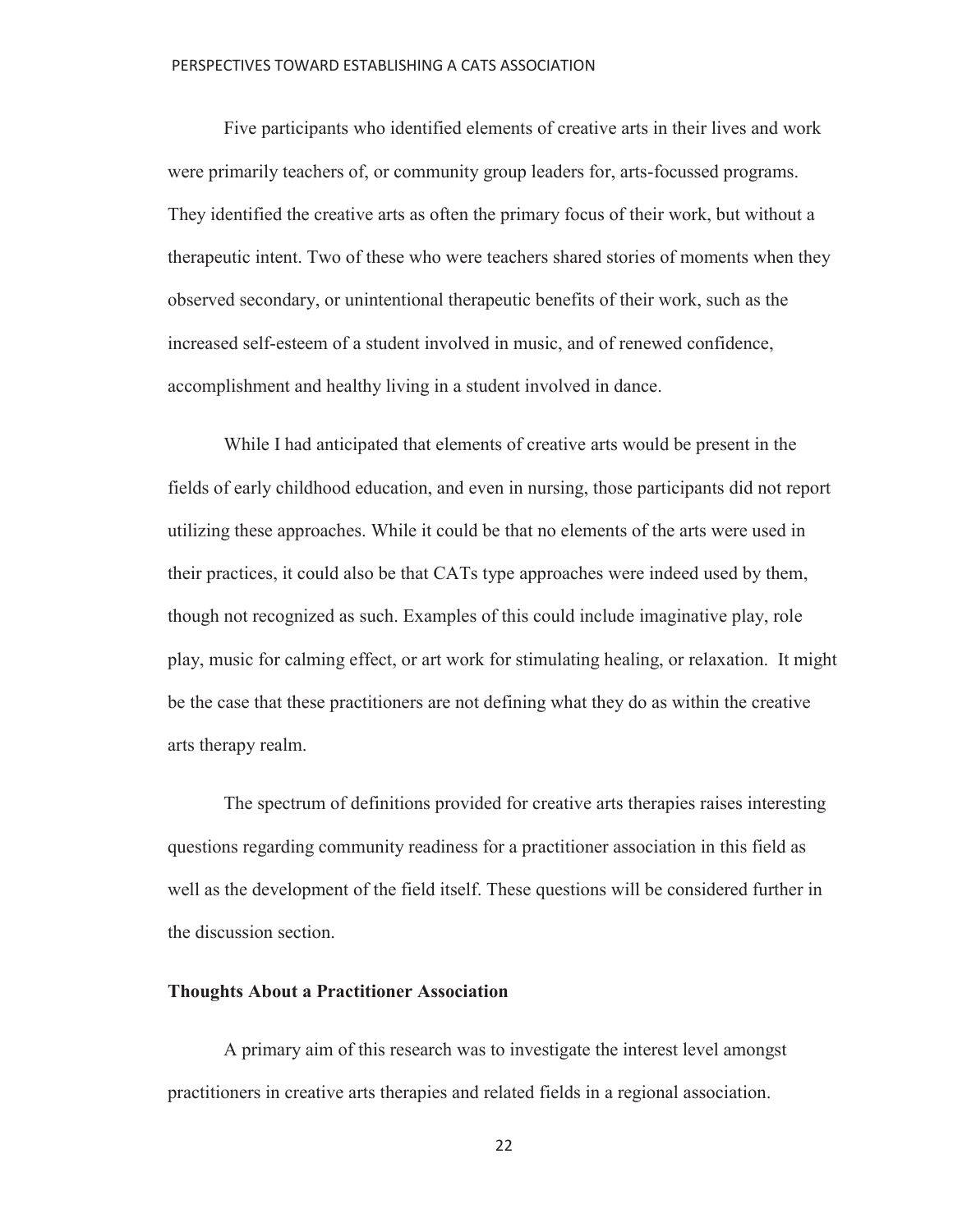Questions were not asked regarding details of such an association to avoid imposing a particular format for such an organization and in order to solicit a variety of thoughts on what this could be like. Responses regarding the establishment of a practitioner association were fairly wide-spread. Fifteen participants directly answered the question "Do you think creation of a practitioner association would be beneficial?"

- Eleven thought that it would (three nurses, two CATs, two ECEs, two arts instructors, one teacher, and one psychologist).
- One arts instructor (a survey respondent) provided a direct and unexplained "no".
- Three were unsure (two nurses and one teacher/arts instructor).

 The one participant (an interview respondent) who did not provide a direct answer stating neither yes nor no, instead identified concerns and questions about what an organization of this nature would aim to be, and how it would achieve its objectives.

 Those who thought it would be beneficial suggested it would be so through its providing opportunities for professional development, sharing of information, and enabling opportunities for practitioners to "bounce ideas off" each other. Five thought that increased education and awareness of CATs would be a helpful aspect, particularly among teachers, ECEs, and other individuals who might utilize elements of CATs without any direct or specific affiliation and/or intent. Interestingly, while 11 participants were in support of a practitioner organization, only five of those people could define creative arts therapies. The remaining six participants indicated support for an organization without understanding the core premise of the field. Only one participant who could define CATs expressed hesitancy in a practitioner organization.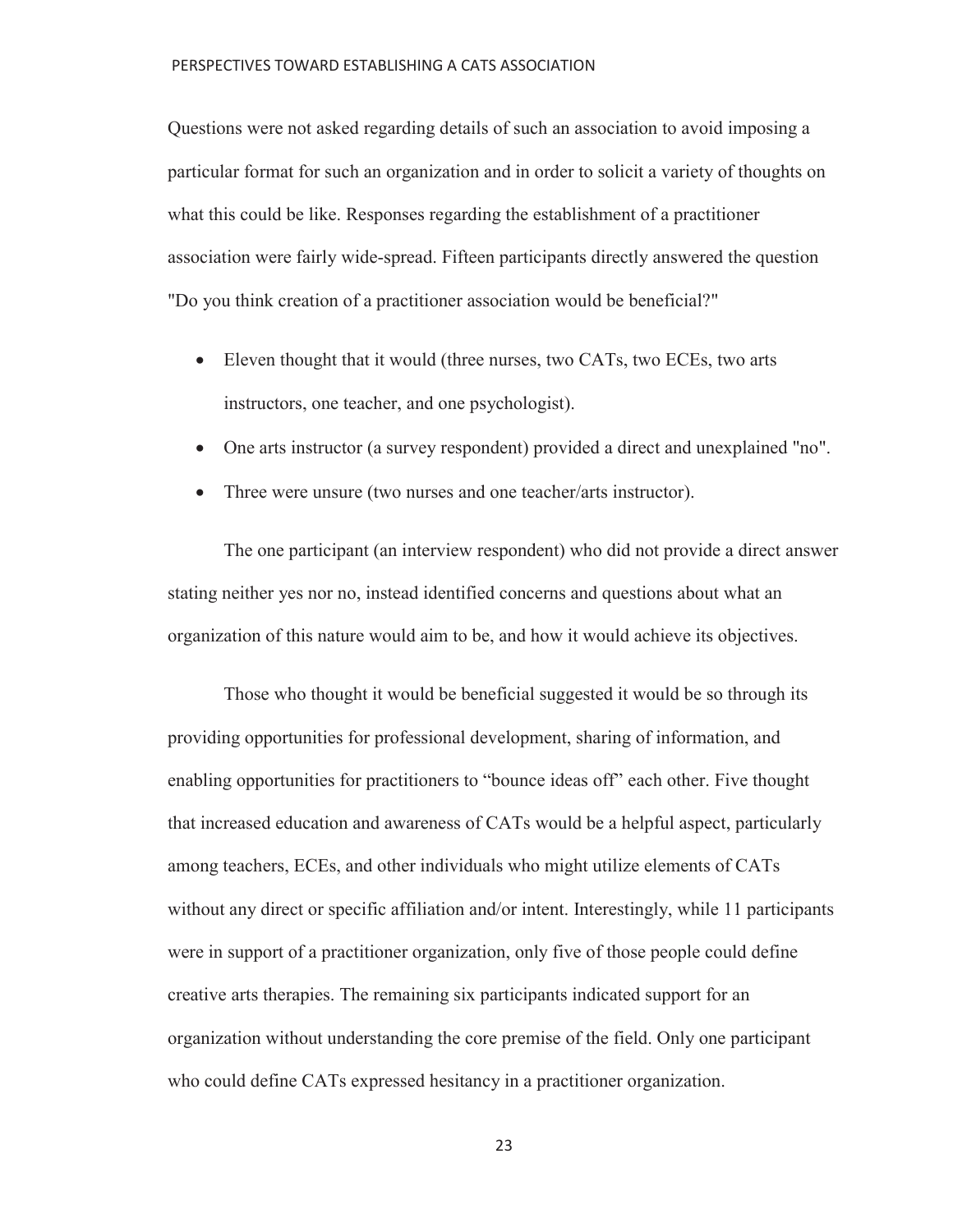One CATs practitioner suggested ways in which an association could be beneficial by identifying several key features of such an association including advocacy, education and professional designation. It was also argued that such an association could act in the role of "gatekeeper" to ensure unqualified persons were not working in the field. In many fields the role a practitioner or professional association plays is one of upholding and maintaining standards of practice and ensuring professional designation. The same respondent explained that the use of creative arts and counselling therapies evoke powerful emotions and it can be extremely dangerous and counterproductive to have someone administering creative arts therapies without proper training. This participant also noted that an association would have to be something more than simply a support for practitioners, stating: "A true association would be a strong one that can also advocate not just for the profession but for the clients you're seeing.... It would be very important for the association to bring the community together for standards of practice."

 The three who were unsure explained that their lack of knowledge about CATs made them reluctant to answer whether or not such an association would be useful. Another wanted to avoid the "politics" that an association might create within the field. When asked to elaborate, the respondent reported a lack of interest in collaboration or information sharing with other service providers.

## **Concerns About Establishing a Practitioner Organization**

 The concerns and potential negative consequences of a practitioner association identified by respondents fall into three main categories: funding, saturation of community resources, and a disinterest in networking.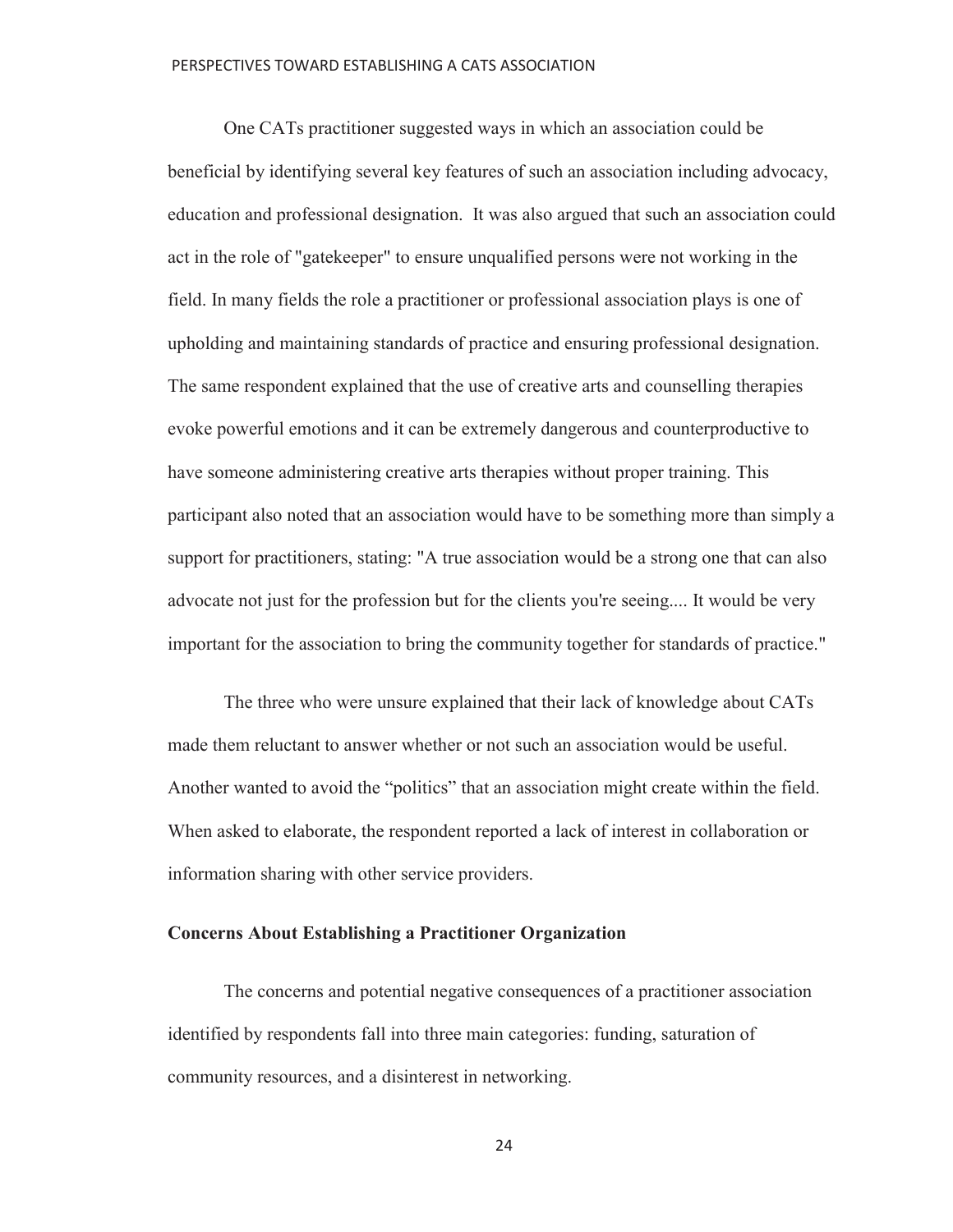**Funding.** While I did not ask participants about funding issues, 12 of the 16 brought up the topic. One believed that it could be obtained through "donations, grants, volunteering, dues and the determination of the body of professionals who are a part of it." This one hopeful perspective was the exception as the general feeling towards funding for an organization of this nature was less than positive.

 Eleven thought that a probable lack of supportive funding would be a problem in either the establishment or continuation of an association. Groups that are often affected by funding availability and budgetary changes include early childhood educators, teachers, nurses, and individuals involved in community programming. Those who mentioned funding concerns primarily did so citing their own experiences regarding its lack. They made reference to a shared history of struggling to receive financial support and program funding and this underscored a general lack of optimism regarding the creation of a practitioner association. One participant thought, "I doubt the government would give money out for this project right now." This hesitancy was shared by others, who gave comments such as: "Where would funds come from, when we don't have funds in health available at this time?" "I believe mental health issues are still stigmatized and not given the funding as much as needed." Even one of the participants, who although responding fairly positively to the idea of a practitioner association, thought: "No one would want to do it for free if there is no funding." This participant, an arts instructor in the public sector and a facilitator for a private arts organization, noted a lack of funding available within public sector positions. This participant credited working with an artsbased organization that utilizes the core components of CATs as providing better resources than the public sector job. The public sector position is the participant's primary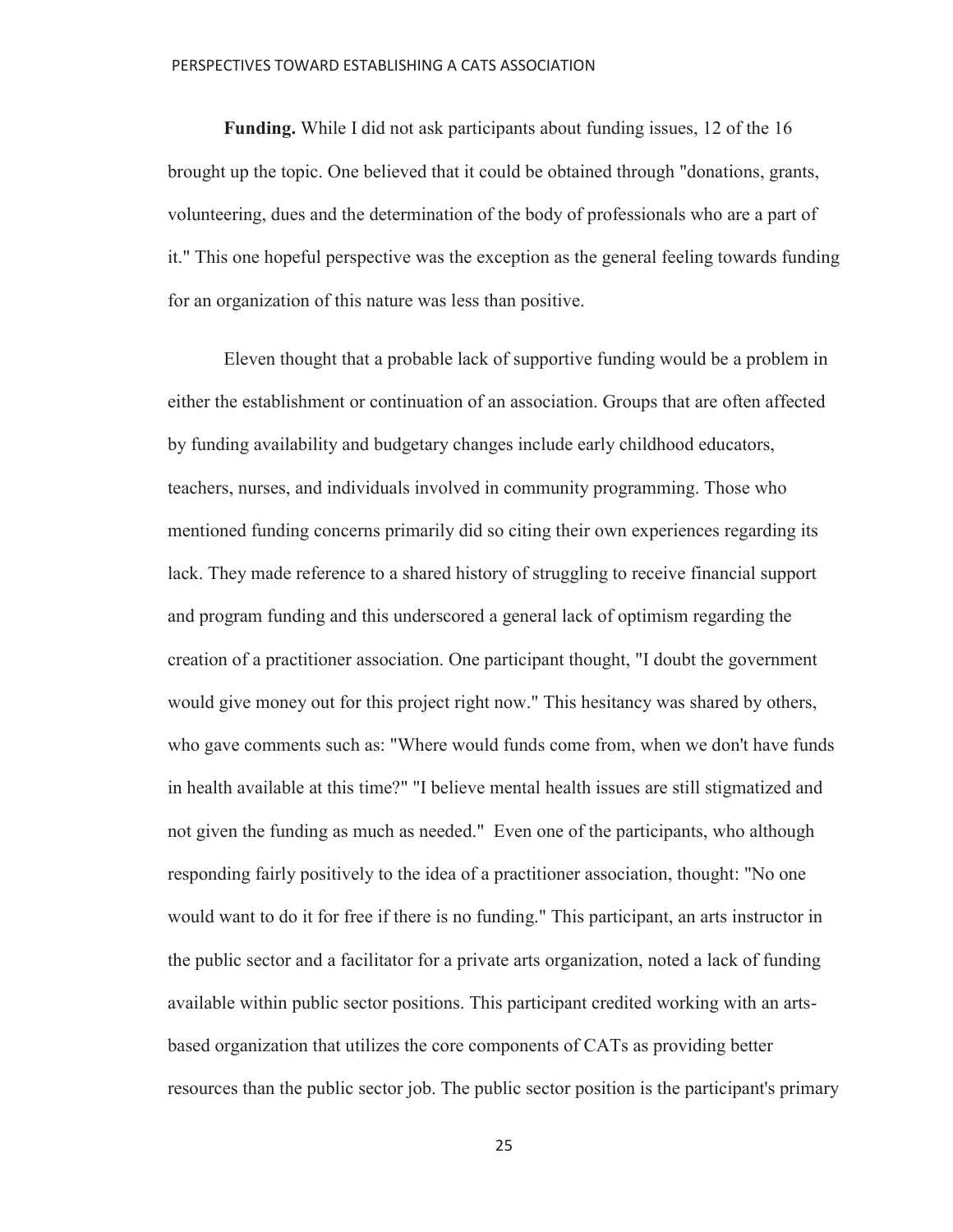work and source of income, yet the demands of the job were not met with adequate resources, so the participant sought additional work and resources outside of this position to be better prepared. The participant thought that it was not even worthwhile to request additional financial support within the public sector position "because there was just no budget for it."

 This awareness of financial constraints and a certain resignation to the status quo were both repeated themes throughout interview and survey data. This general feeling further indicates support for an organization of practitioners could be difficult to come by in this area, particularly if these feelings are shared beyond the population of study here, as is anticipated.

 Another instructor of the arts made the point that often arts services are not viewed in the same way as are others. They might be referred to as having a natural 'gift' or 'talent' rather than a learned skill warranting payment. The participant noted that people often request classes but then indicate they do not have money to pay for this service. This respondent raised the topic of funding repeatedly throughout the interview. Although the participant indicated that there has been a considerable amount of support from the community, this is rarely present in a financial way: "The power of the arts success stories are everywhere. But it has to be funded somehow. People find that a little difficult."

 Regardless of career and length of time in the field, funding concerns made an appearance from the spectrum of participants. While not all mentioned it, at least one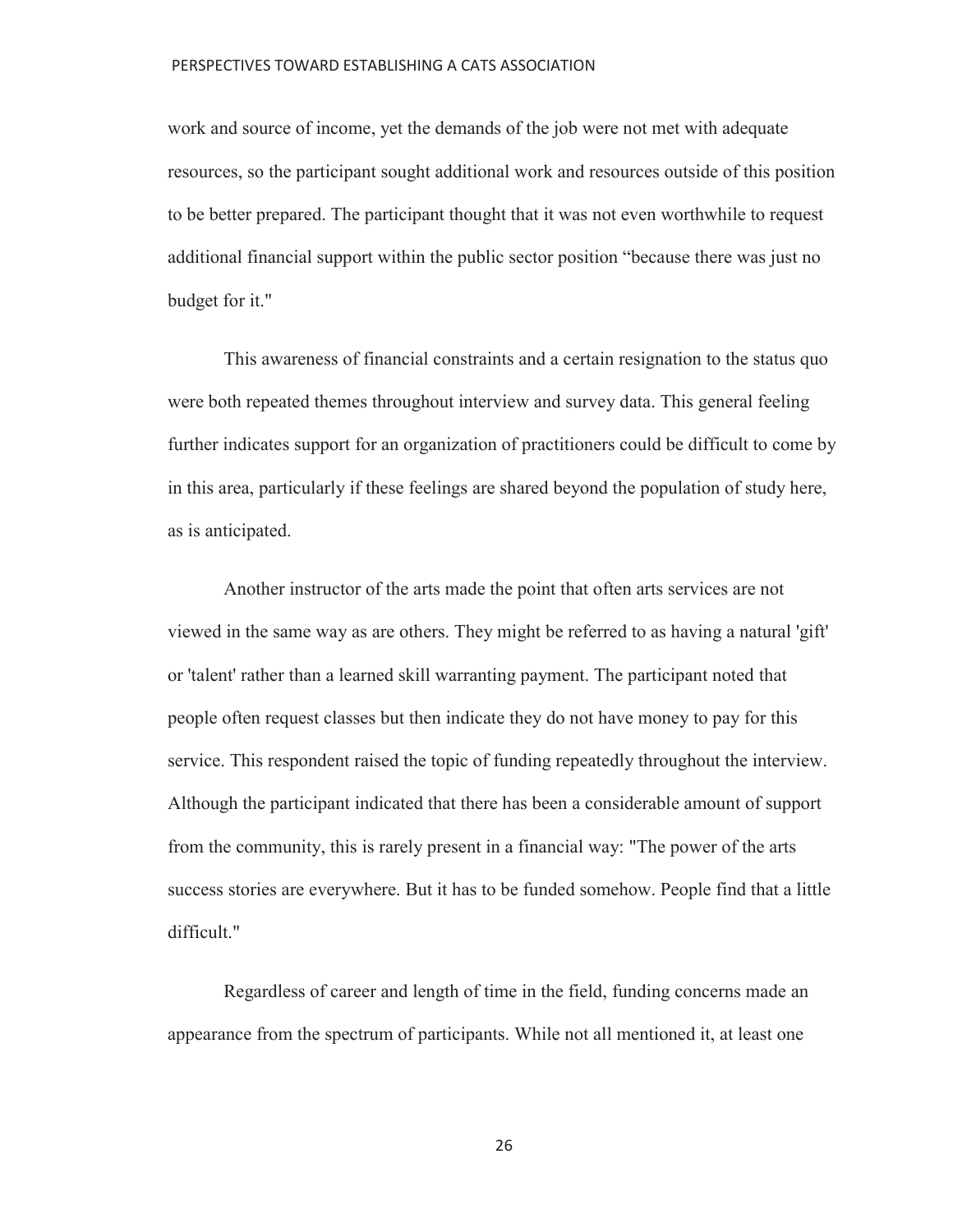from every sector included in the study had funding on their minds, indicating that it as an essential consideration for potential organization establishment.

 **Community saturation.** Another concern mentioned was community saturation. Numerous participants thought the arts community to be 'tapped out' and suggested new organizations may face difficulties not only because of limited funding possibilities, but also in terms of sustainability. One participant acknowledged the high volume of arts involvement in the area on participatory, organizational and advocacy levels. Comparative to the relatively small population in the region the level of involvement is high. "I would caution as to whether it's feasible on the grounds of sustainability." Noting that with high support for the arts comes an increased number of related organizations, but it is often the same small number of individuals who find themselves in leadership roles. The participant's primary concern regarding the development of an association was the potential oversaturation of resources -- not financial or material resources but specifically in terms of human capital: "I sort of feel like the arts community [here] is tapped out. For a small region, we have a large per capita involvement."

 It could be that associations with inactive organization and membership that might result from this saturation could do more harm than good. An inactive association could be counterproductive as the public might seek information, find an outdated website or pamphlet and project what is an inactive association to mean it is an inactive field generally. One participant who identified as a CATs practitioner and a member of provincial and national creative arts therapies organizations, indicated several of these associations have been primarily inactive. No doubt many organizations are formed with great intentions and fall by the wayside for a variety of reasons such as the two discussed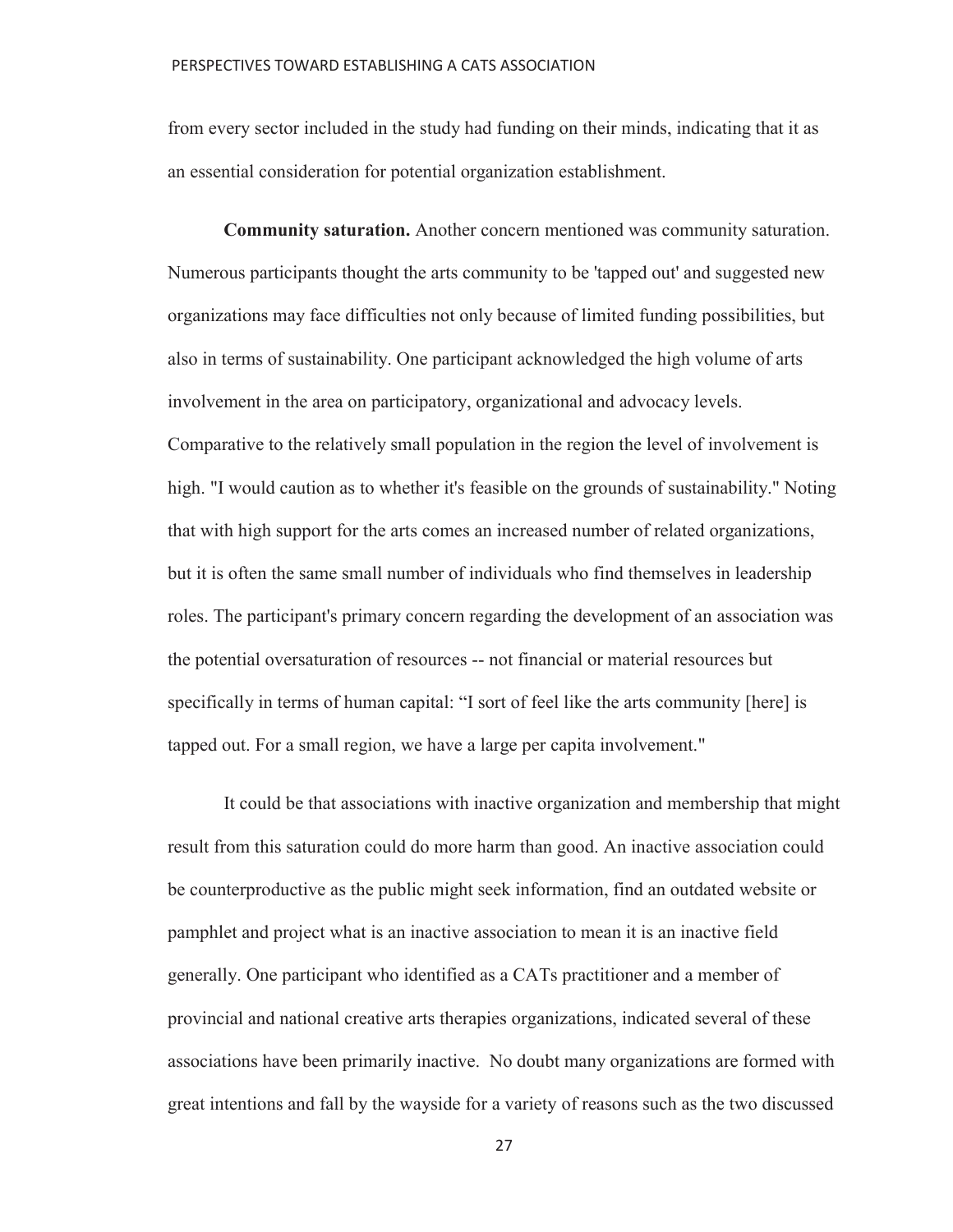above. Not surprisingly then, a common response amongst participants was a general hesitancy when the question of an organization arose, for these reasons, among others.

 **Networking, or its lack.** Only four participants noted any type of networking with other service providers. Both creative arts therapists acknowledged their involvement with service providers from a variety of backgrounds, as well as two participants who were each involved as both educators and community group leaders. It was as a result of their duality as practitioners that they were involved with service providers from at least two groups. It seems the lack of financial resources and saturation of human resources stems from a reluctance to engage in the sharing of ideas and resources that would be a key component of a practitioner organization. For a community that relies heavily on personal connections for job opportunities, program support, and growth and development, a small but surprising theme of protectiveness, possessiveness and an unwillingness to share was noted in three participant responses. These participants indicated they thought there to be an unwillingness toward information and resource sharing, as well as networking from one or several other practitioners in similar fields. The participants who noted this unwillingness indicated their own openness to sharing and networking but had found limited opportunities to do so with others given this resistance. In their experiences, practitioners in the same and similar fields were simply not interested in sharing and exchanging information. There was, however, one respondent, who despite a history of active involvement in various creative arts programs, was quick to indicate a personal disinterest in networking and was unapologetic in the reason: "It's not something I'm interested in. There's no politics here" (indicating self). When asked to elaborate, it was explained that the lack of interest was because the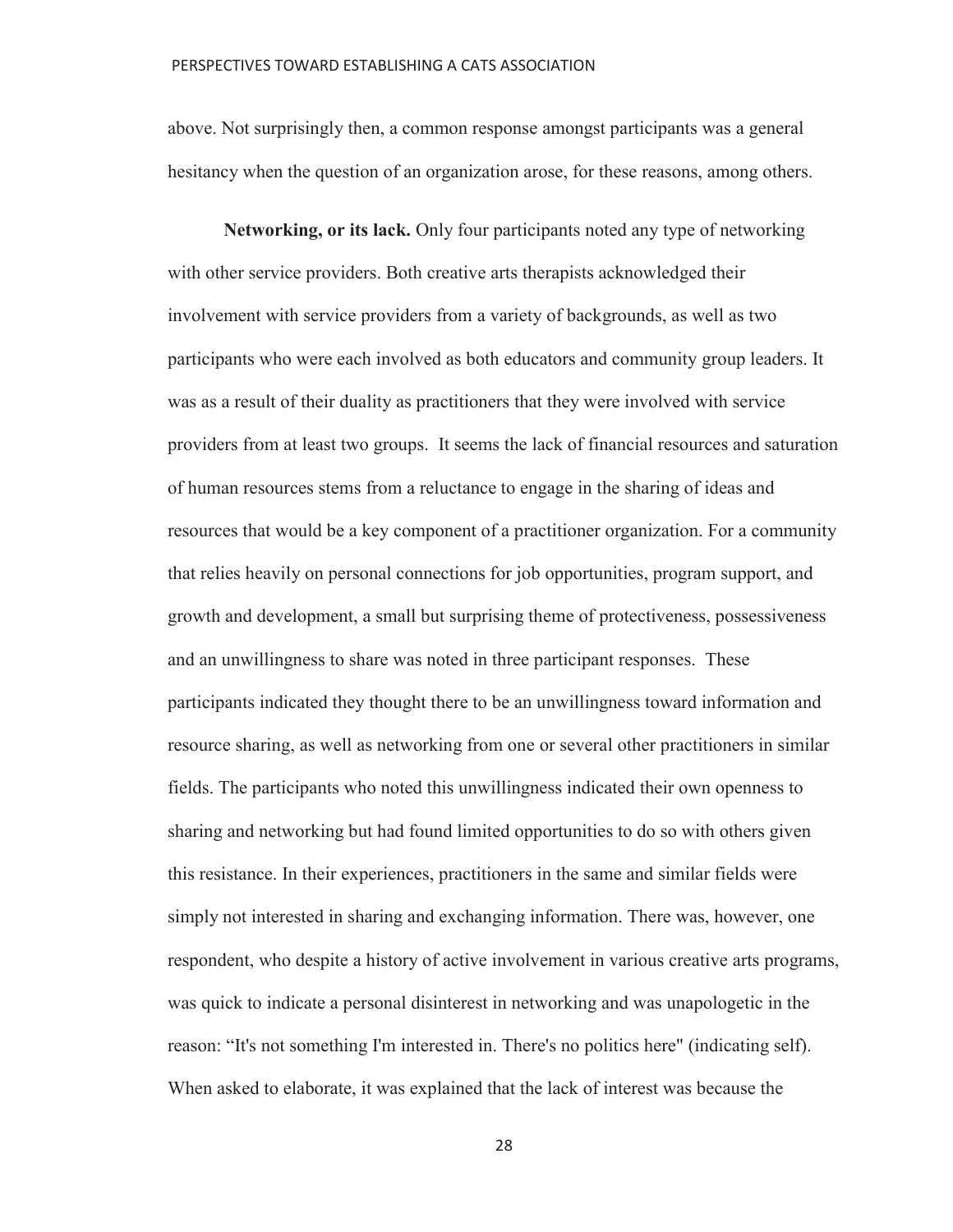participant's program was unique from others, indicating there was no basis for sharing ideas or resources.

 Another participant, who had similar arts program involvement, supported a professional association, but highlighted the view of there being a problem of sharing resources in the community, as being one of competition: "The unspoken truth is that people are afraid of you stealing their business. It's unfortunate because people could be using each other, and helping kids... It's not 100% true that people don't want to share the wealth, but in a small un-wealthy place there is a bit of reluctance."

## **The Continued Growth of CATs**

 Eight individuals who have been working in their fields between nine and 32 years noted an impressive shift in the region in terms of acceptance, use, and interest in the creative arts generally, and as a therapeutic resource. All comments specifically regarding the growth of the arts scene both creatively and therapeutically were positive. Despite noting this positive growth, a general perspective among those familiar with creative arts therapies was that there remains significant work to be done to make creative arts therapies more prevalent in the region's communities, schools and hospitals.

 Of the 16 participants, the one with the longest history of CATs practice in the region noted "[the field] has come leaps and bounds. When I first started it was a struggle to make a living... it has been an amazing transition." This practitioner attributes part of this to an increasing awareness on a national and international level of creative arts therapies. Additionally, there has been a significant amount of work within the region during the last ten years to inform residents, policy-makers and health and education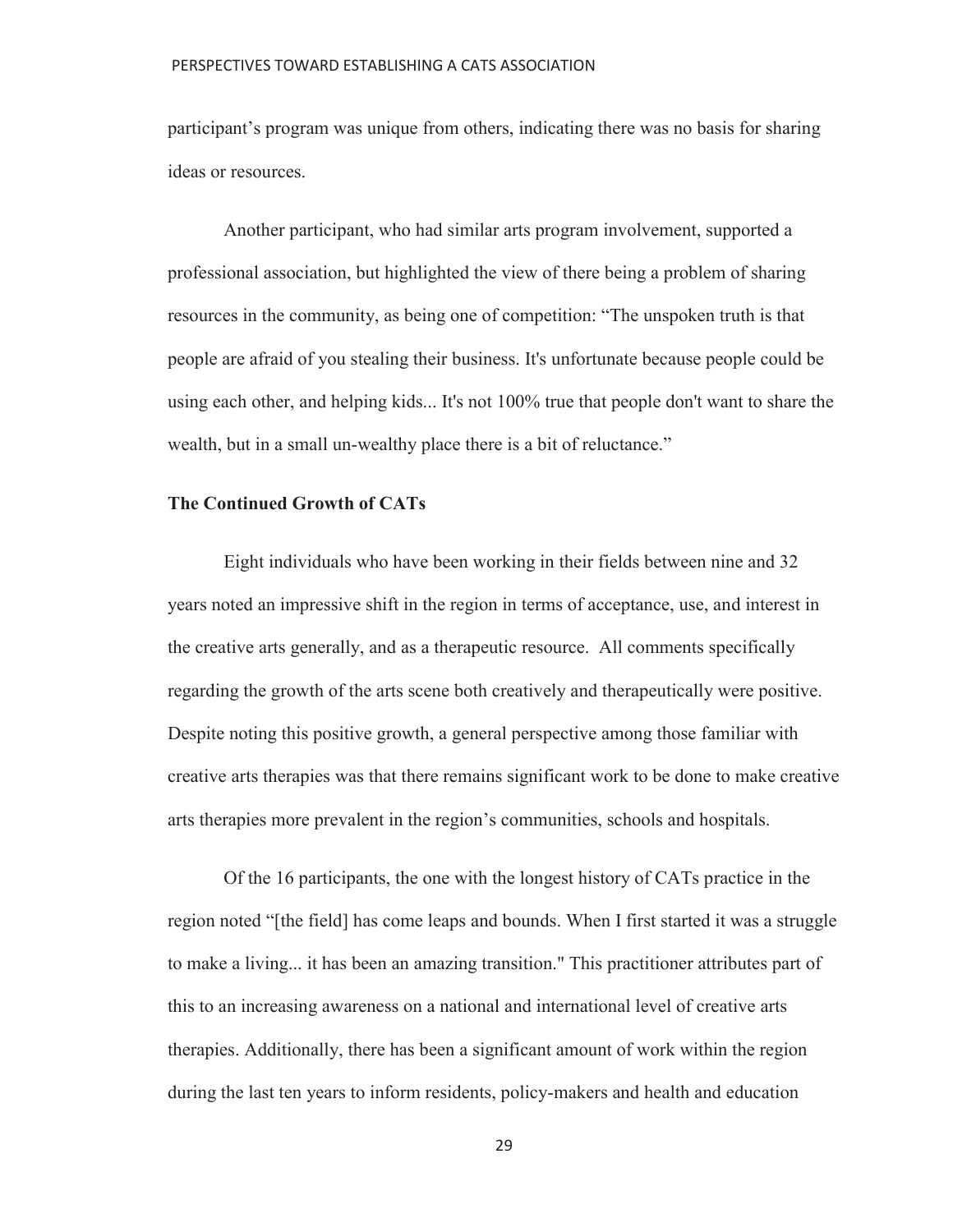workers about creative arts therapies and their merit. The respondent happily noted that this has resulted in a shift in perspective, exclaiming: "They stopped calling it voodoo!" Three educators and arts instructors who have been working for over 12 years as well as the one other creative arts therapist also noted the positive trend in terms of recognition and uptake of arts and creative arts therapies in the region. The remaining eleven did not comment on changes in the field since the beginning of their involvement.

 As noted, the positive comments regarding progress in the field were not without the disclaimer that there is still a significant amount of work remaining. One CATs practitioner identified a resistance to change as a major barrier for the field of music therapy to fully develop in the region. In particular this participant identified a degree of skepticism and hesitancy regarding the merit of CATs from policy makers, funding agencies and health professionals in the region. The general experience of this participant had been that traditional treatment methods and approaches were valued and trusted much more than creative arts therapies and as a result CATs work was not forefront for decision makers as a viable healthcare and treatment option.

 It is unfortunate that [locals] are not keen on trying something "new" despite the fact that using creative methods to reach children and youth has been done long before the official title of Creative Arts Therapies had been coined. I find that prescriptions for medications are being dispersed much more frequently and are more accepted than referring a client to therapy.

 This response indicates not only a geographical resistance to alternative therapeutic approaches, but alludes to the concern of possibly over-medicating patients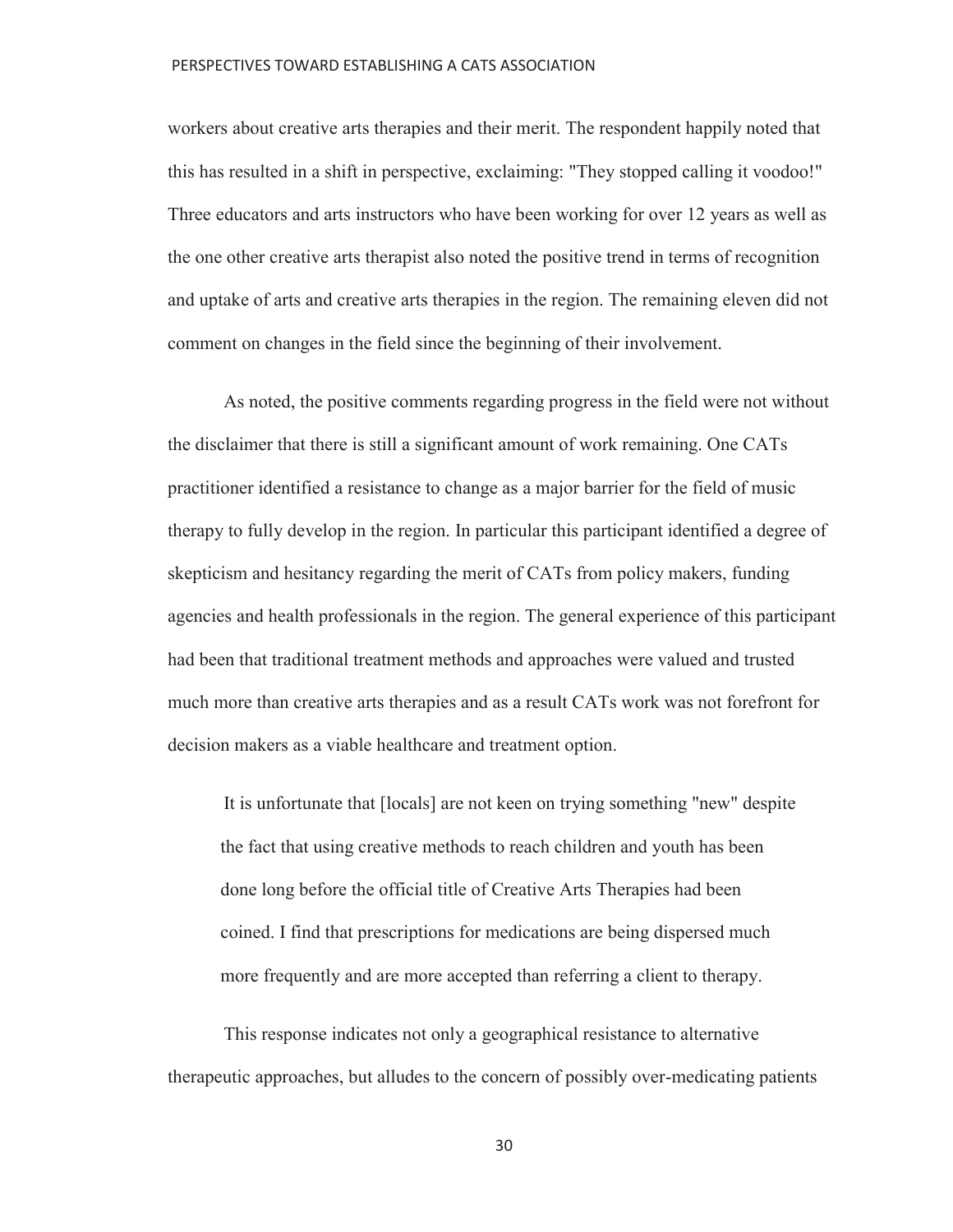rather than utilizing other approaches. The same participant also noted there being a sense of skepticism among non-CATs interventionists in the region regarding the work, and essentially the merit, of creative arts therapists.

## **Summary**

 One of the goals of this research was to discover what practitioners from a variety of fields know about creative arts therapies. In retrospect, providing a clear definition of the concept of CATs would have aided in getting a more complete picture of practitioners thoughts on an association. With fewer than half of the participants providing a complete definition of creative arts therapies, it seems any questions regarding a practitioner association were out of place without contextualizing a potential association by first providing a complete definition of terms. Understanding that creative arts therapies is an umbrella term encompassing drama, art, dance and music therapies, is helpful in recognizing the value of an organization for practitioners for both information dissemination within and between groups as well as networking opportunities across professions and specialties. These opportunities are applicable to practitioners who either directly or peripherally utilize creative arts in their work.

 In this research study, length of time practicing was not related to perspective on a CATs practitioner organization. The lack of connection between length of time in the field and perspectives on a CATs organization can most likely be attributed to a lack of overall understanding of CATs. It would be interesting to compare these results to those from a study where participants fully understand the field of CATs, or where all of the participants are creative arts therapists.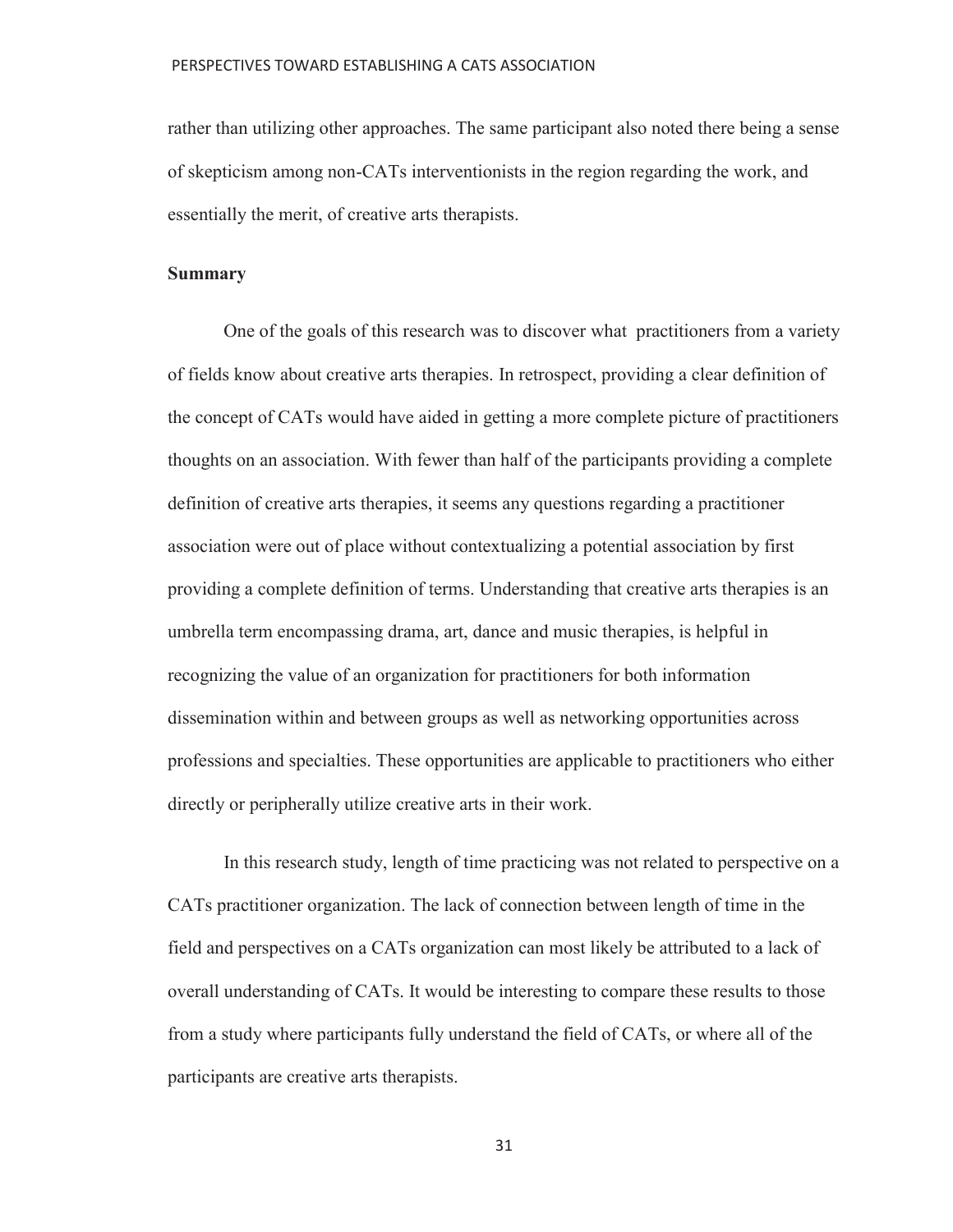Ultimately, while 11of the16 respondents thought a practitioner association would be a useful organization there were major concerns regarding funding, sustainability, and questions regarding the overall structure and mandate of such an organization. As one succinctly put it, "It would really have to be working for people, otherwise why hasn't there been one started?"

 The thought captured in the quotation above is striking. If an association could or should be created, then it would already exist and since it does not yet, there must be a reason it has not happened. Despite any positive thoughts toward a practitioner association this underlying thought sets a tone of negativity and distrust in an association and is this participant's predominant thought. With the exception of one very positive response from a CATs practitioner regarding the development of an association this theme of hesitance and even pessimism was prevalent among the responses. While there was only one outright "No" response regarding an association, each "yes", "maybe", and "I don't know" response came with conditions, concerns and reasons why an association could flounder rather than flourish.

 Among the findings within this research, the lack of networking reported by non-CATs participants is crucial to note and understand. While the lack of openness and sharing is problematic when considering the development of a practitioner association, this lack of networking is also problematic on a very general level for the field of creative arts therapies. In an area with limited awareness and support for the CATs field, communication, information sharing and collaboration are particularly important for the field's growth and development. If the few who are involved choose to alienate their practice as a means of protecting their work, this could instead result in a stagnant CATs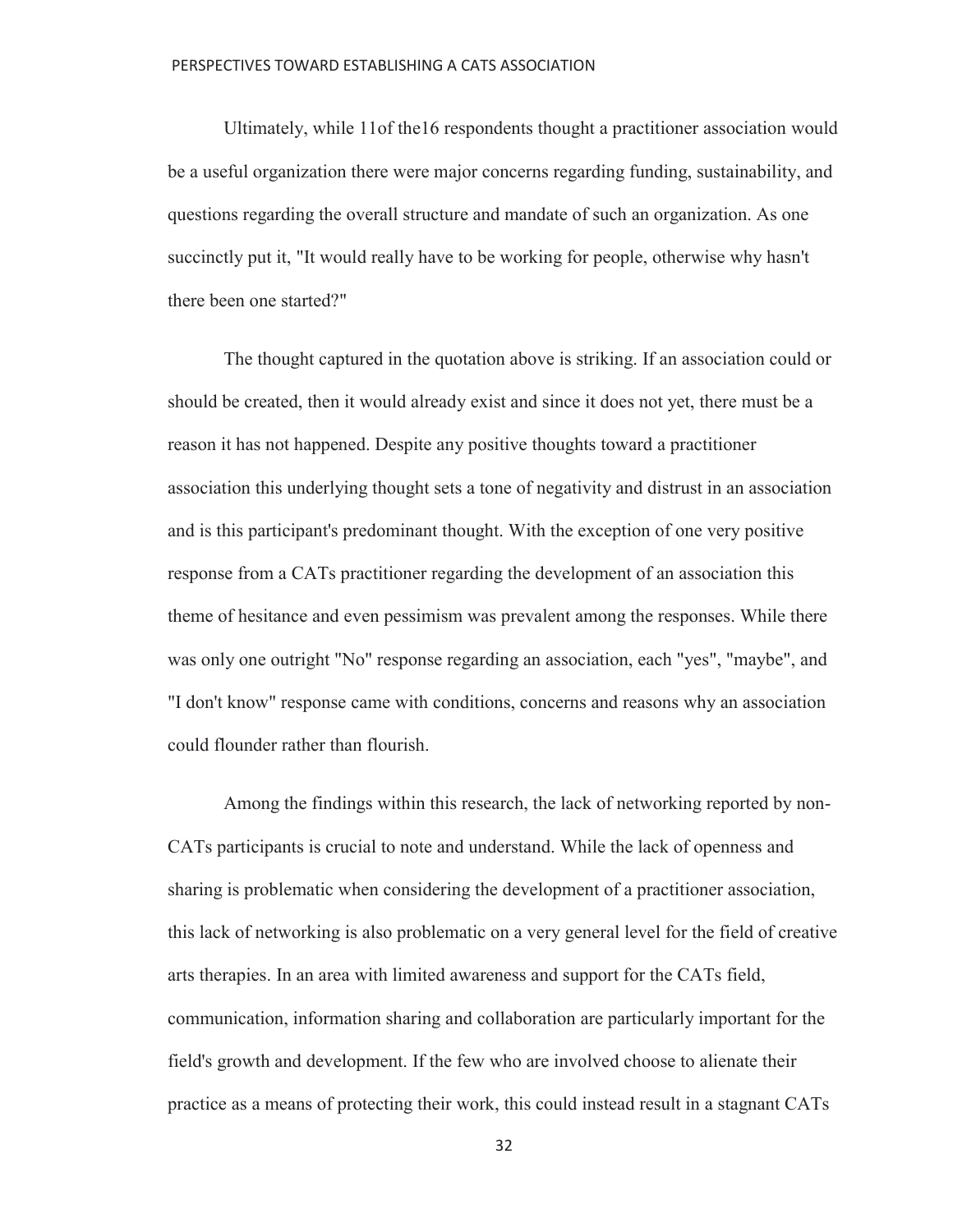community and limited opportunities for practitioners. Interestingly this lack of sharing was noted only amongst practitioners who did not identify as creative arts therapists. Both CATs practitioners indicated an interest in an association given the correct conditions. As noted earlier there seems to be a fear of others stealing business, a fear that seems to be the root cause for the lack of sharing. In a field so new and underexposed collaboration of any kind would do more good than harm and these fears -- whether founded or unfounded -- serve only to stifle growth and expansion of services and options for individuals in need and practitioners in the area.

 Just as the exposure to creative arts therapies inevitably influenced CATs practitioners' thoughts on an association, the lack of exposure to creative arts therapies for non-CATs practitioners similarly influenced participant thoughts on an association. Given that this sample was composed primarily of non-CATs practitioners the resulting data reflected this. While this off-balance ratio presents an accurate representation of the number of CATs versus non-CATs practitioners in the area, it would be interesting to compare the results from a group having equal parts CATs and non-CATs practitioners.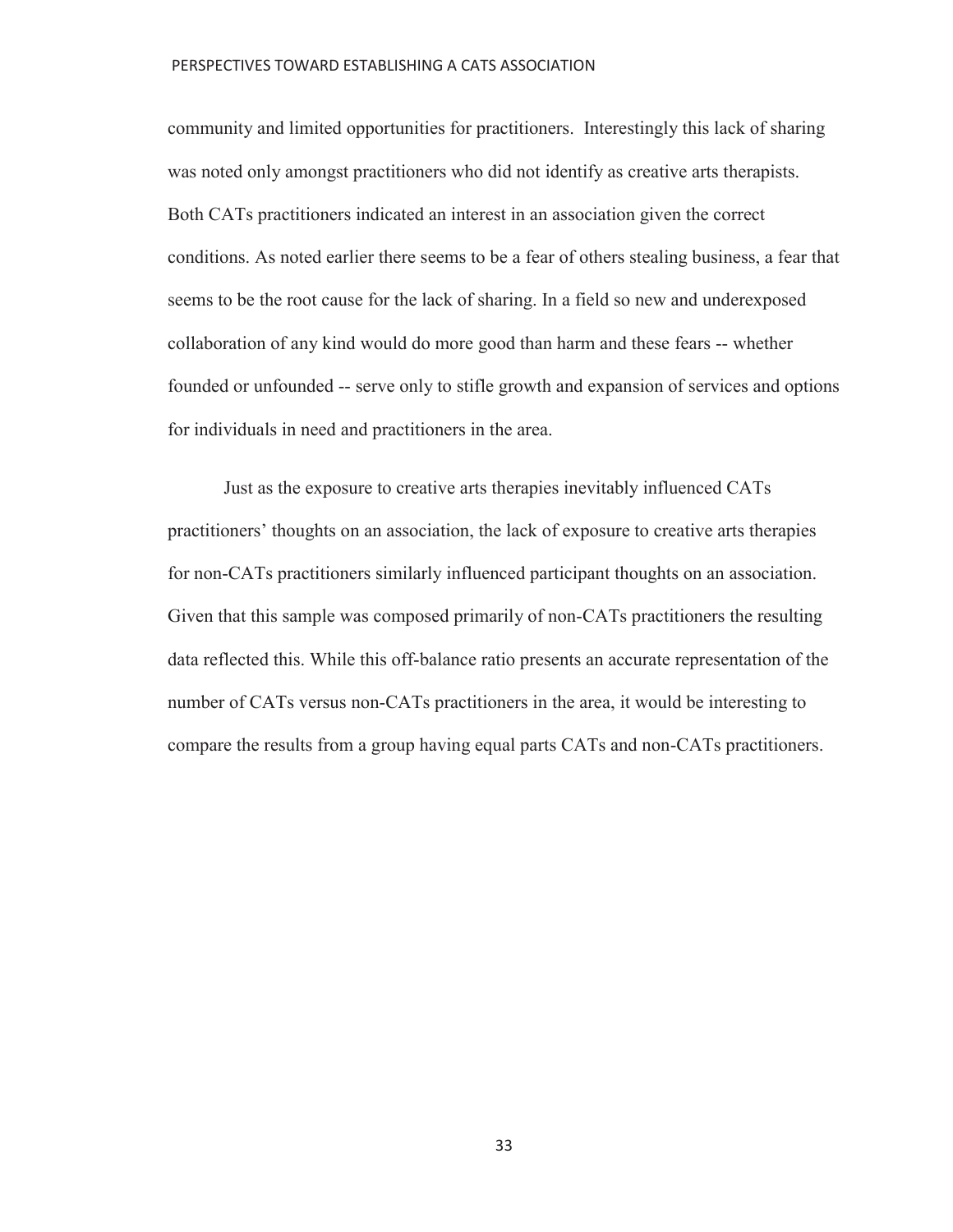## **Chapter 5**

### **Discussion**

 Creative arts therapies are part of an expanding field of alternative therapies and treatments (Christon, Mackintosh & Myers, 2010, Daykin et al, 2008, Stoll, 2005). Additionally, CATs, or rather the creative arts in general lend themselves to being a preventative treatment for issues in mental and emotional health (Putland, 2008). We do not take medicine before we get sick, but if we live healthfully -- eating proper foods and keeping active -- we can oft times avoid becoming sick. Similarly, several researchers posit that by engaging in arts activities, therefore establishing support networks, building self-esteem and coping and resilience skills (Daykin et al, Meekums, 2008, Rousseau et al.2007), we develop abilities necessary to successfully troubleshoot and respond to adverse circumstances that may arise (Putland, 2008). Some of our earliest interactions in life, and in particular some of the earliest ways in which babies form positive attachments with their parents is through music, storytelling and art (Nicholson et al, 2008). According to The Global Alliance for Arts & Health (www.thesah.org) the arts contribute to what it means to be human, particularly in times of illness. The constant need for new research and changing methods of care and treatment to meet increasing demands puts the field of creative arts therapies in a position of huge potential growth.

 In recent years CATs research has grown exponentially (McDonagh, 2008). Social and cultural change, be it groundbreaking research, new music or fashion trends, starts in larger centers and trickles out to periphery locations. The community examined in this research is the quintessential peripheral location. A trickle of information has just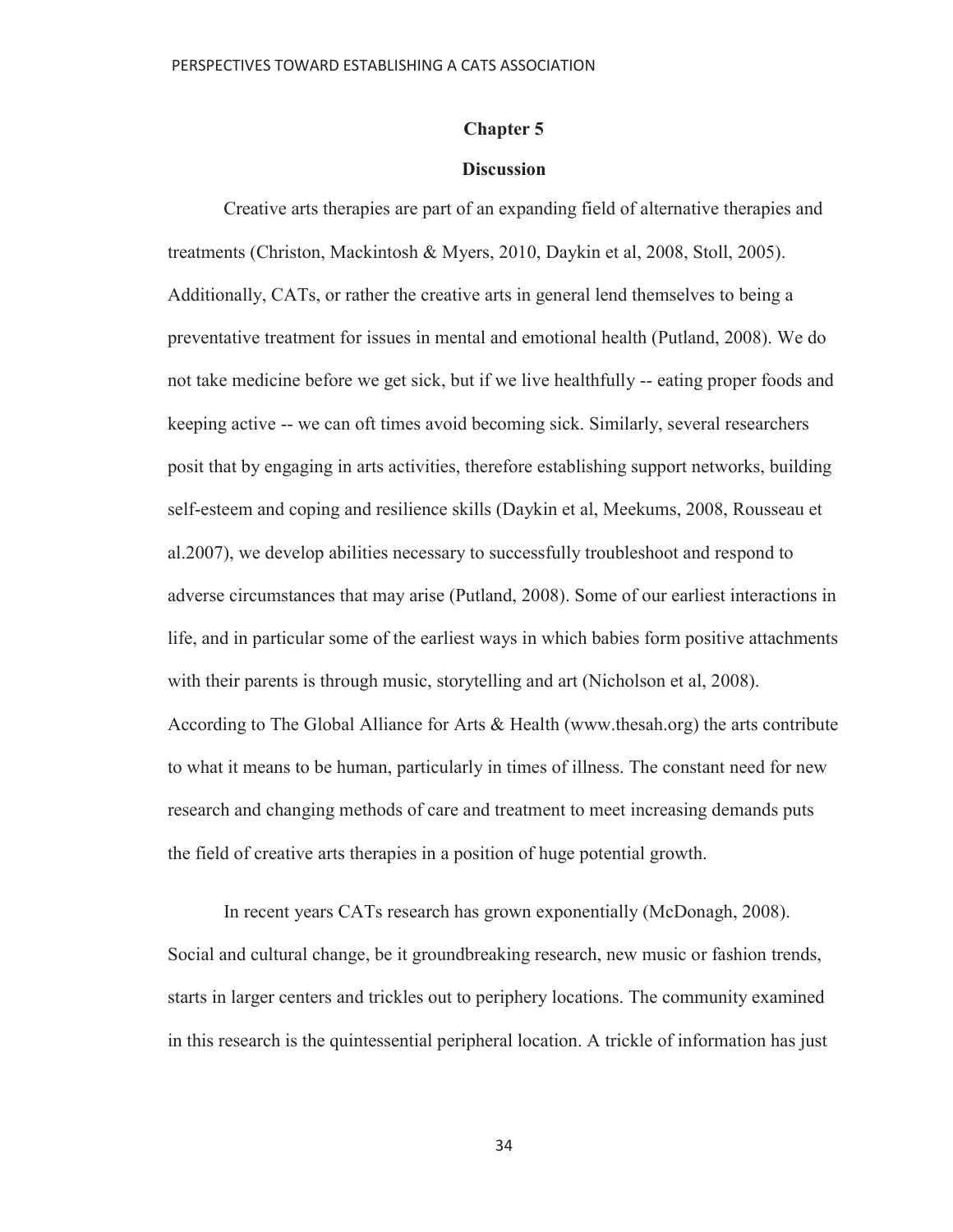started to permeate the region of study, and as I expected, there is still much to be done in terms of advocacy and information dissemination to both the public and to practitioners.

 As noted in the results, there was a wide spectrum of definitions for the term creative arts therapies given by the practitioners. In general, there was a lack of understanding of the term, and the field of work. Additionally, participants who were not directly involved in creative arts therapies rarely made connections between their own work and the work being done in the CATs field. It seems as though elements of the arts are either elevated in status (Camic, 2008) to a degree where people feel disconnected from their relevance and usefulness (the ballet; the opera; Shakespeare) or so commonplace and ingrained in society they go unnoticed (a painting in the doctor's office; music in the children's ward at the hospital). There seems to be a day-to-day disconnect between people and the arts. For this reason, a specific set of definitions provided within the research study might have enabled participants to more easily see this connection.

 Interesting themes of protectiveness and an unwillingness to share were noted from several participant responses. One participant noted that others in the arts community were sometimes unwilling to share their work and ideas for fear of losing business. Some participants referenced the protectiveness of other practitioners. Other participants commented on their own disinterest in any sort of networking, outreach or sharing. This was specifically to say they were not interested in a practitioner association. This protectiveness may also be in part responsible for the lack of participant uptake in this research as detailed later in this chapter.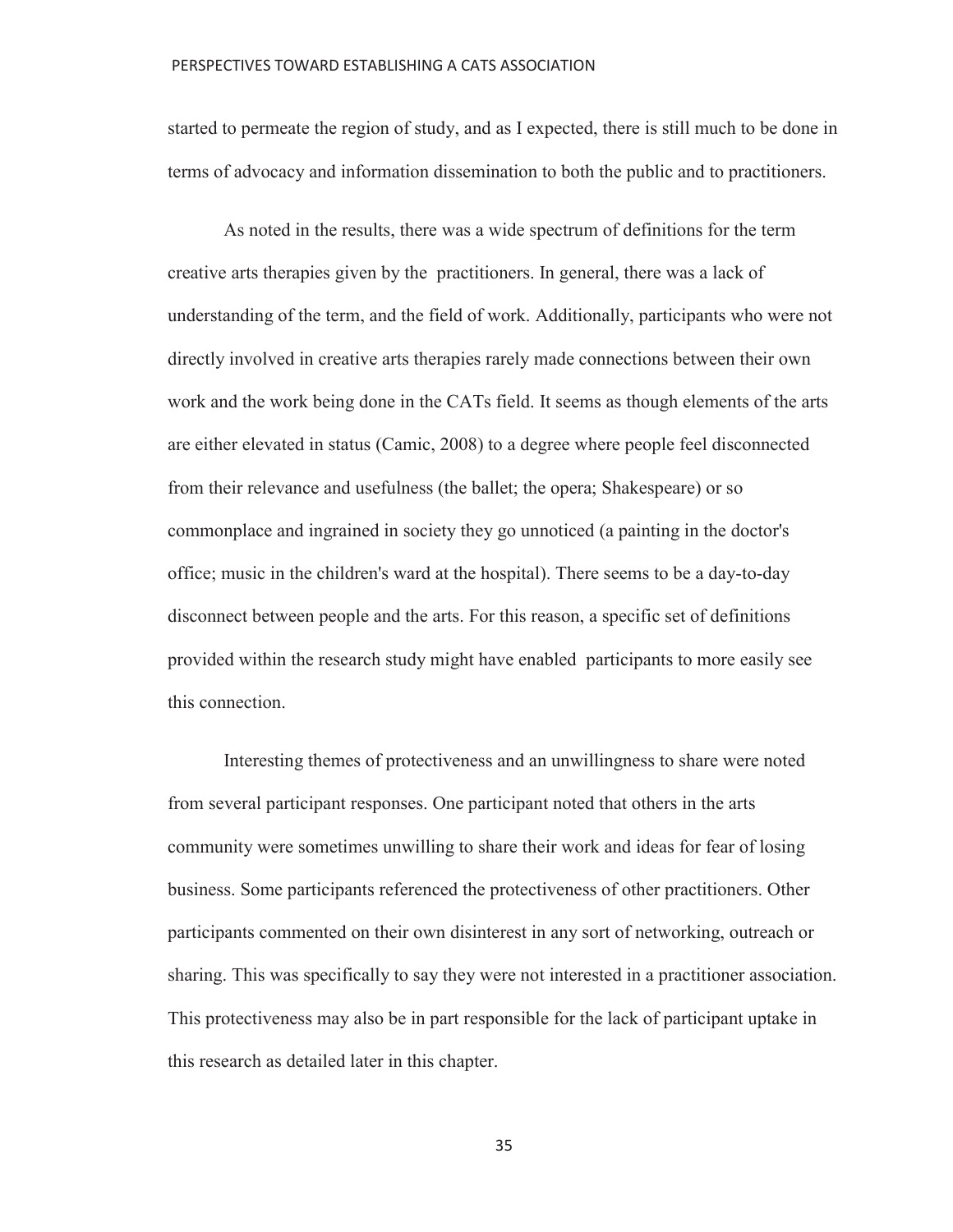There was also an incongruity between participants indicating while they themselves were supportive of having an association they thought others in the community would not be interested. This perceived antipathy of *others*' allowed for a lack of commitment based on the expectation that it was unrealistic to think most people would be interested.

 In one interview, oversaturation of community resources, the size of the community, and levels of required involvement were presented as concerns regarding the feasibility of an association. This collection of concerns presents important points to consider regarding the development of an association. It becomes paradoxical to consider the development of an association at this point. Associations, practitioner networking and basic promotion of services and cultivating CATs awareness are implicit in the development of the field. A lack of any provincial association for any of the creative arts therapies on the East coast region was presented as an argument citing the need for greater and better resources. Yet, at the same time it was noted that hastily creating an association in a location without enough people to properly support and lead it could be detrimental to the field, in that it would drain resources and practitioners who are already heavily involved in arts activities. Proper development of CATs and a related practitioner association thus requires a careful balance of resources, interest and advocacy.

 Although considerable advocacy has been undertaken in the region over the past ten years, the lack of information, and the degree of misinformation, presented by participants regarding CATs, was evident. When asked if there were any anticipated negative consequences of a practitioner association, participants indicated a number of potential concerns. However, while the data shows 11 out of 16 participants listed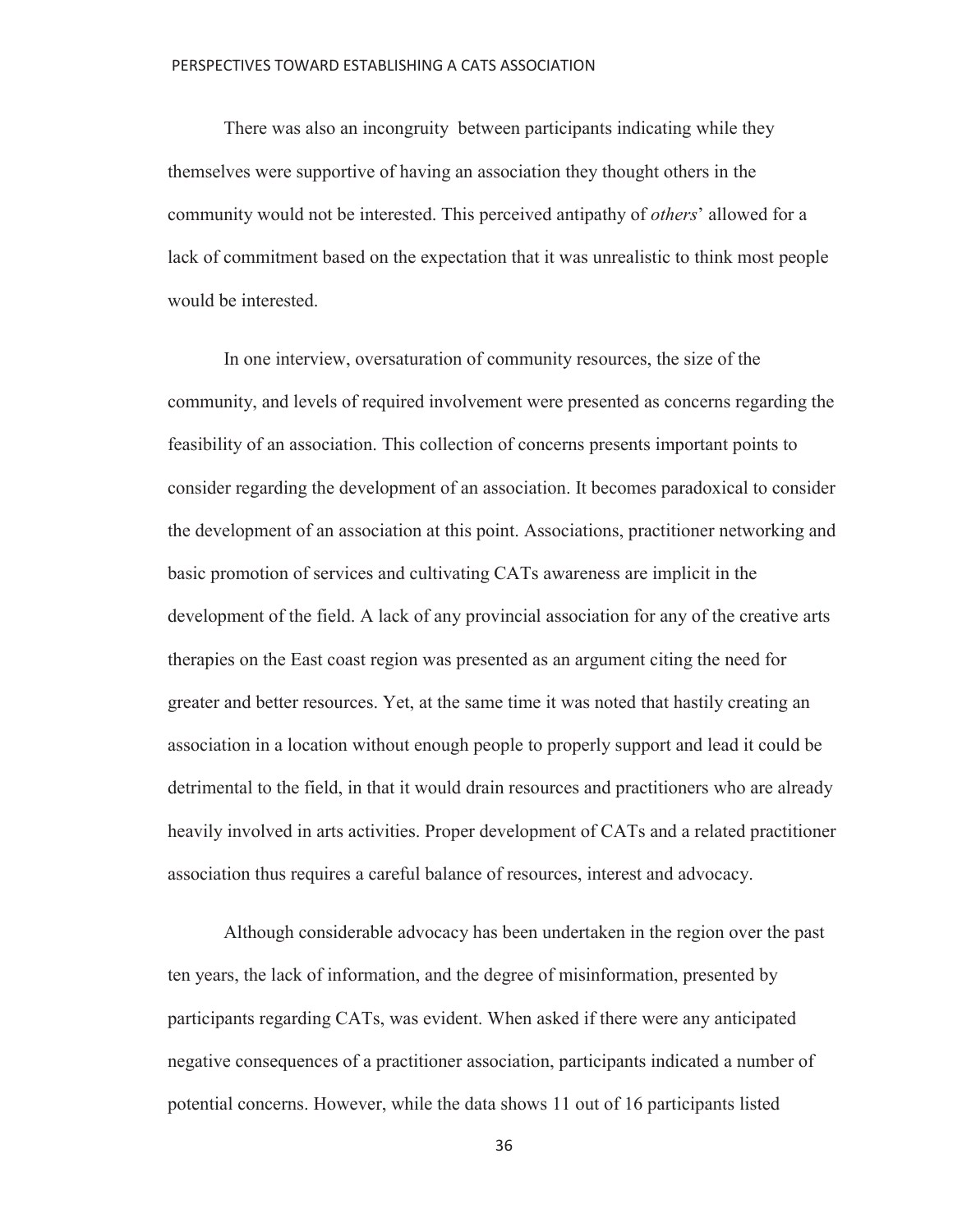negative consequences of a practitioner association, their concerns were not the result of an association existing (a consequence) but rather a general concern about the practice of CATs independent of the existence of an association. This sheds a different light on the meaning of the responses with concerns regarding CATs practice independent of an association could actually be addressed and alleviated through the existence of an association, while negative consequences could not.

 One creative arts therapist indicated concerns about individuals taking the practice and execution of CATs seriously. The participant indicated there could be possible safety concerns if CATs practices were not being assessed and monitored. This concern is legitimate, but it seems to refer more to individual practice rather than the association itself. Ideally, the existence of an association would be much more likely to help eradicate potential safety concerns because it would aid in holding individuals accountable to established standards of practice.

 Additionally, participants listed concerns regarding funding an association of this nature, of over-saturating community members already active in the arts scene, and the sustainability of an association. These are legitimate concerns, but, again, are not actually negative consequences of having an organization. They are instead concerns regarding the establishment and success of a practitioner association. Lack of funding is not a negative consequence of a practitioner association existing, but a detriment to its establishment and maintenance.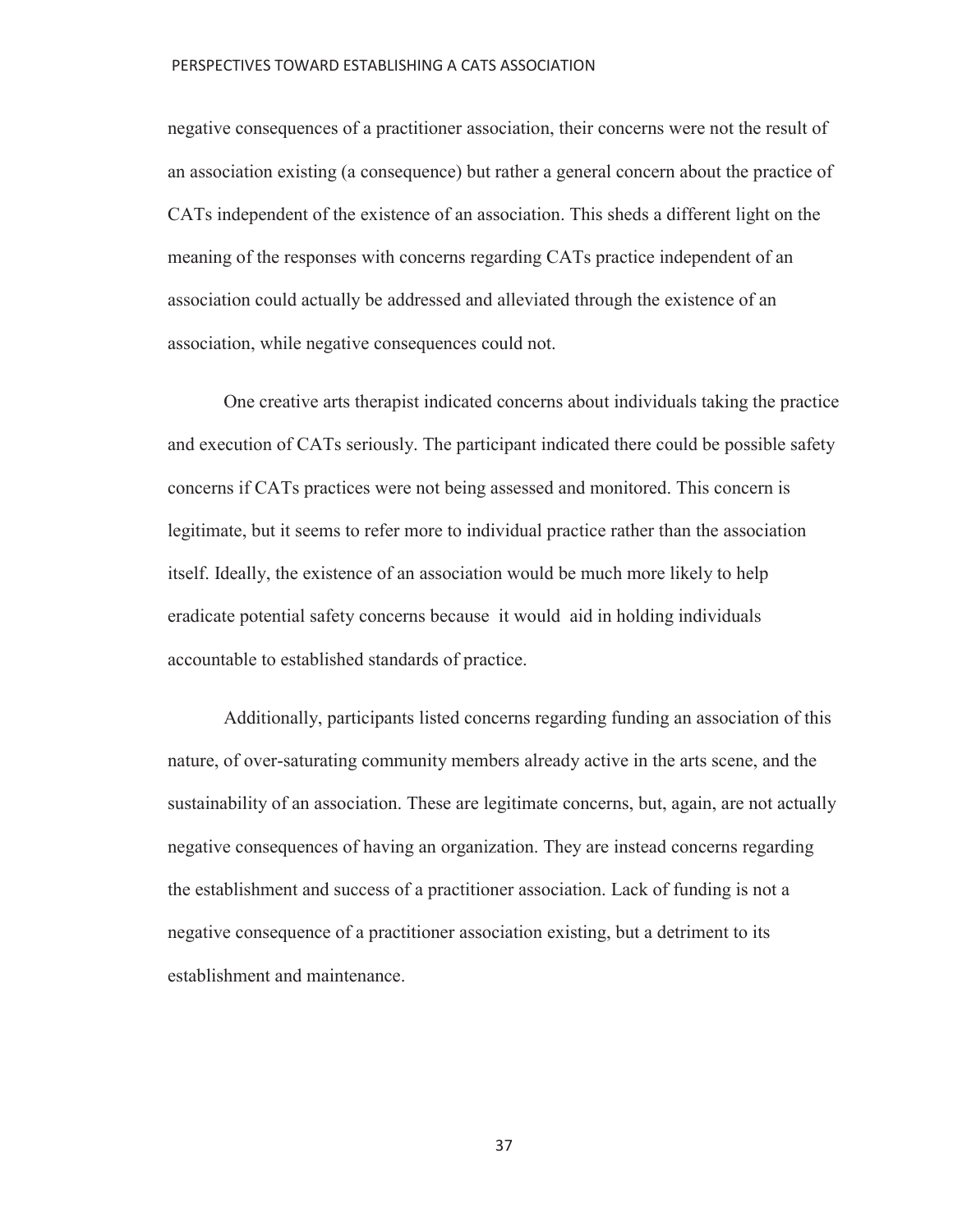## **The Role of Regional Specificity in Participant Concerns**

 While participant concerns did not seem to identify any consequences of an association, their concerns were important to note. Upon first review, concerns seemed to be quite diverse and wide-ranging. However, it seems that most, if not all of these separate themes, could be the result of one larger issue. The limited funding availability, the territorial nature towards program delivery and the general lack of information on creative arts therapies can be, at least in part, attributed to the size of the region, specifically the scope of services currently available and the hesitancy (perceived or otherwise) to embrace and support alternative treatments. The limited funding available to practitioners within the region of focus was a prevalent theme in the data. With limited funds come limited services, and thus a lack of experience with, and exposure to, alternative treatments. Additionally in smaller regions with limited exposure to alternative treatments services that may be more prevalent in larger centers (inevitably locations with more people will demand and utilize more services) have not yet been introduced to peripheral regions. Traditional treatments, methodologies and values remain mainstream in smaller regions in a way that is not likely in larger areas.

 To contextualize this point it is helpful to identify where other CATs organizations exist and in what size communities they function. Across Canada there are practitioner associations in a variety of CATs disciplines, with provincial music therapy organizations being at least twice as prevalent as provincial associations for either art, drama or dance. Music therapy has six provincial chapters representing every province in Canada except those in Atlantic Canada (http://www.musictherapy.ca/en/provincialassociations.html). The East coast of Canada has one organization designed to represent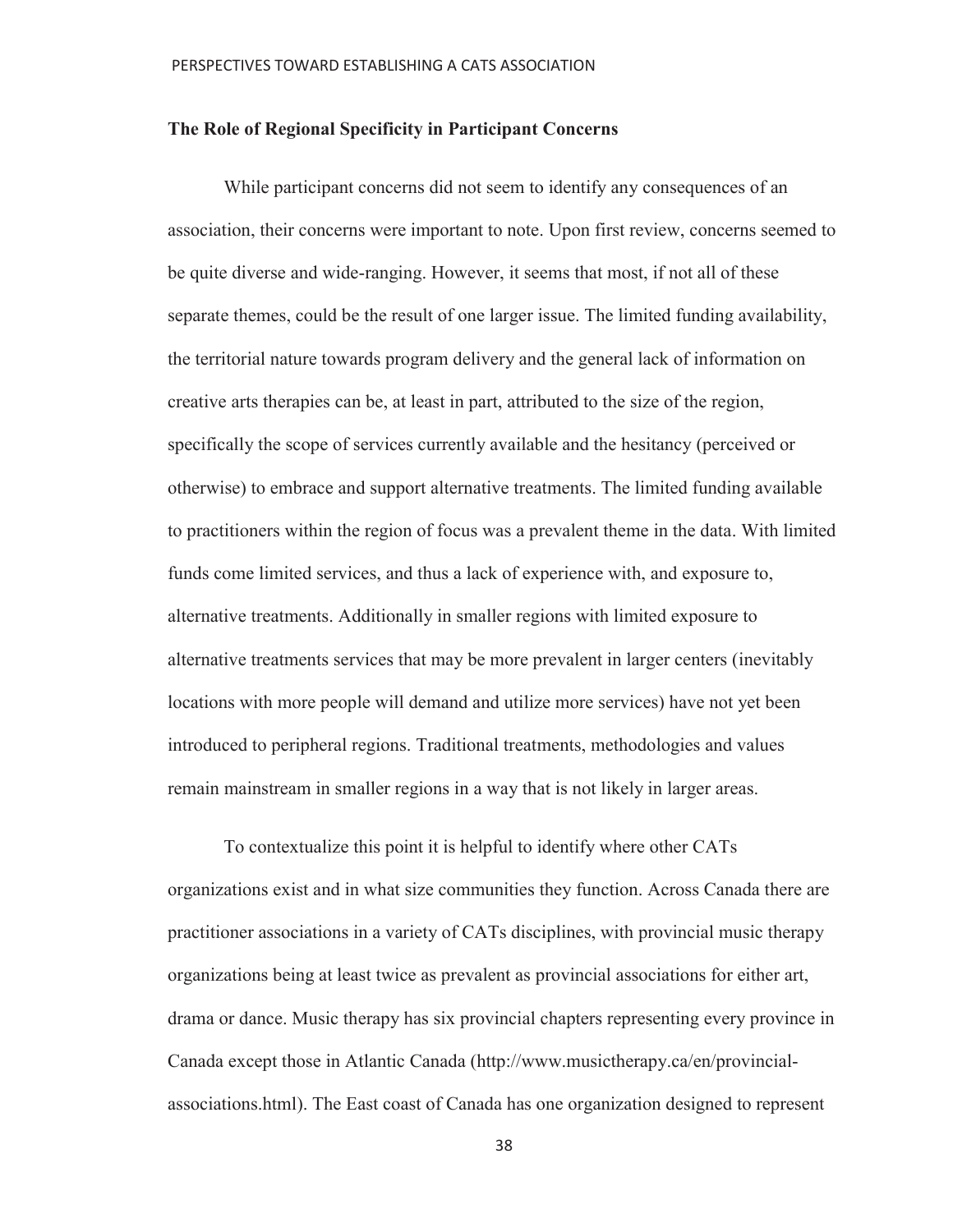all of the Atlantic provinces in a division of the Canadian Association for Music Therapy. The Atlantic Association for Music Therapy (http://www.atlanticmusictherapy.ca) covers all four Atlantic provinces and lists events, resources and registered music therapists across the entire region. While the existence of a regional chapter is positive, an organization spanning four provinces rather than covering only one clearly reflects the numbers and demand, or lack thereof, within the region. The North American Drama Therapy Association (http://www.nadta.org) has four regional chapters, one of which is the "Canadian Region" with one Quebec-based representative for all of Canada. The website for NADTA lists a total of four drama therapists in their Canada-wide directory (in contrast with 34 listed in the U.S.). There are three provincial art therapy associations, and zero provincial dance/movement therapy associations.

 Despite a relatively low profile in the East coast of Canada, practitioner organizations are not uncommon. What makes the idea of the practitioner association proposed in this research unique is that it would encompass several core CATs groups as well as periphery fields that could benefit from information sharing. The majority of existing organizations have been built around one specific CAT. Therapeutic specificity aside, the mandates and core principles of the existing organizations align well with what a more broad practitioner association would aim to encompass. These things include increasing access to high quality CATs services, promoting education, research and development in the field, and to serve as an organizing agency for its members. The organizations exist to share information about their respective fields, to identify local practitioners and to provide background information and supporting resources to share with anyone interested.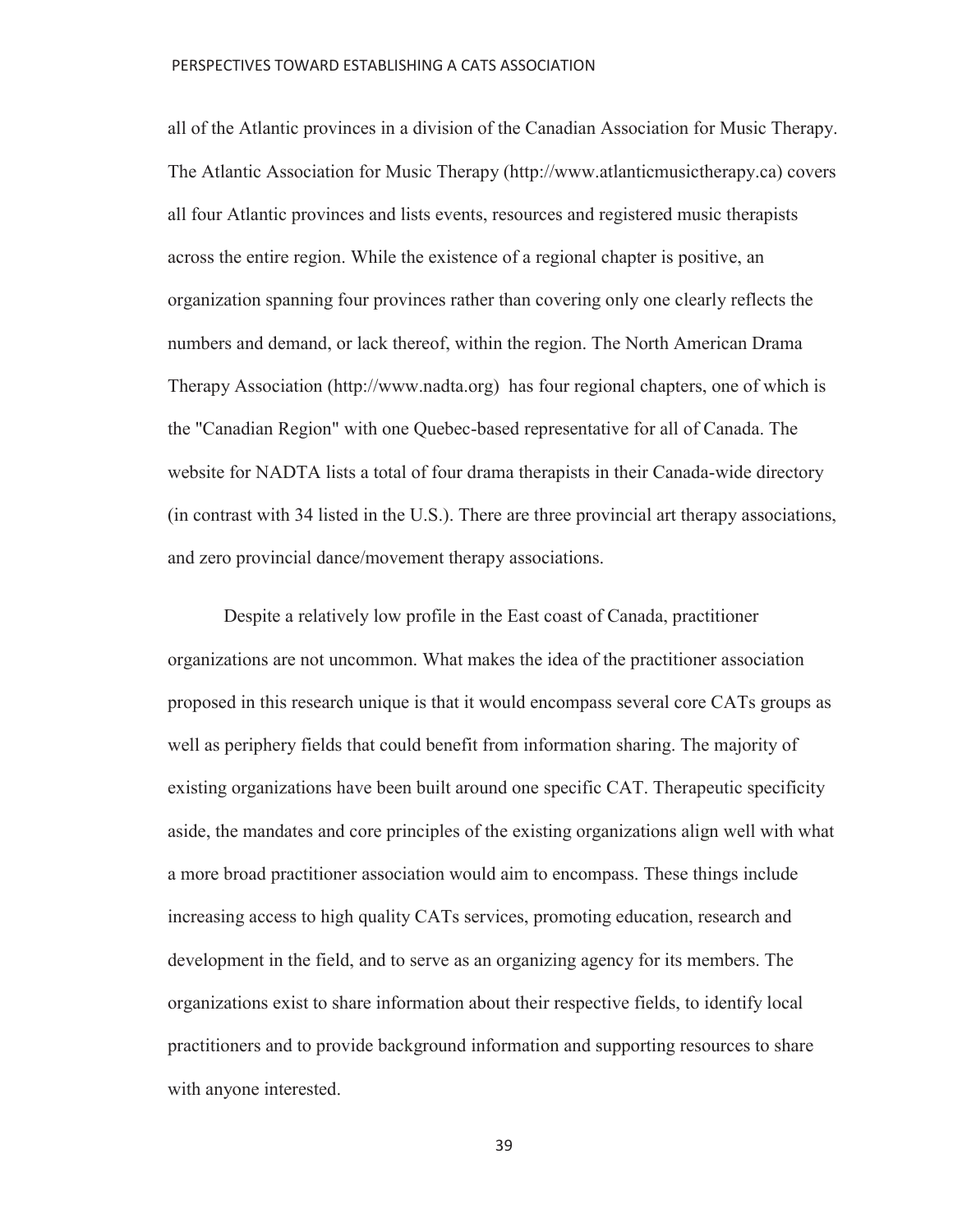## **Limitations**

 This research study was limited in several areas. The survey tool itself was problematic. The survey questions seemed to eliminate potential responses by unintentionally using unfamiliar wording and phrases. The responses gathered from interview data were more complete and specific, whereas the survey tool left room for misinterpretation and responses that were lacking important data. It seems clear now that while most participants preferred the survey tool the interview provided a better opportunity for discussion and most importantly, clarification.

 Recruiting participants proved to be more difficult than anticipated, primarily because practitioners from a variety of backgrounds did not recognize their own participation in, and utilization of, the creative arts. A total of nine participants declined participation specifically because they did not see a place for themselves in this research and believed their perspective would not be useful. Potential participants had been identified as such because of the researchers awareness of the scope of their work activities. Even without completing a survey or interview it was clear that those individuals who opted to not take part would have been ideal research participants, they simply did not view themselves as being a good fit for creative arts therapy research even before fully understanding the term. Additionally, many of those who did participate but who did not see any use of arts in their work may have benefitted from explicit definitions of arts and examples of arts use in practice. In addition to the nine practitioners who declined participation, there were seven others who were nonresponsive following initial communication. These individuals simply stopped responding following an initial conversation regarding the research objectives and the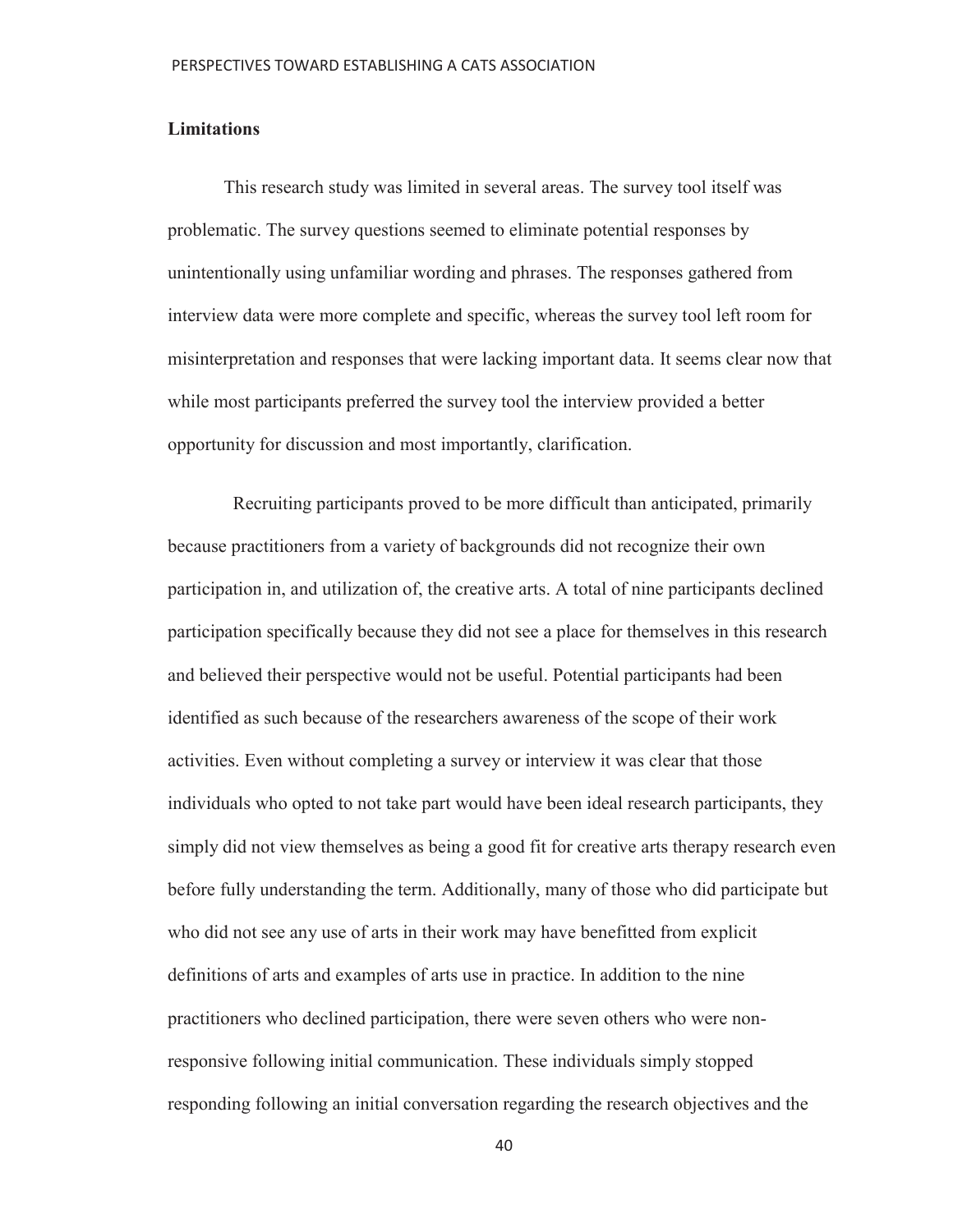request for their participation. In all of these cases, individuals indicated an initial interest in participating and then ceased communication.

 Of sixteen total participants ten were able to provide a definition of CATs and of those definitions only five fully covered the nature and scope of CATs accurately. While creative arts is a blanket term meant to encompass multiple forms of art (music, dance, drama, and fine art), some participants seemed to misinterpret 'creative arts' to exclusively refer to 'fine arts' (thus eliminating any performance arts, and the subtle ways art can be a part of daily life). This interpretation furthered the thinking that individuals may not be useful participants for the research and may explain the small number of responses to the request for participation. Future research of this nature would benefit from providing a complete definition of creative arts therapies for potential participants if the goal was to investigate what activities of this nature were happening.

 Despite having two separate survey tools -- one for practitioners explicitly utilizing creative arts therapies and one for practitioners who may utilize elements of creative arts without therapeutic intent -- the majority of participants often struggled to see a place for themselves in this research. A more balanced set of responses including those who are not using creative arts in their practice as well as those who do so, even to a limited degree, would have helped inform the survey results and present a more complete picture. Individuals often engage in creative arts in their practice without realizing the extent to which they are using them. This category of practitioners represents an entire group of people who could benefit significantly from an organization of CATs, yet they seem to see no place for themselves in this potential organization. Due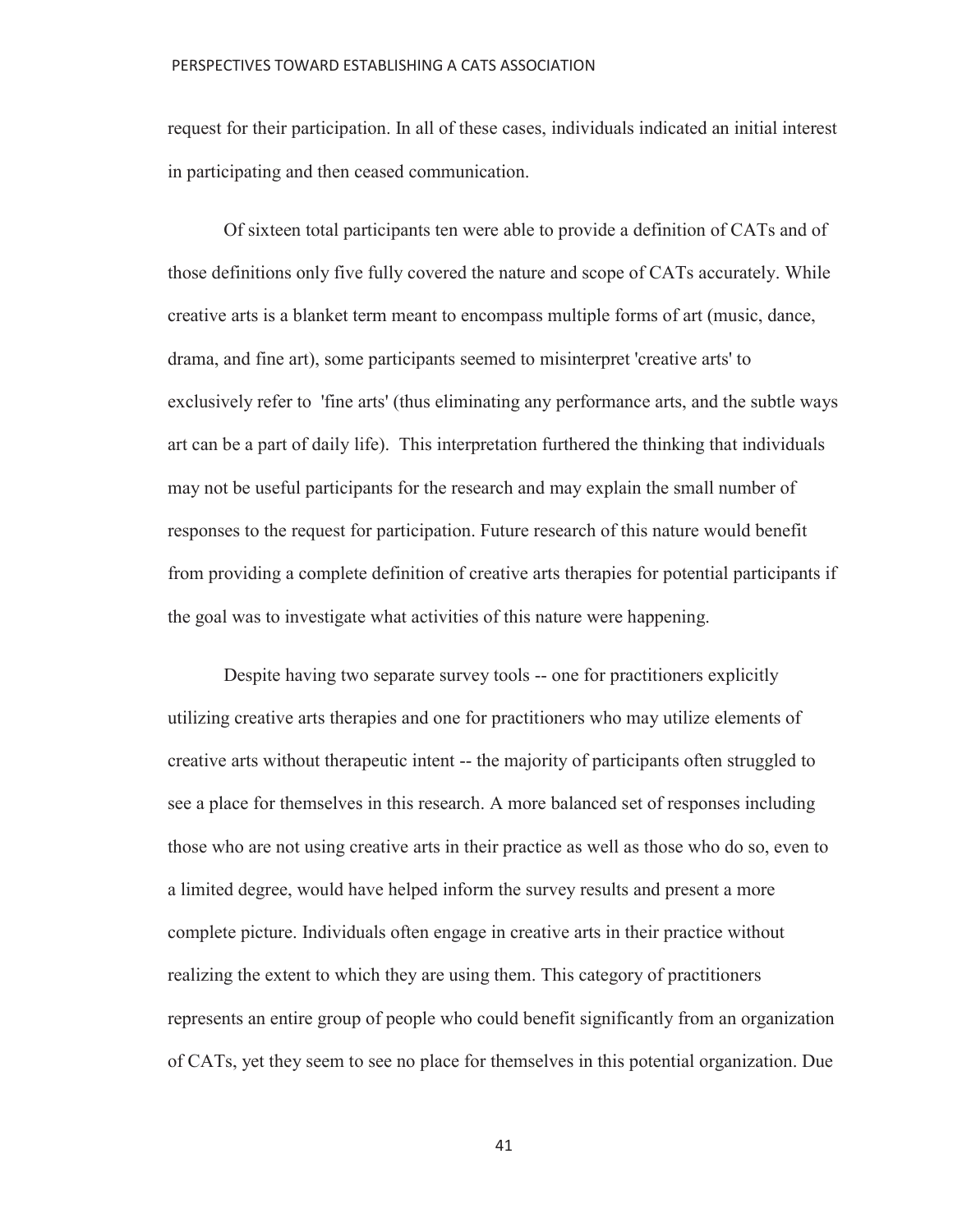to the lack of responses from individuals in these subgroups, the research results are limited and the complexity of the data is relatively shallow.

 A concept, or a methodology cannot be integrated into the roster of therapeutic practices if the basic meaning raises confusion. What is concerning to me is that the practitioners who are in a position to utilize these types of therapies, even if only by referring clients to a source, appear to be unaware of such options. If the individuals best suited to incorporate elements of creative arts therapies within their daily work, or to recommend those services to their clients are not aware of the benefits, or the definition of creative arts therapies, it is unlikely that the general public will be aware of what services and programs are available and their wealth of benefits. It will be very difficult to advocate for a profession, and for a body of practitioners and the development of an association if those who would most likely be utilizing the approach from it are unable to define the core premise.

## **Suggestions for Future Research**

 A general lack of understanding of CATs terminology was one of the major findings of this research study. If it is the intention of the research to explore the perspectives of CATs from individuals who are not active CATs practitioners, the language used in the survey tool should reflect this. Future studies would benefit by taking a more plain language approach to questions within the survey as well as with the study title itself. By including the term "creative arts therapies" in the title of this research study a number of individuals opted out of participation by incorrectly assuming they were not the appropriate candidates for this research. Additionally, questions within the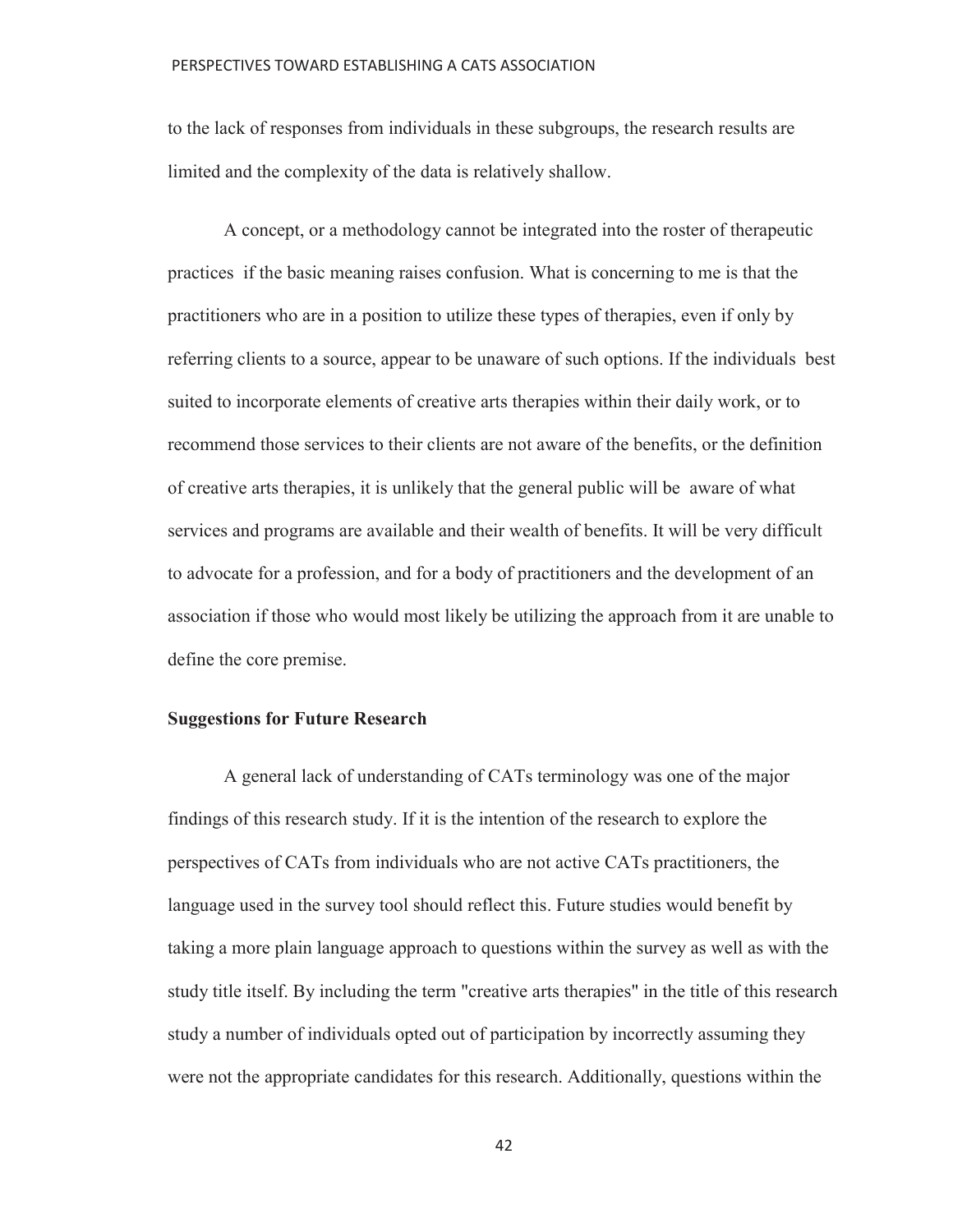survey were misinterpreted by several participants, thereby providing skewed answers for the data. This reinforced the benefit of conducting interviews rather than using a survey tool. The interview option allowed for clarification of terms, if anything was incorrectly interpreted the first time. The majority of participants were interested in the survey option as it presented minimal disruption in their daily activities.

 Across participants there seemed to be a separation between the work individuals are doing in practice (rarely viewing themselves as utilizing elements of CATs), and the meaning of creative arts therapies. There are standards of practice and specific training for each creative art therapy to adhere to, so while it was reassuring to find that individuals were not identifying their work as something beyond their certification or training it was also noteworthy to realize that individuals were not able to see how closely aligned their practices are with elements of CATs, and subsequently how much they could benefit from an association of practitioners. This information is extremely useful in identifying areas of need for increased advocacy and information dissemination. Understanding the areas of need is an essential step in building a community, particularly when practitioners may already be so closely aligned with a community without knowing it. Increasing awareness of services as well as understanding how and why the creative arts can be used as therapeutic tools is integral to opening the field to practitioners from peripheral fields who will utilize it for referring clients, promoting alternative therapies as well as understanding and maximizing the work they do.

 Future research should focus on a deeper exploration of what fields are utilizing the creative arts and who could most benefit from additional information, or the existence of an association. By changing the language in the survey tool and asking questions in a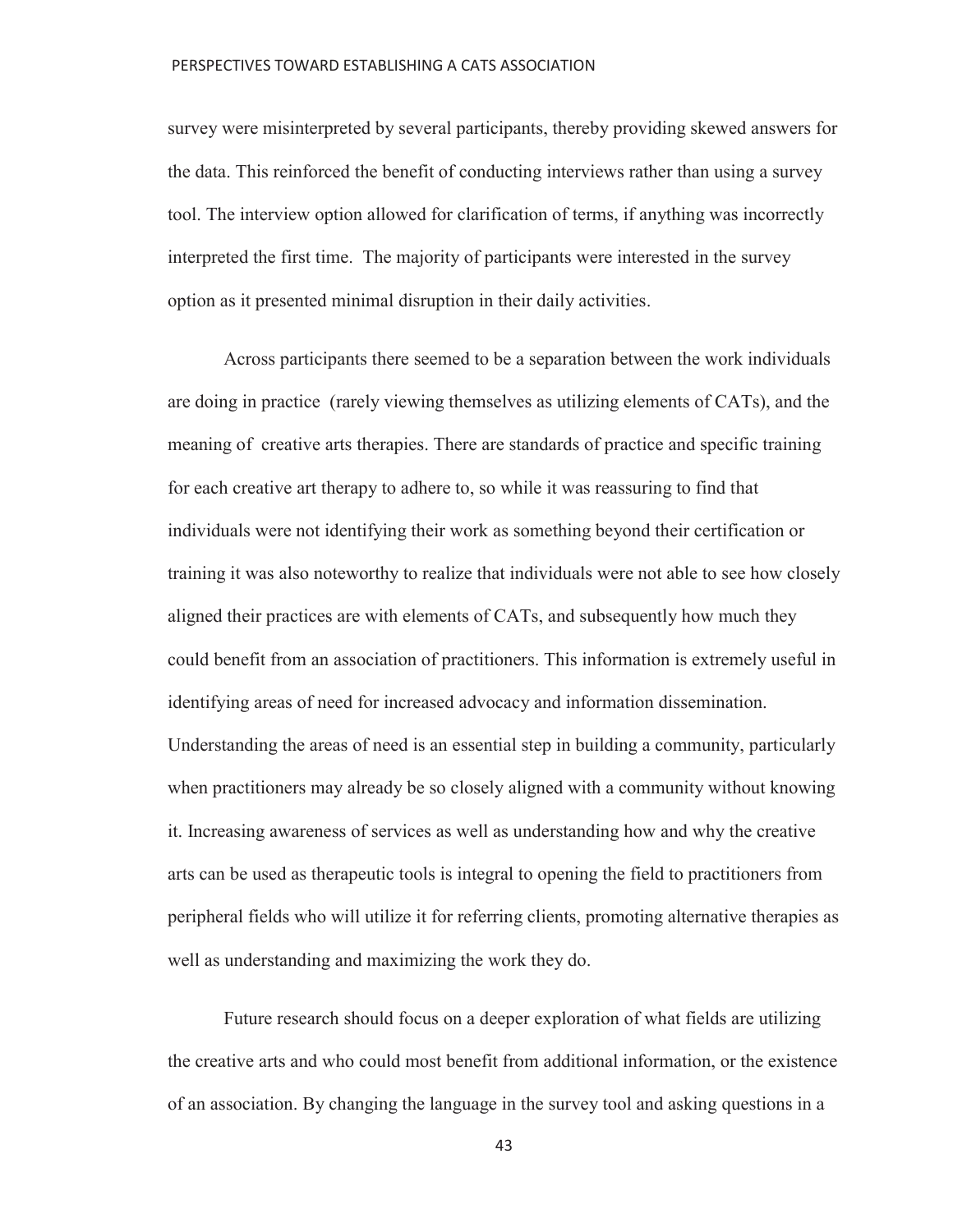more direct manner, researchers may obtain more complete responses. Rather than asking, "Do you use creative arts in your work?" consider asking, "Do you use role playing, drawing, or listening to music in your work?" The clarification is simple, yet it ensures the participant is understanding fully the intention of the question.

 It would also be interesting to explore the success rates and activity levels of current associations. While current associations were briefly reviewed for this study it was not a core component of the research. Interviewing practitioners who organize and run current associations would bring insight to the benefits and potential issues behind forming and running an association. There also seems to be a lack of research regarding the uptake of practitioner associations. Knowing this, future research could explore the levels of uptake and frequency of usage by practitioners from a non-organizational standpoint to examine what works, what does not work, and how effective associations are for practitioners.

 Finally, it would be advantageous for current practitioners in creative arts therapies fields to use this information and focus on information dissemination, myth dispelling and developing succinct and informative campaigns advocating for CATs use. While there is a considerable amount of research already in this field, there remains much "pioneering" to be done (McDonagh, 2005). Despite the vintage of McDonagh's article regarding forging new ground in the field, it seems to remain true even eight years later. Acceptance and use of creative arts therapies has been steadily increasing in larger cities across Canada with Montreal having a steady stream of CATs practitioners coming from the drama, art and music therapy programs at Concordia and L'Université du Québec à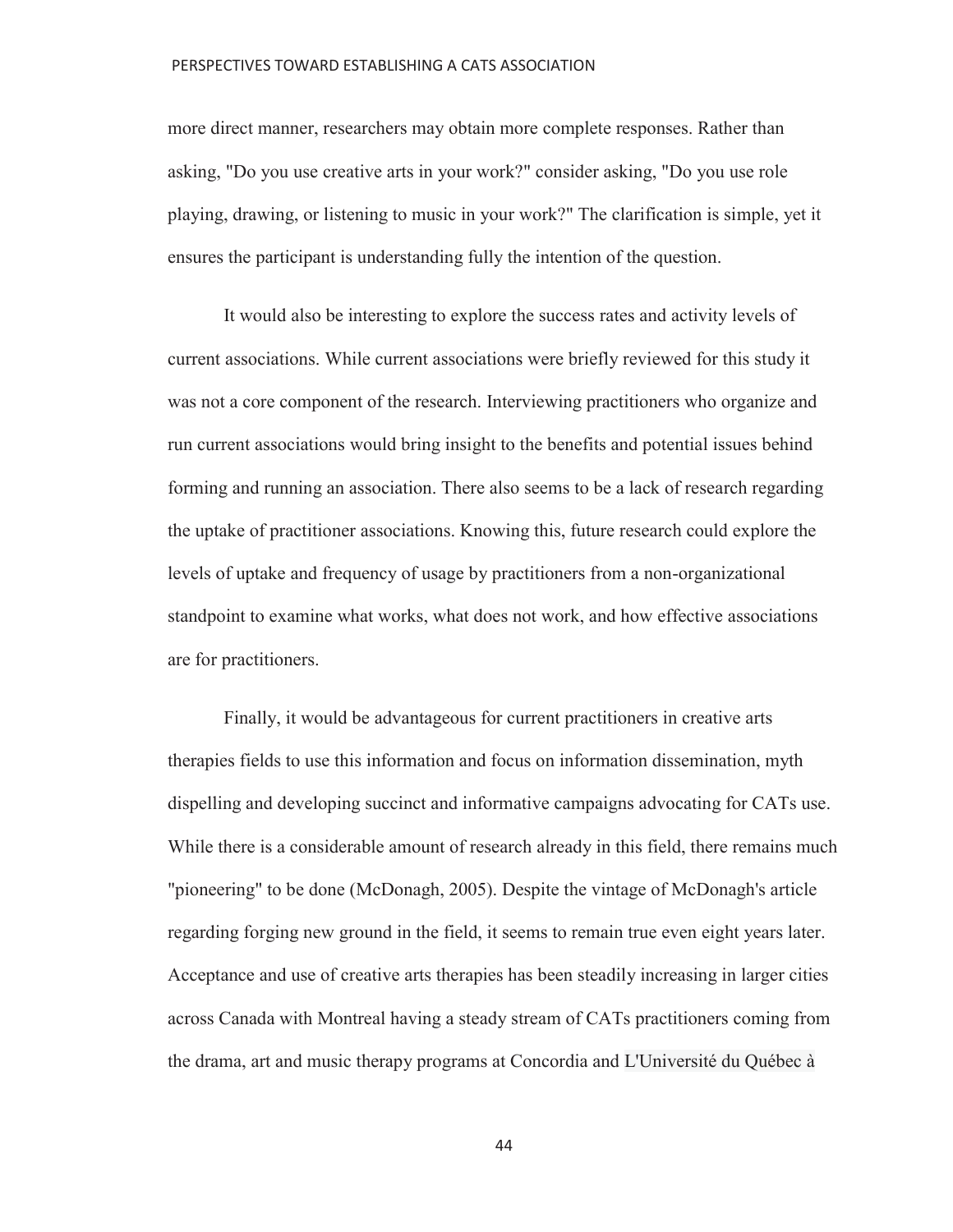Montréal (McDonagh, 2005). This concentration of CATs practitioners and activities is both exciting for the field, and promising for practitioners from smaller communities.

 Ideally there will be continued growth and support for creative arts therapies at both regional and national levels so CAT resources can eventually be utilized as a mainstream approach to healthcare rather than a loosely-substantiated, alternative approach.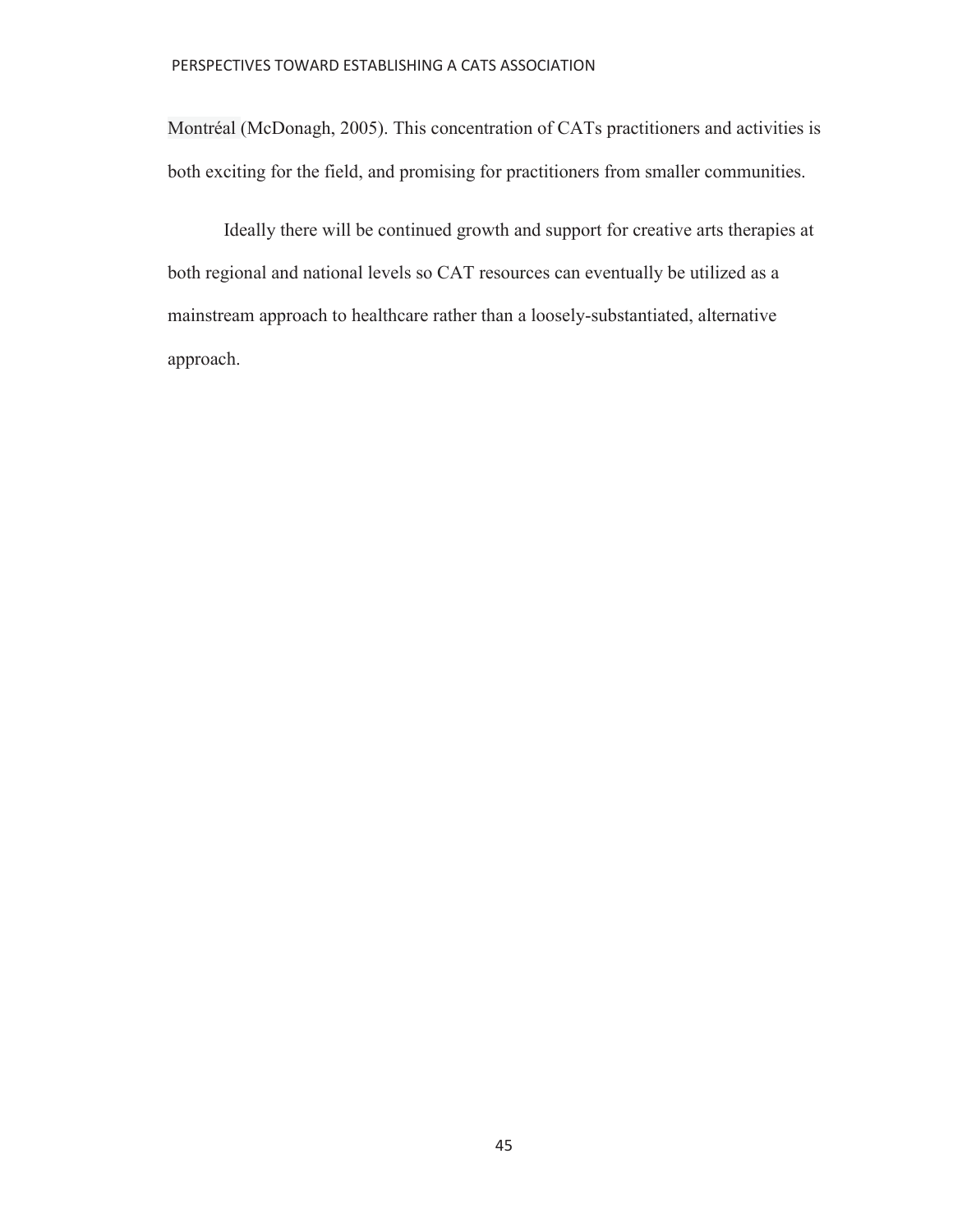### **References**

- Aldridge, D., Gustorff, D., Neugebauer, L. (1995). A preliminary study of creative music therapy in the treatment of children with developmental delay. *The Arts in Psychotherapy, 22,* 189-205.
- Caf, B., Kroflic, B., Tancig, S. (1997). Activation of hypoactive children with creative movement and dance in primary school. *The Arts in Psychotherapy, 24,* 355-365.
- Camic, P.M. (2008). Playing in the mud: Health psychology, the arts, and creative approaches to health care. *Journal of Health Psychology, 13* (2), 287-298.
- Christon, L.M., Mackintosh, V.H., Myers, B.J. (2010). Use of complementary and alternative medicine (CAM) treatments by parents of children with autism spectrum disorders. *Research in Autism Spectrum Disorders, 4* (2), 249-259.
- Daykin, N., Orme, J., Evans, D., Salmon, D., McEachran, M., Brain, S. (2008). The impact of participation in performing arts on adolescent health and behaviour. *Journal of Health Psychology, 13* (2), 251-264.
- Denzin, N.K., Lincoln, Y.S. (2008). *The Landscape of qualitative research*, 3rd Ed. Sage Publications: Los Angeles.
- Dileo, C., Bradt, J. (2009). On creating the discipline, profession and evidence in the field of arts and healthcare*. Arts & Health, 1* (2), 168-182.
- Donnell, N.E. (2007). Messages through the music: Musical dialogue as a means of communicative contact. *Canadian Journal of Music Therapy, 13* (2), 74-99.
- Elkis-Abuhoff, D.L. (2008). Art therapy applied to an adolescent with Asperger's syndrome. The *Arts in Psychotherapy, 35*, 262-270.
- Kids CAN, (2010). Retrieved from

http://kidscancentre.com/home/about-us/

Langton, N., Robbins, S.P., Judge, T.A. (2010). *Organizational Behaviour*, (5<sup>th</sup> Ed.).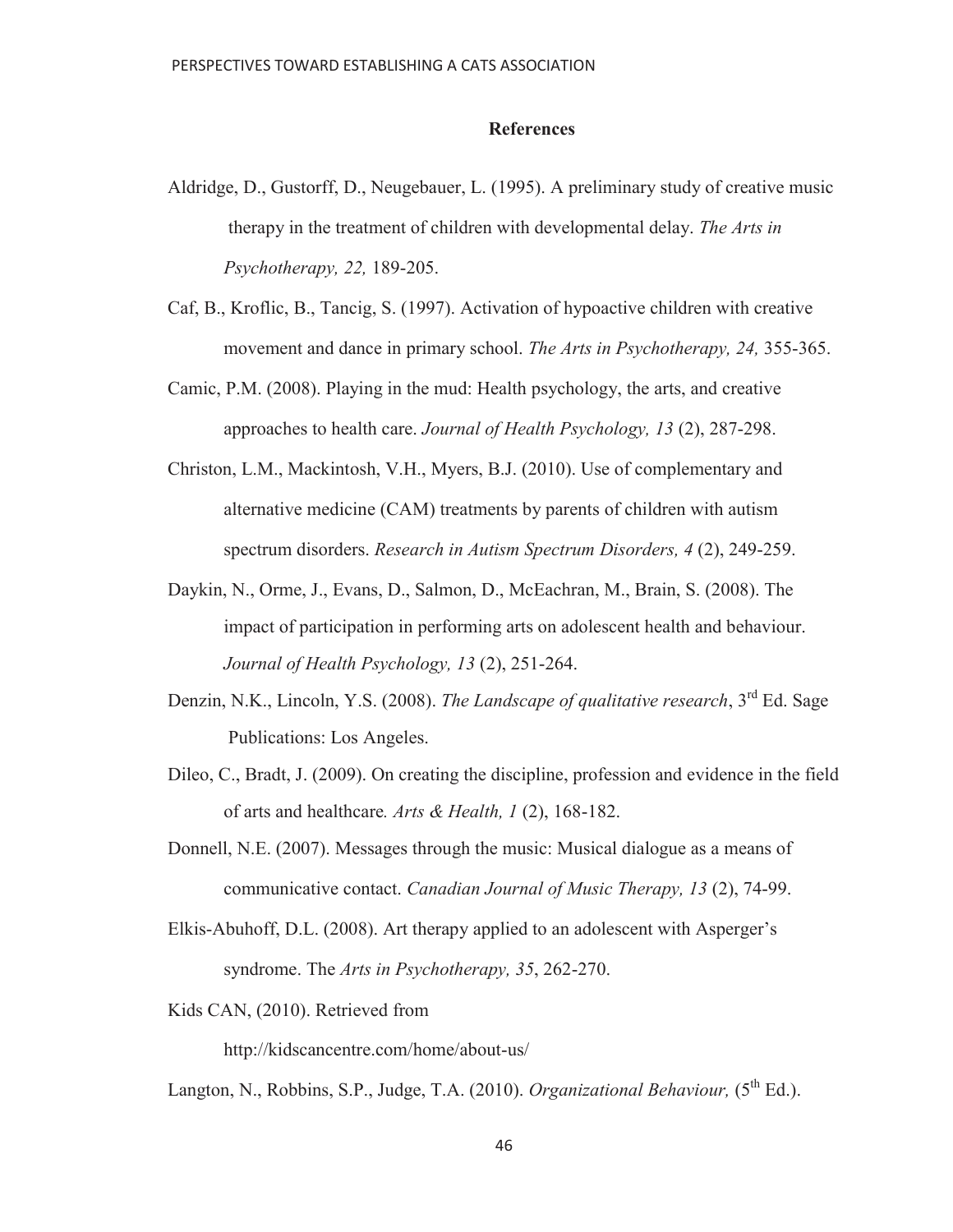Toronto, Ontario: Pearson Education Canada.

- Lu, L., Petersen, F., Lacroix, L., Rousseau, C. (2009). Stimulating creative play in children with autism through sandplay. *The Arts in Psychotherapy, 37*, 56-64.
- McDonagh, P. (2005, October). The art of creative arts therapies. *University Affairs*. Retrieved from http://www.universityaffairs.ca/the-art-of-creative-arts therapies.aspx
- Meekums, B. (2008). Developing emotional literacy through individual Dance Movement Therapy; A pilot study. *Emotional and Behavioural Difficulties, 13*, 95-110.
- Murray, M., Gray, R. (2008). Health psychology and the arts. *Journal of Health Psychology, 13* (2), 147-153
- National Association for Drama Therapy, (2009). Retrieved from www.nadt.org/faqs.htm
- Nicholson, J.M., Berthelsen, D., Abad, V., Williams, K., Bradley, J. (2008). Impact of music therapy to promote positive parenting and child development. *Journal of Health Psychology, 13* (2), 226-237.
- Peter, M. (2003) Drama, narrative and early learning. *The British Journal of Special Education, 30* (1), 21-27.
- Putland, C. (2008). Lost in translation: The question of evidence linking community based arts and health promotion. *Journal of Health Psychology, 13* (2), 265-276.

Society for Arts in Healthcare, (2010). Retrieved from: www.thesah.org

Rousseau, C., Benoit, M., Gauthier, M., Lacroix, L., Alain, N., Rojas, M., Moran, A., & Bourassa, D. (2007). Classroom drama therapy program for immigrant and refugee adolescents: A pilot study. *Clinical Child Psychology & Psychiatry, 12*(3), 451-465.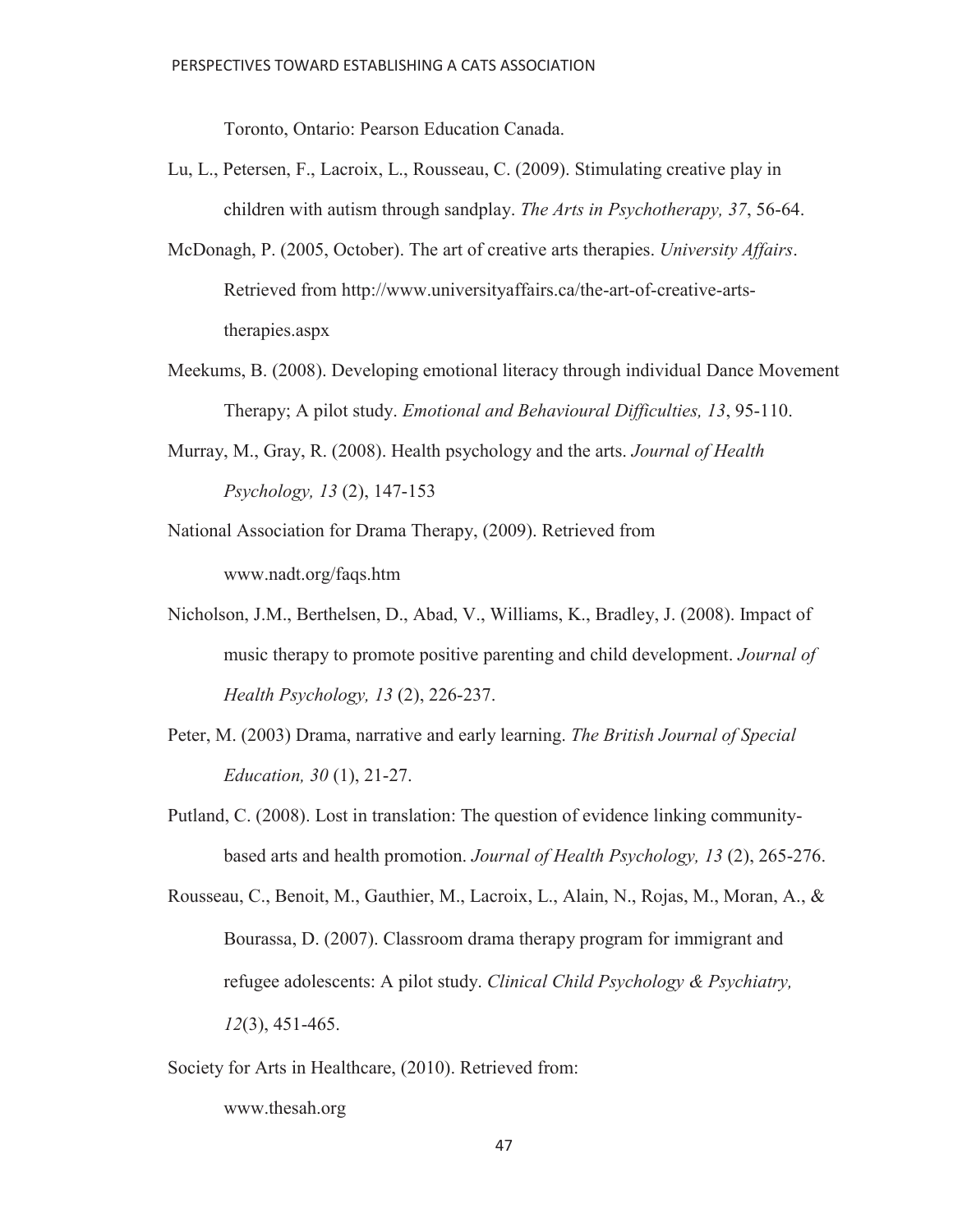Stoll, B. (2005). Growing pains: The international development of art therapy. *The Arts in Psychotherapy, 32*, 171-191.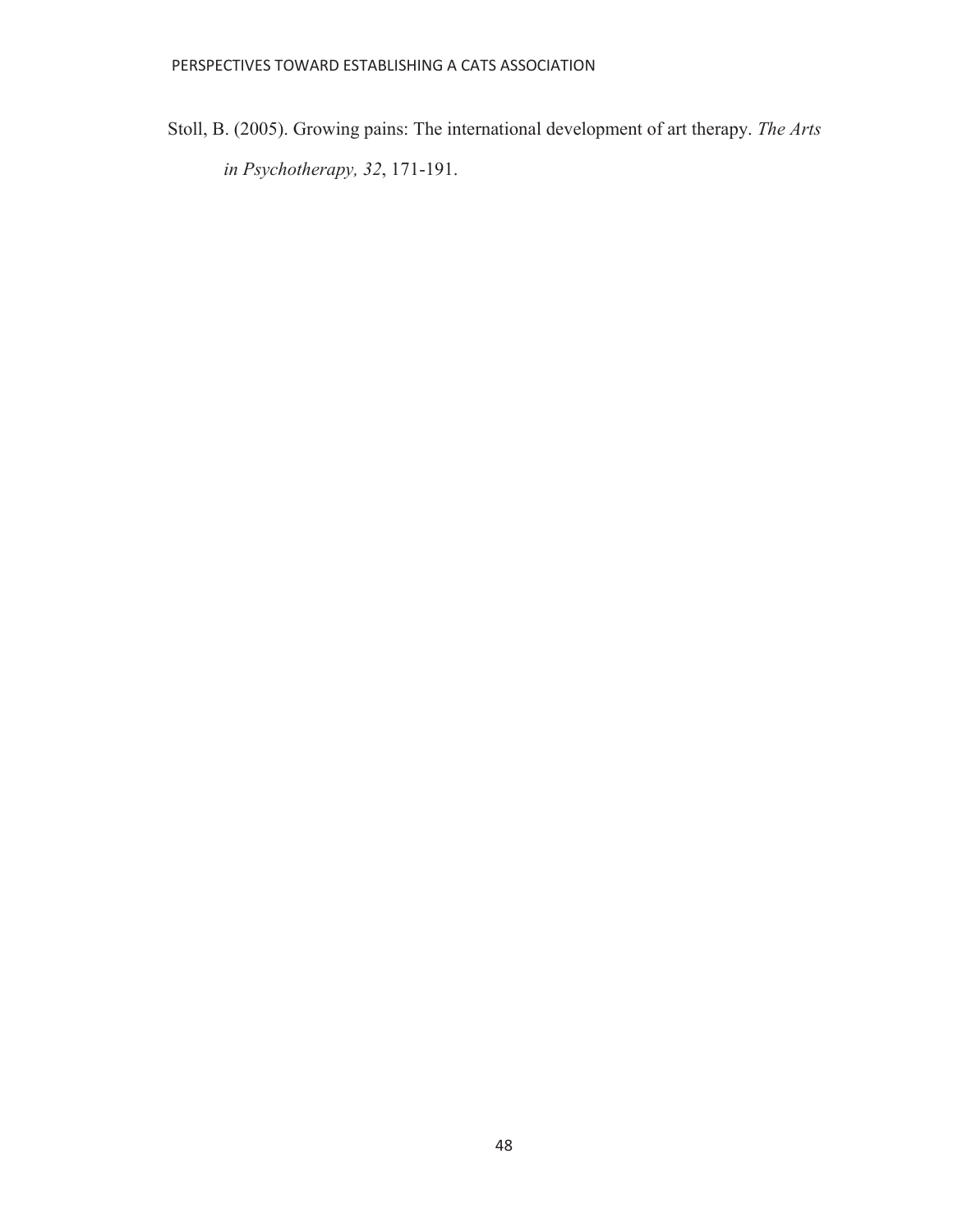**Appendix A**: Survey questions for practitioners engaging in creative arts, without an intentional therapeutic approach

## **Thank you for your willingness to participate in this research.**

- 1. Please describe the primary activity and aims of your work.
- 2. Please describe how long you have been in this field.
- 3. Have you seen any major changes during your involvement? If so, please describe.
- 4. Please describe the typical population with whom you work.
- 5. Please describe the environments in which you typically work (e.g. indoor, outdoor, office, home-based).
- 6. Do you consider there to be any secondary or unintentional benefits to your clients/ from your work with them? If yes, please describe. If no, please discuss.
- 7. Please explain what the term Creative Arts Therapies means to you.
- 8. Please discuss your background in creative arts and speak briefly to whether you come from a process or product oriented school of thought.
- 9. Do you intentionally engage in CATs in your work? If so, please describe.
- 10. Is there a particular Creative Art your work focuses on? If so please explain why. If no, please discuss your general use of CAs.
- 11. Do you engage in CATs in conjunction with any other service providers?
- 12. Do you think that a unified organization of CATs (and related) practitioners in your province would be a useful association? If yes, please explain how. If no, please discuss.
- 13. Do you think that creating such an organization is feasible? If yes, please discuss. If no, please explain why not.
- 14. Do you have ideas/suggestions for what the focus of such an organization should be?
- 15. If there was support for such an organization how do you think you might like to be involved?
- 16. What do you think might be negative consequences of having such an organization?
- 17. Is your work unique to other services available in your community? If so, please describe how. If no please discuss why.
- 18. Do you feel your work is strongly supported and that there is significant community uptake?
- 19. Is there anything else you would like to add or discuss?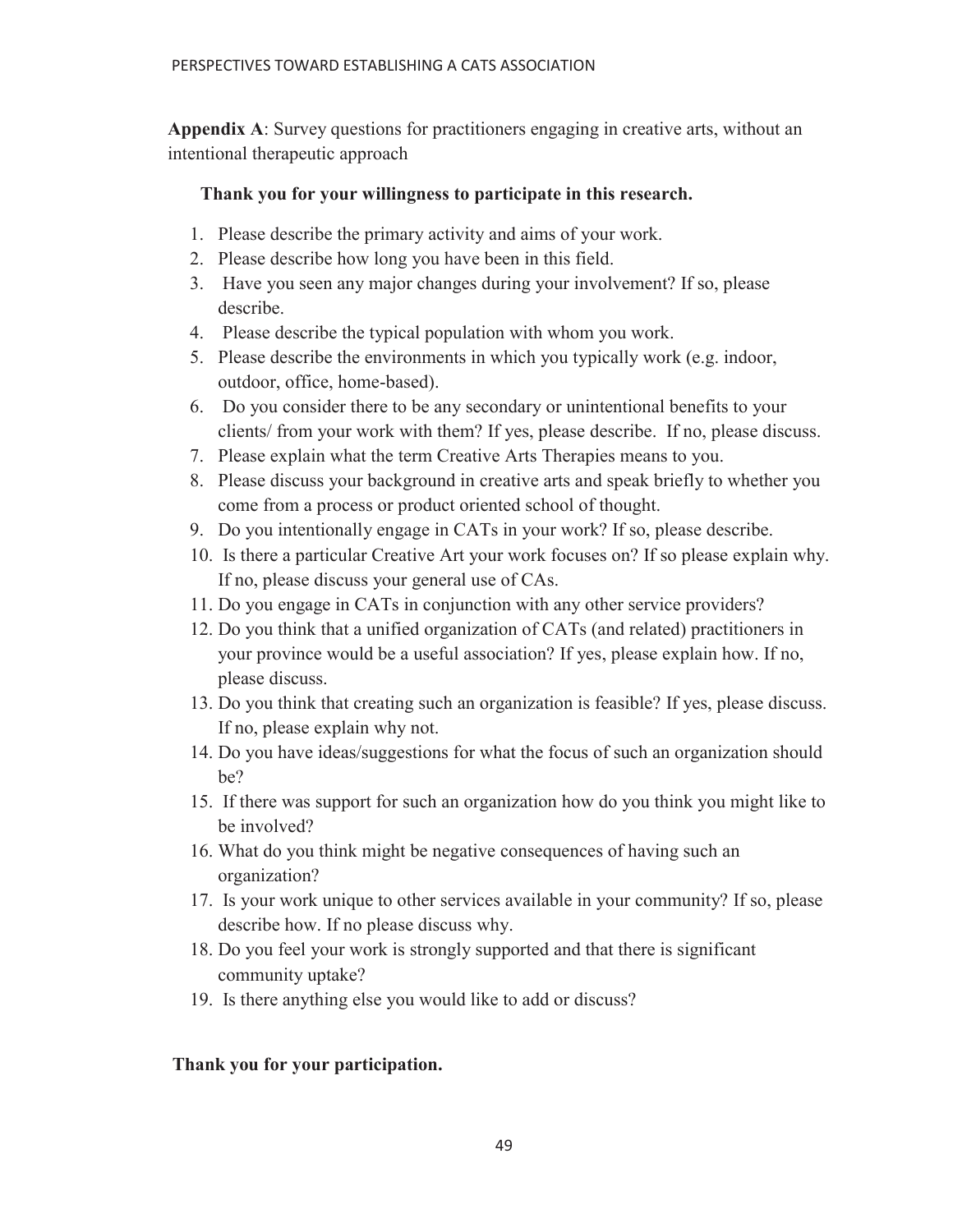**Appendix B**: Survey questions for practitioners explicitly engaging in CATs

# **Thank you for your willingness to participate in this research.**

- 1. Please explain what the term, Creative Arts Therapies means to you.
- 2. Please discuss your background in creative arts and speak briefly to whether you come from a process or product oriented school of thought.
- 3. Please describe how long you have been engaged in CATs practice.
- 4. Have you seen major changes in ideas about CATs intervention during your involvement? If so, please describe.
- 5. Please describe how you currently use CATs in your work.
- What is your primary client basis?
- What are their primary needs?
- $\bullet$  What environments to you typically work in (e.g. indoor, outdoor, office, home-based)?
- 6. What do you consider to be the primary benefits to your clients of your CATs work with them?
- 7. Do you consider there to be any secondary or unintentional benefits to your clients/ from your work with them? If yes, please describe. If no, please discuss.
- 8. Do you engage in CATs in conjunction with any other service providers? If yes, please describe. If no, please discuss why not.
- 9. How would you describe the level of interest or support by non-CATs interventionists for CATs?
- 10. Do you think this level of interest/support has consequences for the field in your province?
- 11. Do you think that a unified organization of CATs practitioners in your province would be a useful association? If yes, please explain how. If no, please discuss.
- 12. Do you think that creating such an organization is feasible? If yes, please discuss. If no, please explain why not.
- 13. Do you have ideas/suggestions for what the focus of such an organization should be?
- 14. If there was support for such an organization how do you think you might like to be involved?
- 15. What do you think might be negative consequences of having such an organization?
- 16. Is there anything else that you would like to add or discuss?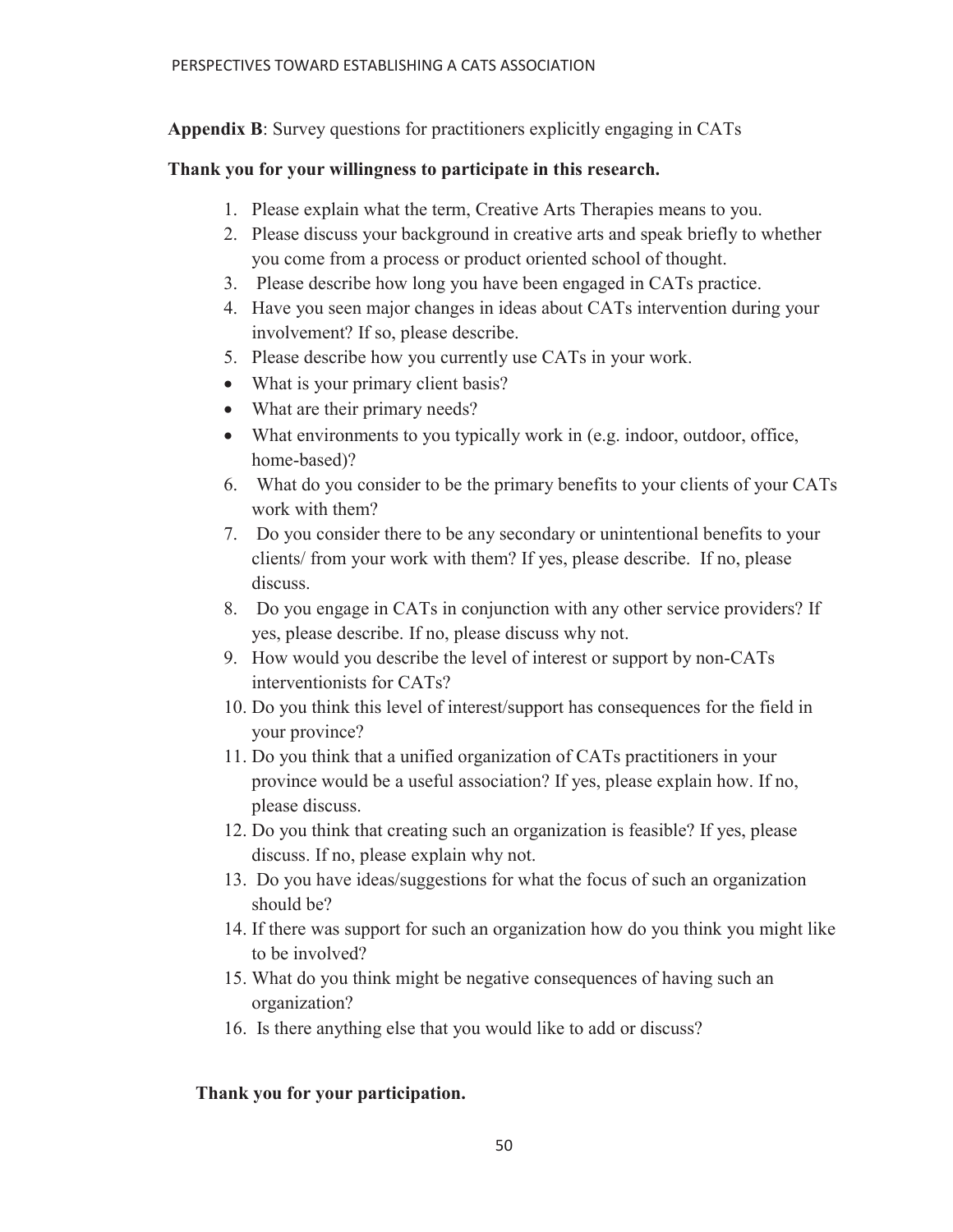**Appendix C:** Interview questions for practitioners engaging in creative arts without an intentional therapeutic approach

# **Thank you for your willingness to participate in this research.**

- 1. Please describe the primary activities and aims of your work.
- 2. Please describe how long you have been in this field.
- 3. Have you seen any major changes during your involvement? If so, please describe.
- 4. Please describe the typical population you work with.
- 5. Please describe the environment in which you typically work (e.g. indoor, outdoor, office, home-based).
- 6. Do you consider there to be any secondary or unintentional benefits to your clients/ from your work with them? If yes, please describe. If no, please discuss.
- 7. Please explain what the term Creative Arts Therapies means to you.
- 8. Please discuss your background in creative arts and speak briefly to whether you come from a process or product oriented school of thought.
- 9. Do you intentionally engage in CATs in your work? If so, please describe.
- 10. Is there a particular Creative Art your work focuses on? If so please explain why. If no, please discuss your general use of CAs.
- 11. Do you engage in CATs in conjunction with any other service providers?
- 12. Do you think that a unified organization of CATs (and related) practitioners in your province would be a useful association? If yes, please explain how. If no, please discuss.
- 13. Do you think that creating such an organization is feasible? If yes, please discuss. If no, please explain why not.
- 14. Do you have ideas/suggestions for what the focus of such an organization should be?
- 15. If there was support for such an organization how do you think you might like to be involved?
- 16. What do you think might be negative consequences of having such an organization?
- 17. Is your work unique to other services available in your community? If so, please describe how. If no please discuss why.
- 18. Do you feel your work is strongly supported and that there is significant community uptake?
- 19. Is there anything else you would like to add or discuss?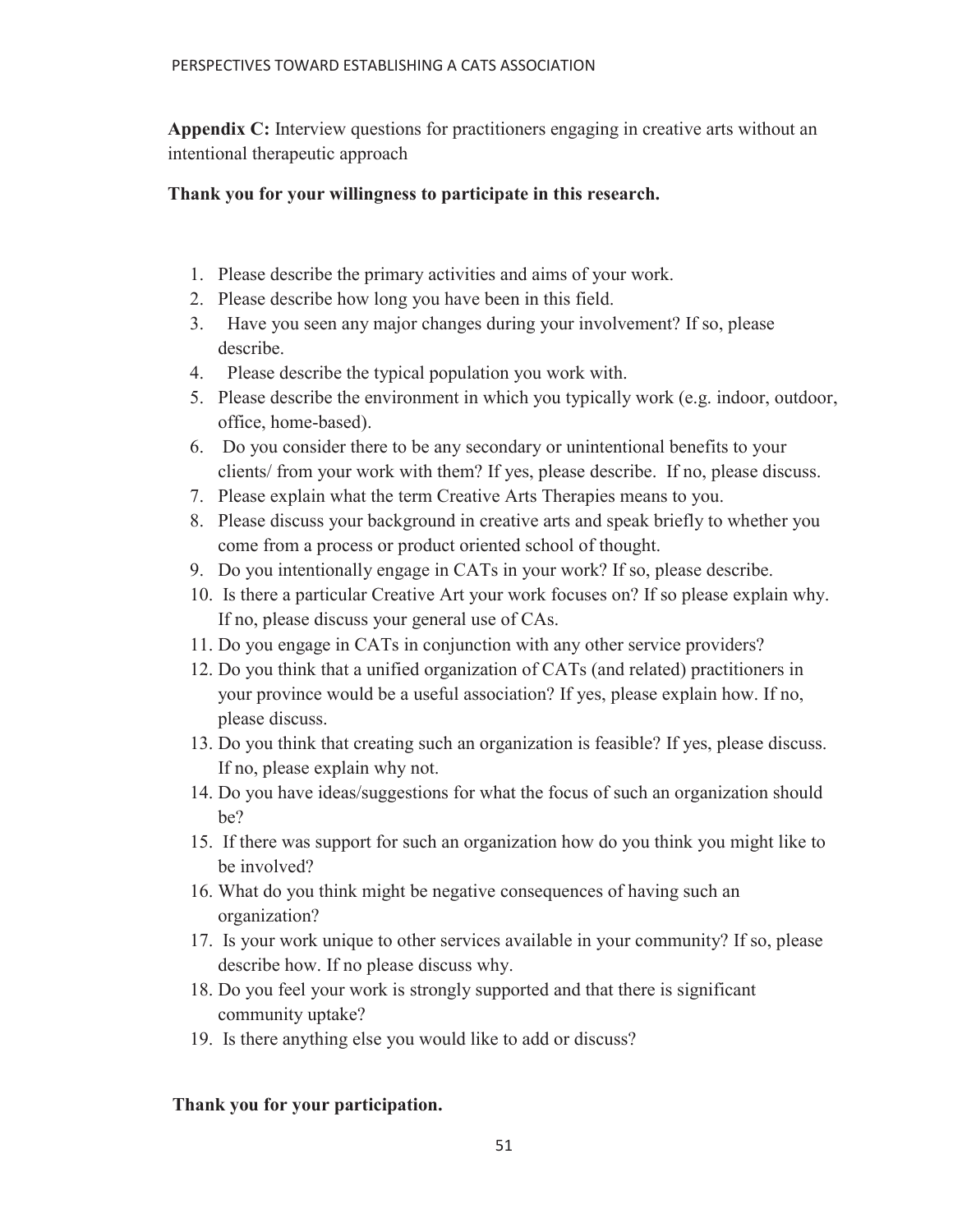**Appendix D**: Interview questions for practitioners explicitly engaging in CATs

# **Thank you for your willingness to participate in this research.**

1. Please explain what the term, Creative Arts Therapies means to you.

2. Please describe your background in creative arts and speak briefly to whether you come from a process or product oriented school of thought.

3. Please describe how long you have been engaged in CATs practice.

4. Have you seen major changes in ideas about CATs intervention during your involvement? If so, please describe.

5. Please describe how you currently use CATs in your work.

- What is your primary client basis?
- What are their primary needs?
- What environments do you typically work in (e.g. indoor, outdoor, office, home-based)?

6. What do you consider to be the primary benefits to your clients of your CATs work with them?

7. Do you consider there to be any secondary or unintentional benefits to your clients/ from your work with them? If yes, please describe. If no, please discuss.

8. Do you engage in CATs in conjunction with any other service providers? If yes, please describe. If no, please discuss why not.

9. How would you describe the level of interest or support by non-CATs interventionists for CATs?

10. Do you think this level of interest/support has consequences for the field in your province?

11. Do you think that a unified organization of CATs practitioners in your province would be a useful association? If yes, please explain how. If no, please discuss.

12. Do you think that creating such an organization is feasible? If yes, please discuss. If no, please explain why not.

13. Do you have ideas/suggestions for what the focus of such an organization should be?

14. If there was support for such an organization how do you think you might like to be involved?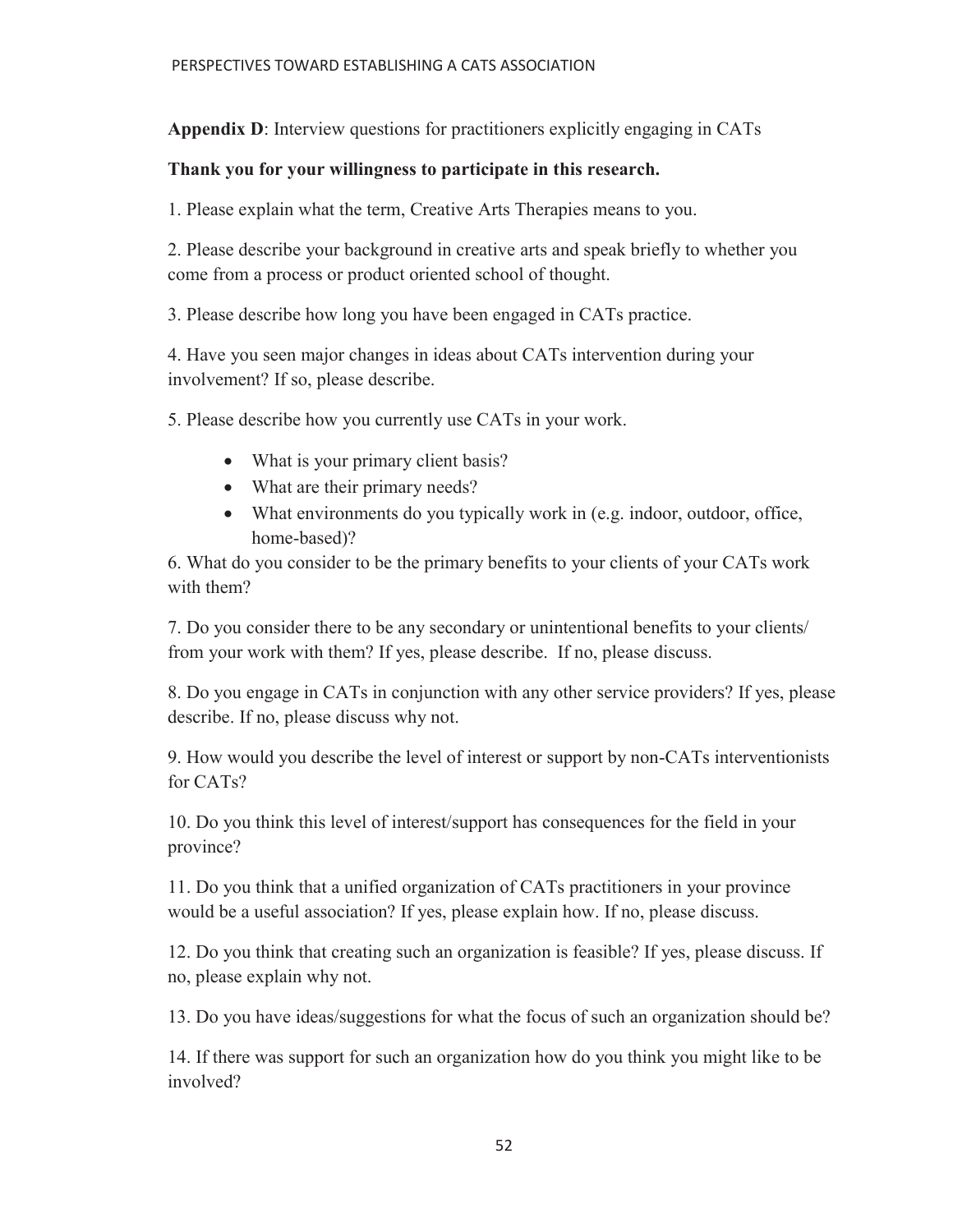- 15. What do you think might be negative consequences of having such an organization?
- 16. Is there anything else that you would like to add or discuss?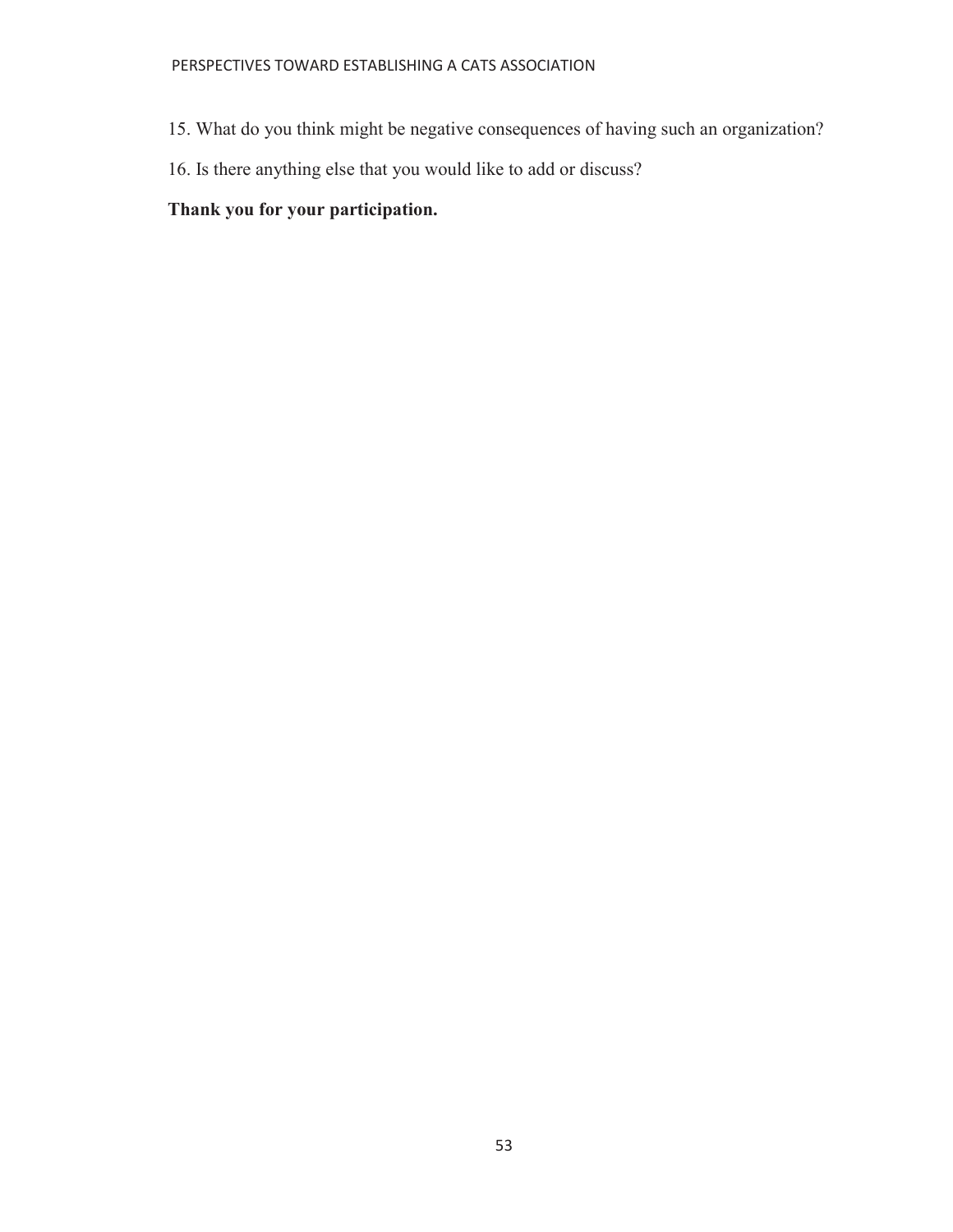# **Appendix E-1**: **Free and Informed Consent Form (Interview Participants)**

## **Practitioner perspectives on the current state of creative arts therapies**

I am Alicia Altass, a graduate student in the Department of Child and Youth study at Mount Saint Vincent University. As part of my Master of Arts thesis, I am conducting research under the supervision of Dr. Donna Varga*.* I am inviting you to participate in my study, "Practitioner perspectives on the current state of creative arts therapies".

The purpose of the study is to examine the frequency of use, interest in and awareness of creative arts therapies in a variety of settings with children and youth. The study will examine where and how creative arts are used as well as if and when they are being utilized with therapeutic intent.

Data will be collected through a semi structured interview. Participants will be interviewed individually and in a private location of their choice, on a single occasion. Interviews will be tape-recorded (if consent is provided) and transcribed, and are anticipated to take 120 minutes to complete. The completed thesis will be electronically available through the Mount Saint Vincent University library. Participants wishing a copy of the results will be provided with a summary.

Your participation is completely voluntary. You may withdraw from this study at any time without penalty. There are no anticipated risks of participating in this study. Assumed benefits are participants' potential to inform practices through communication of their experiences. Please note that although these benefits are assumed there is no guarantee they will be achieved. No incentive for participation will be provided.

Participants will not be identified by name or any description in the thesis or resulting publications that could identify them individually. Transcriptions will be coded with only the researcher having access to the code key. Electronic data that is pertinent to the study will be stored on a flash drive. Hard data and digital storage mechanisms will be kept in locked areas accessible only to the researcher, and my thesis supervisor. After five years, all hard copies and the digital storage devices will be destroyed.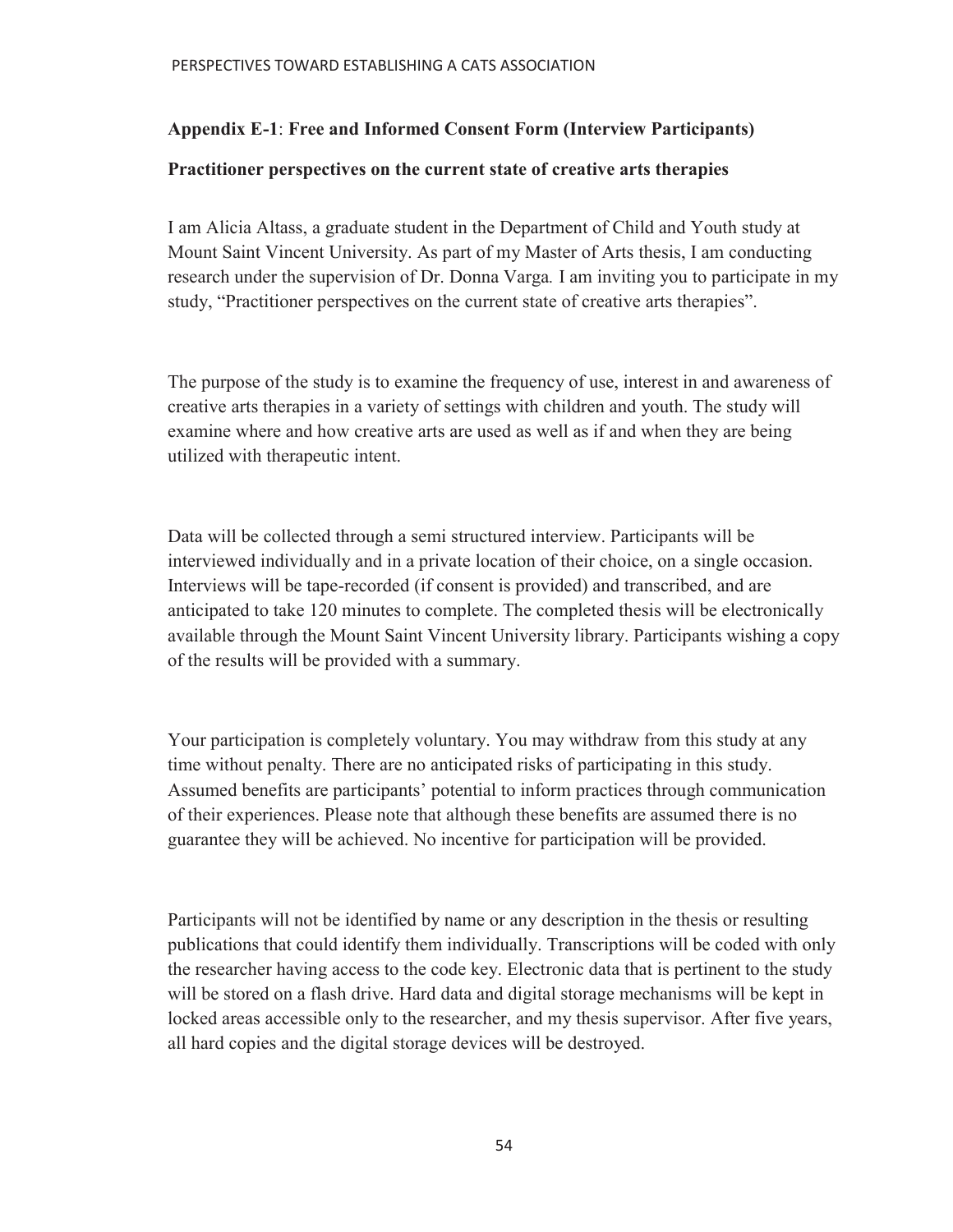If you have any questions about this study, please contact myself at  $alicia.altass@msvu.ca. and$ , or Dr. Donna Varga, 902-457-6325,  $\frac{\text{domain.}\varphi}{\text{domain.}}$  donna.varga@msvu.ca. This research activity has met the ethical standards of the University Research Ethics Board at Mount Saint Vincent University. If you have any questions or concerns about this study and wish to speak with someone who is not directly involved with this study, you may contact the University Research Ethics Board, by phone at 902-457-6350 or by e-mail at research@msvu.ca.

**By signing this consent form, you are indicating that you fully understand the above information and agree to participate in this study.** 

 $\mathcal{L} = \{ \mathcal{L} \mid \mathcal{L} \in \mathcal{L} \}$ 

**Participant's signature Date** 

**Researcher's signature Date** 

**Do you wish to receive a summary copy of the report? YES NO** 

 $\mathcal{L} = \{ \mathcal{L} \in \mathcal{L} \mid \mathcal{L} \in \mathcal{L} \}$ 

**If you indicated YES please provide an address (home or email) to forward the report summary** 

*One signed copy to be kept by the researcher, one signed copy to the participant.*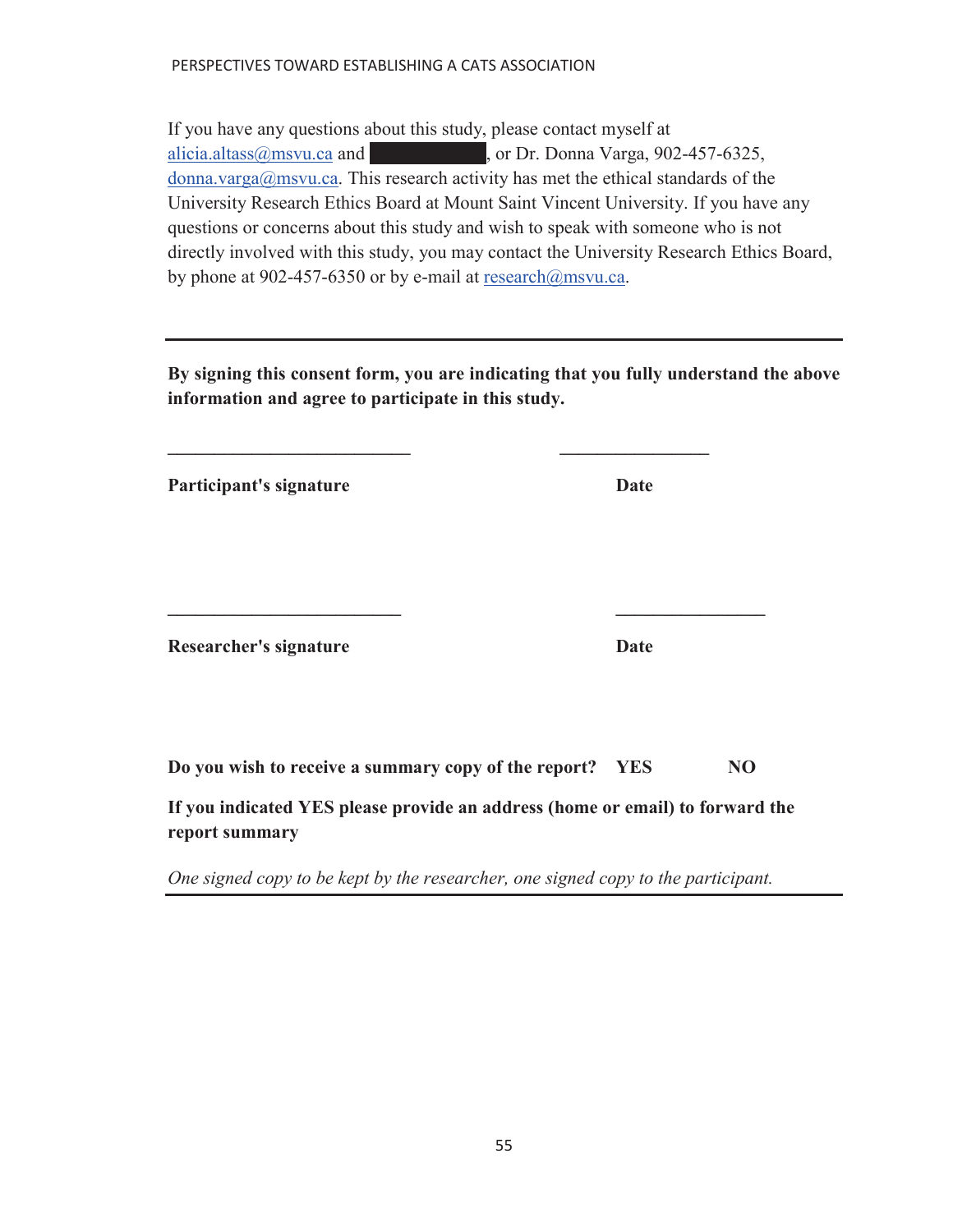## **Appendix E-2**: **Free and Informed Consent Form (Interview Participants)**

## *Audio Recording*

## **Practitioner perspectives on the current state of creative arts therapies**

I am Alicia Altass, a graduate student in the Department of Child and Youth study at Mount Saint Vincent University. As part of my Master of Arts thesis, I am conducting research under the supervision of Dr. Donna Varga*.* I am inviting you to participate in my study, "Practitioner perspectives on the current state of creative arts therapies".

The purpose of the study is to examine the frequency of use, interest in and awareness of creative arts therapies in a variety of settings with children and youth. The study will examine where and how creative arts are used as well as if and when they are being utilized with therapeutic intent.

Data will be collected through a semi structured interview. Participants will be interviewed individually and in a private location of their choice, on a single occasion. Interviews will be tape-recorded (if consent is provided) and transcribed, and are anticipated to take 120 minutes to complete. The completed thesis will be electronically available through the Mount Saint Vincent University library. Participants wishing a copy of the results will be provided with a summary.

Your participation is completely voluntary. You may withdraw from this study at any time without penalty. There are no anticipated risks of participating in this study. Assumed benefits are participants' potential to inform practices through communication of their experiences. Please note that although these benefits are assumed there is no guarantee they will be achieved. No incentive for participation will be provided.

Participants will not be identified by name or any description in the thesis or resulting publications that could identify them individually. Transcriptions will be coded with only the researcher having access to the code key. Electronic data that is pertinent to the study will be stored on a flash drive. Hard data and digital storage mechanisms will be kept in locked areas accessible only to the researcher, and my thesis supervisor. After five years, all hard copies and the digital storage devices will be destroyed.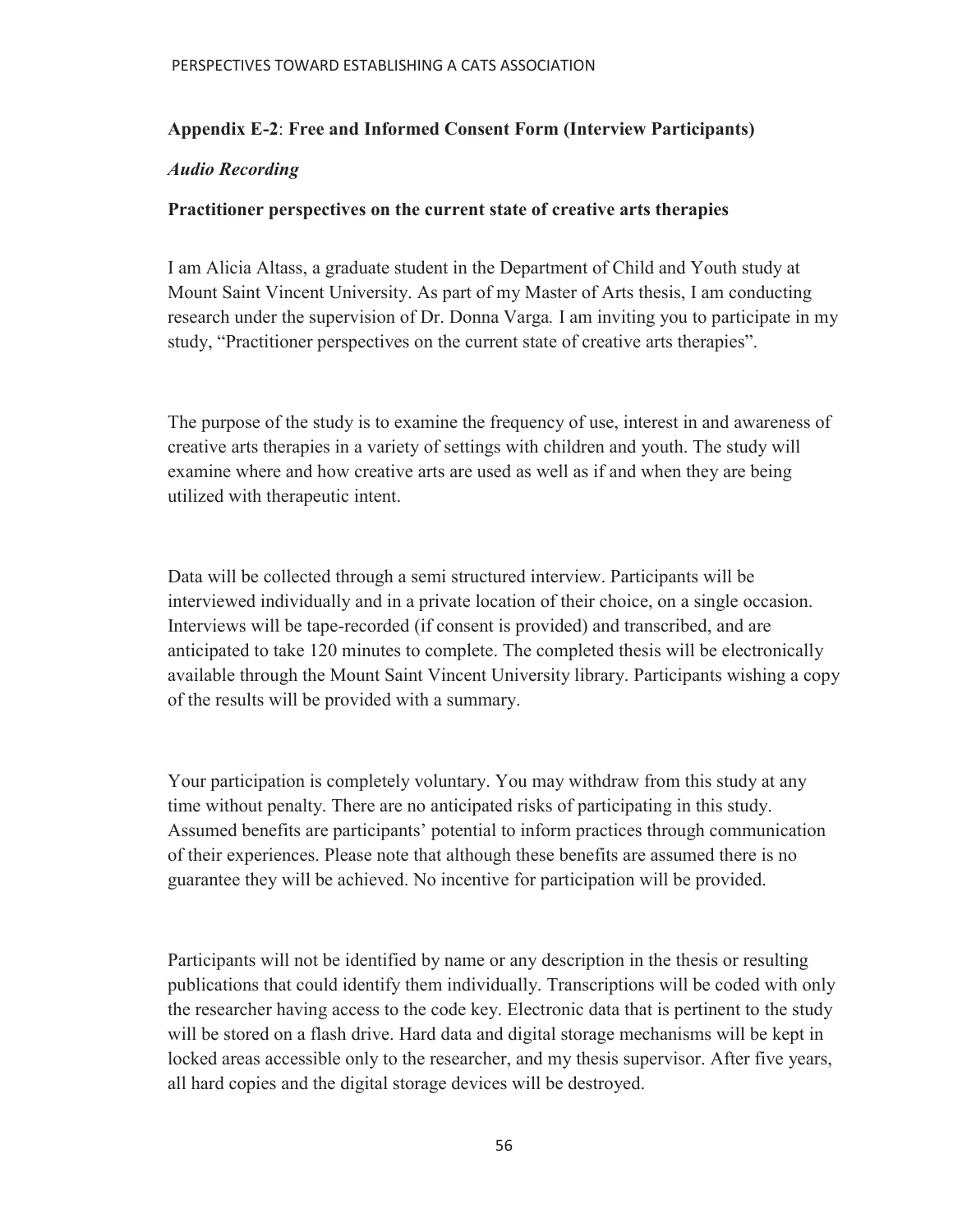If you have any questions about this study, please contact myself at alicia.altass@msvu.ca and  $\blacksquare$  or Dr. Donna Varga, 902-457-6325, donna.varga@msvu.ca. This research activity has met the ethical standards of the University Research Ethics Board at Mount Saint Vincent University. If you have any questions or concerns about this study and wish to speak with someone who is not directly involved with this study, you may contact the University Research Ethics Board, by phone at 902-457-6350 or by e-mail at research@msvu.ca.

**By signing below, you are consenting to the interview being audio-recorded.** 

Participant's Signature **Date** 

**\_\_\_\_\_\_\_\_\_\_\_\_\_\_\_\_\_\_\_\_\_\_\_\_\_\_\_\_\_\_\_\_\_\_\_\_\_\_\_\_\_\_\_\_\_\_\_\_\_\_\_\_\_\_\_\_\_** 

*One signed copy to be kept by the researcher, one signed copy to the participant.*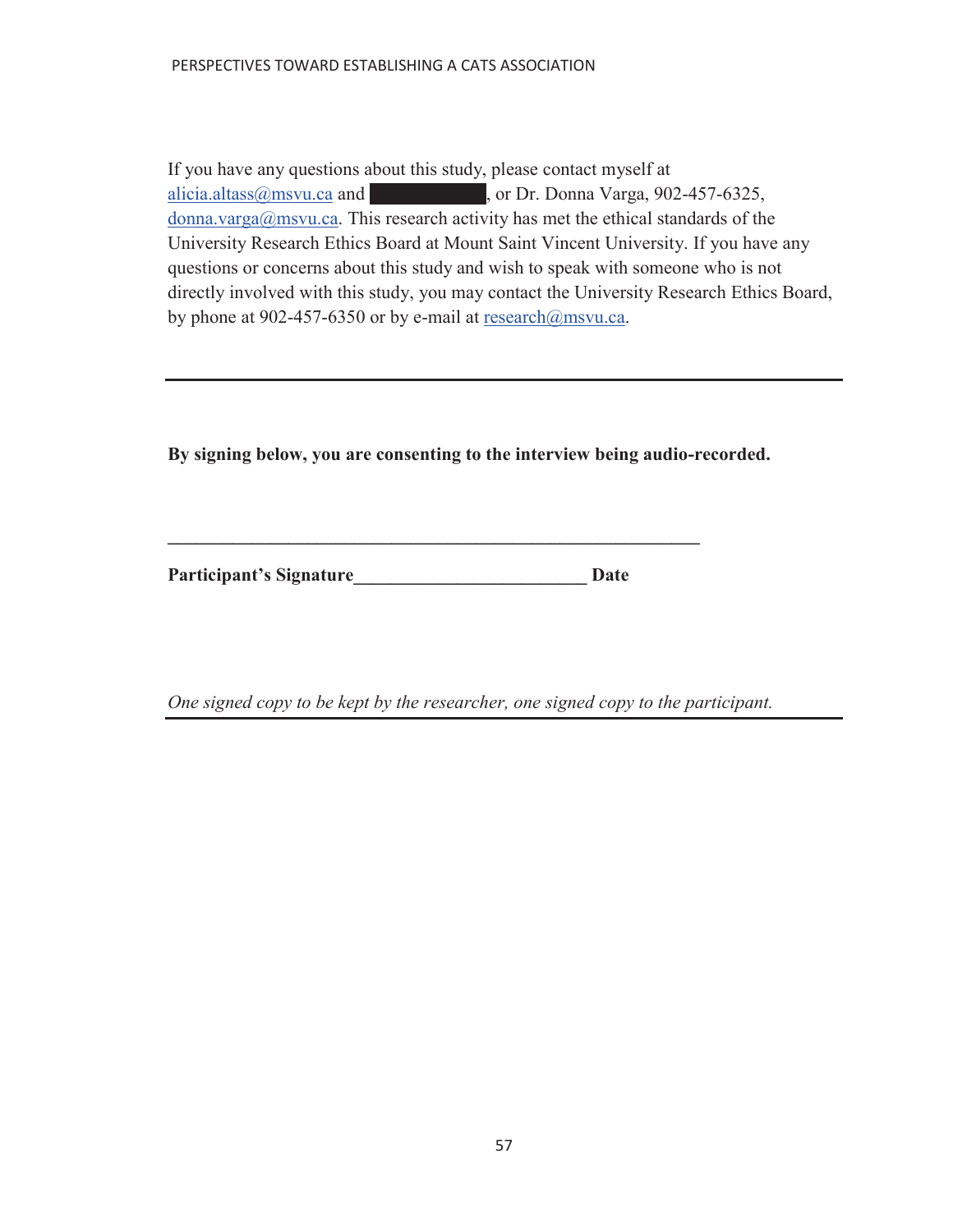# **Appendix F**: **Free and Informed Consent Form (Survey Participants)**

## **Practitioner perspectives on the current state of creative arts therapies**

I am Alicia Altass, a graduate student in the Department of Child and Youth study at Mount Saint Vincent University. As part of my Master of Arts thesis, I am conducting research under the supervision of Dr. Donna Varga*.* I am inviting you to participate in my study, "Practitioner perspectives on the current state of creative arts therapies".

The purpose of the study is to examine the frequency of use, interest in and awareness of creative arts therapies in a variety of settings with children and youth. The study will examine where and how creative arts are used as well as if and when they are being utilized with therapeutic intent.

Data will be collected through a 17-question survey. Participants will be mailed survey data as well as a stamped return envelope in which to return the completed survey. Participants will be contacted two weeks afterwards to confirm materials have been received. The completed thesis will be electronically available through the Mount Saint Vincent University library. Participants wishing a copy of the results will be provided with a summary.

Your participation is completely voluntary. You may withdraw from this study at any time without penalty. There are no anticipated risks of participating in this study. Assumed benefits are participants' potential to inform practices through communication of their experiences. Please note that although these benefits are assumed there is no guarantee they will be achieved. No incentive for participation will be provided.

Participants will not be identified by name or any description in the thesis or resulting publications that could identify them individually. Transcriptions will be coded with only the researcher having access to the code key. Electronic data that is pertinent to the study will be stored on a flash drive. Hard data and digital storage mechanisms will be kept in locked areas accessible only to the researcher, and my thesis supervisor. After five years, all hard copies and the digital storage devices will be destroyed.